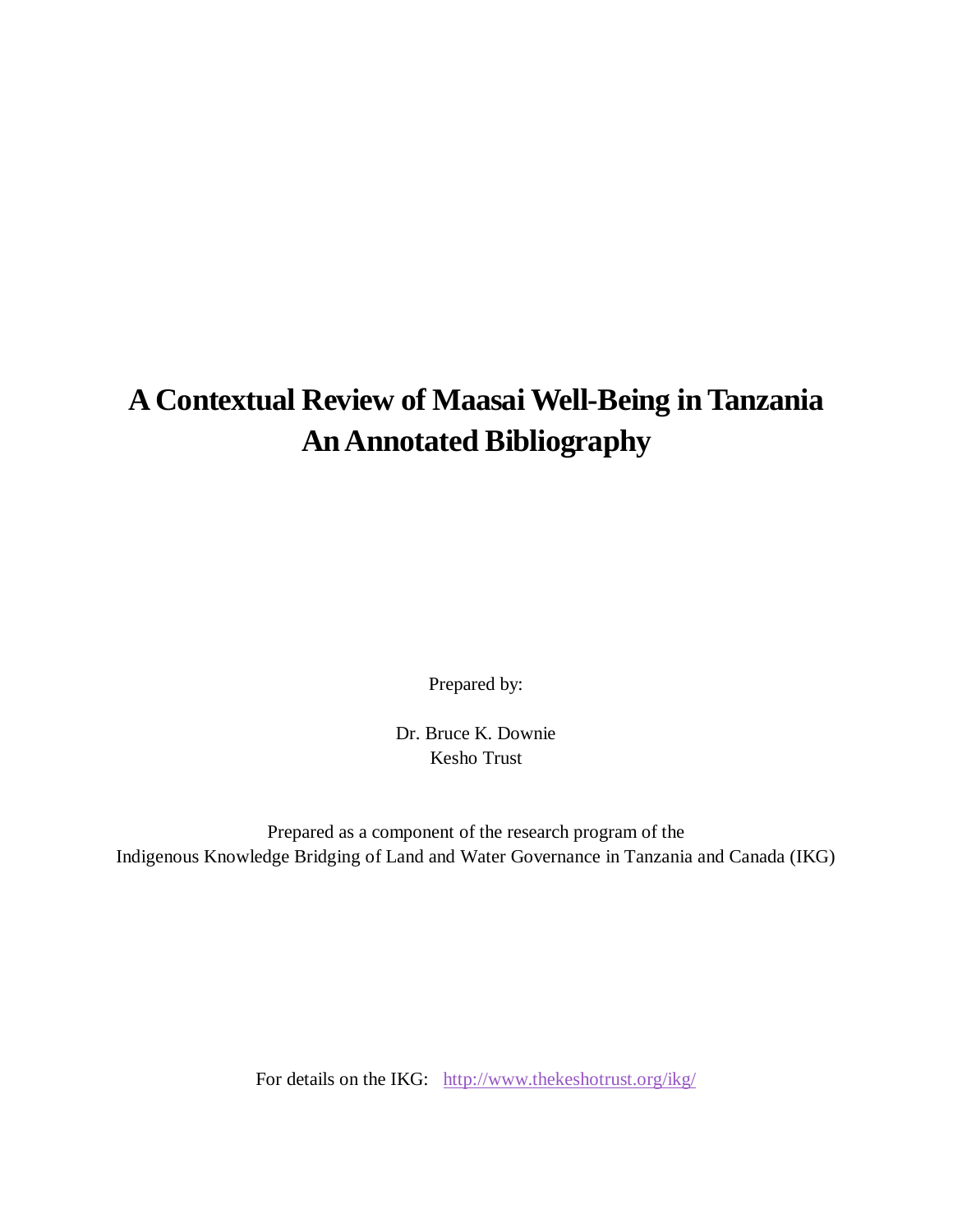## **A Contextual Review of Maasai Well-Being in Tanzania An Annotated Bibliography**

#### **1. Introduction**

Cultures evolve – a natural process from within but also a result of changing conditions and influences from outside. Change can be positive and bring significant improvements in wellbeing but it can also be stressful and undermine long held beliefs and traditions that give meaning to life in the community. While significantly strong as a culture, the Maasai throughout Tanzania, like other indigenous cultures around the world, have been experiencing continued and increasing pressure on their traditional lands, resources and lifestyles. This pressure comes most prominently from: environmental change; population growth within the Maasai community; the expansion of non-Maasai residential growth and expansion of adjacent communities and its associated conflicting land use; and, persistent government policy to restrict and even eliminate pastoralism. As pressure increases on the fundamental resource base upon which pastoralism depends, the Maasai are forced to seek alternative ways of supporting their families and communities while maintaining and adapting their cultural traditions and resources.

The Loita Maasai of Enguserosambu Ward and the Parakuiyo Maasai living in the village of Elerai in Kilindi District have joined with other Canadian based partner organizations to build strong learning relationships and enhance knowledge bridging between Indigenous peoples in Canada and Tanzania who share the same goals. Together, with financial support from the Social Sciences and Humanities Research Council of Canada (SSHRC), they are implementing a project titled: Indigenous Knowledge Bridging of Land and Water Governance in Tanzania and Canada (IKG). As partners in the IKG project, these Maasai communities are keen to have the assistance of Canadian partners to document the current status of key economic, environmental and social factors that influence their community lifestyles and development and to consider alternative strategies for the future of their communities. Specifically, the project is intended to improve our collective understanding of the role of culture in: a) the management and conservation of the natural and cultural resources of traditional territories; b) the strengthening and broadening of livelihood benefits; and, c) the implementation of strategies to adapt to change and improve community well-being.

The IKG has identified six areas of research that can assist in addressing the intended goals of the project: a) a livelihoods assessment to better understand the local Maasai economy; b) an ecological and climate change impact assessment to determine the community perceptions of environmental vulnerability and its impact on livelihoods; c) an assessment of ecotourism potential, expectations and impacts; d) community mapping to identify and document cultural and land-use sites of importance; e) a needs-assessment to identify community challenges and priority development actions; and, f) a scenario planning exercise to identify community issues,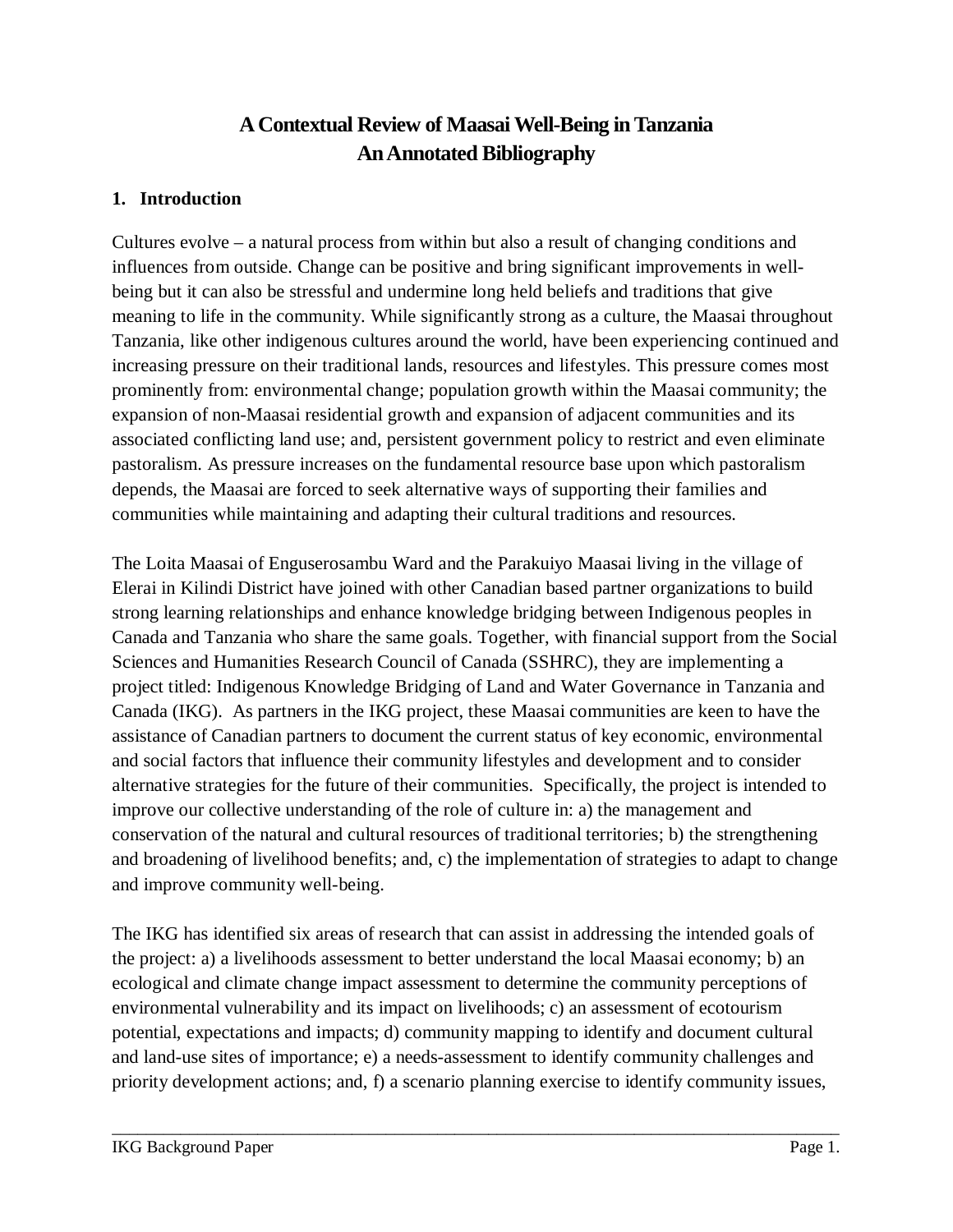key drivers of change, current trends, and the development constraints. These factors will also be ranked by importance and the degree of certainty.

This annotated bibliography forms part of the initial research activities of the project. It focuses heavily on understanding the Tanzania context although generally the Maasai homeland extends throughout much of Tanzania and Kenya. Cross border studies are helpful although the backdrop for land ownership and administration issues differs significantly between the two countries. The structure of this analysis has thus been developed to be in line with the focus areas of the IKG and in so doing looks specifically at the research context of Maasai communities in Tanzania and along the border with Kenya. The following narrative draws together and discusses the related documentation from the selected published literature (annotated in the appendix) on the impacts of a wide range of influences on the cultural traditions and lifestyles of the Maasai people.

### **2. Maasai Demography and Cultural Change**

The Maasai are pastoralists whose culture has been defined in large measure by their free movement to take advantage of seasonally shifting resources. Three major and related physical transforming forces are actively bringing about change from past traditions. The first is population growth within the Maasai community itself but also within the broader population. The second is the resulting land constraints that accompany that growth. Third is the changing environment brought about by climate change.

Growing pastoralist populations require more land to sustain them and since the same is true for non-Maasai growing populations, competition for land is increasing dramatically. In Kenya and Tanzania combined the Maasai population is estimated to have well exceeded 2 million<sup>1</sup> divided roughly evenly between the two countries. Population growth has been rapid, estimated at about a 50% increase over the past decade. Tanzania's population has seen similar growth and is one of the fastest growing populations in the world. From approximately just over 30 million in 2000, the country has reportedly surpassed an estimated  $62$  million<sup>2</sup>. The trend for land constraints is heading in the opposite direction. More and more of the traditional lands of the Maasai are being converted to alternative land uses such as settlement, urban development, transportation infrastructure, resource development such as mining, agriculture (both local and large scale commercial) and conservation. It is not surprising therefore when these two forces are moving in opposite directions that challenges will result. Compounding this process is the land transformation being driven by changes in climate resulting in loss of productivity and increased erosion (Filho et al, 2017; Kimaro et al, 2017).

<sup>1&</sup>lt;br><sup>1</sup> Statistics for Maasai cultural identity are not kept in Tanzania. The population of the Maasai in Kenya in 2019 was recorded to be 1,189,522. In 2011, the estimated population of Maasai in Tanzania was 800,000. Given that the Tanzania population in 2002 was estimated at approximately 400,000 a similar rate of increase would place the

Tanzania population above that of Kenya resulting in a total of over 2.5 million.<br><sup>2</sup> This is a population estimate. The last official census was 2012 and Tanzania's growth rate hovers around 3%.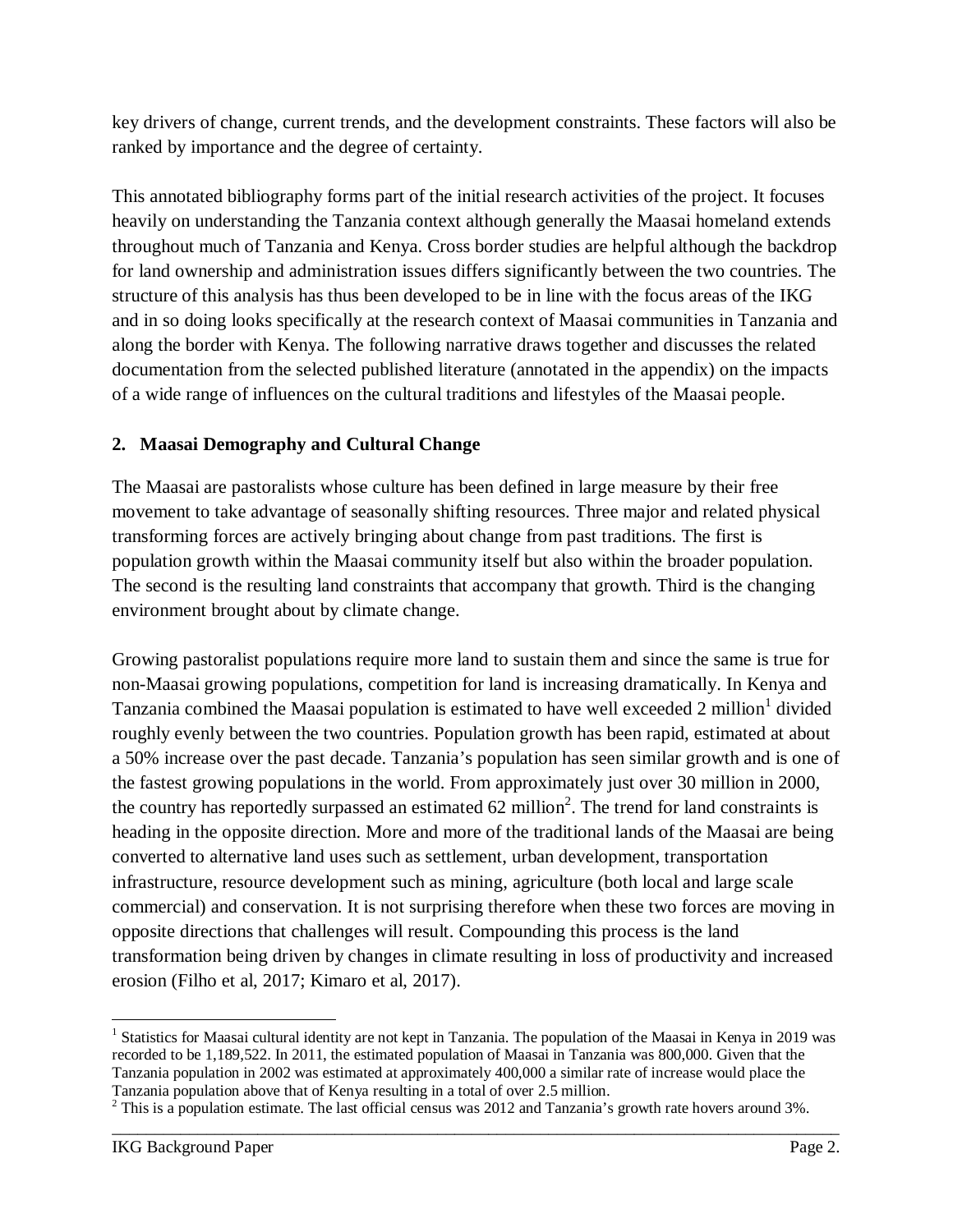At the same time two ideological forces also contribute significantly to this change. The first is the influence of western culture with its different thinking, values, technologies and, perhaps most importantly, economics (Allegretti, 2018; Baird and Gray, 2014). The second is the influence of western religion, specifically Christianity, which is the dominant religion adopted by the Maasai. These ideological forces tend to be felt strongly by different groups – women prominently affected by religion and the young influenced prominently by western culture (Pesambili, 2020; Massoi, 2018). These transforming forces add pressure for division within the society and changes in cultural beliefs and practices. All these forces, both physical and ideological, work together, in various combination with varying degrees of intensity, to bring about cultural change.

In a Kenyan study (Ahmed et al, 2014), four critical aspects of culture were identified along with the challenges that create pressure for change. The most important of these elements was social connectedness. Pressures such as privatization of former communal lands, school attendance (with the associated uniforms, English instruction and lack of culturally focused curriculum) and economic incentives for outside employment were identified as important challenges that are dividing families and communities both physically and ideologically. The second ranked cultural element in the study was dress and ornaments. Like school attendance, employment elsewhere and even in some local jobs such as community game scouts, uniforms or western style clothing are the norm and replace the traditional attire. The exception was seen to be jobs in tourism where traditional practices and clothing were considered an asset. However, in other studies (Buzinde et al, 2014) this practice was considered to be a limiting factor that kept Maasai employees at a very low employment level and forced them to forego advancement and management positions in tourism businesses.

The third priority element of culture was the connection with wildlife and nature. Privatization of land frequently led to fences, reduced movement of cattle and diminishing quality of rangeland. Interaction with wildlife on natural grasslands was further diminished as more permanent settlements developed and wildlife avoided such areas. Other factors such as climate change, which through drought impacts range quality, and conservation, which has challenged the traditional practice of lion killing, have also accentuated the separation between Maasai culture and nature. Another study (Wijngaarden 2020) explores the culture / nature relationship in detail and describes how a better understanding and a less Eurocentric approach to thinking about change would help articulate a more indigenous perspective.

The fourth priority cultural element was the practice of Moranism. Population growth means that each moran has significantly more members and pressure on the lion population for the traditional killing of a lion became untenable. Similarly the role of warrior and protector of the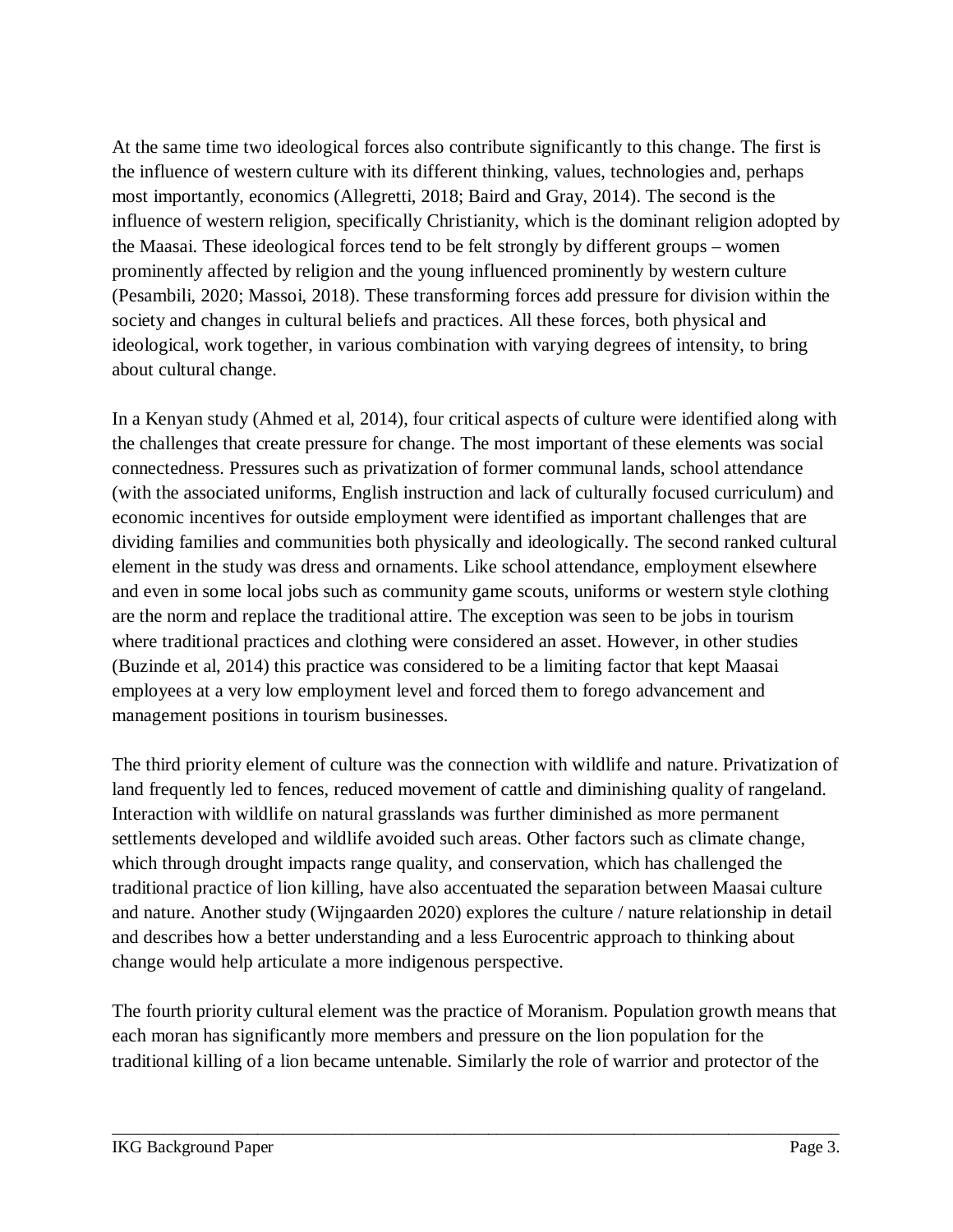community becomes much less meaningful when settlements are more permanent, the members more geographically dispersed and wildlife less plentiful.

Shifts in culture are not always direct and obvious. One would think that the impacts of new technologies would be relatively easy to identify and understand. Baird and Hartter (2017) did indicated that mobile phone technology for example did have direct impacts on livelihood activities, assisting with such things as reporting of livestock predation, cattle market pricing weather forecasting and money transfer. At the same time however, Maasai users reported negative changes to traditional communications patterns especially relating to the rise of misinformation, distrust and even theft. Such breaking down of cultural traditions in communication, especially with its traditional hierarchical structure, will clearly introduce change. The influence of technological change can also be found in another avenue. Huggins (2018) reports how GIS technologies have been adopted for community land use planning in Tanzania, allowing broader inputs and analysis which makes the planning process more efficient and effective. However, the low level of capacity among the local people to be able to understand and use the technology, results in greater involvement and influence in the planning process by higher level stakeholders such as government and NGOs who are external to the communities and may have significantly different interests. Such technological applications can therefore separate the people from the direct engagement with decisions for local land use in a way that was not foreseen. This can have a divisive effect of accentuating inequitable access to information and decision-making.

Christianity, has also played a significant role in key aspects of cultural transition. Trends in family structure show decreasing numbers of wives, fewer children, and changes in the role of women in Maasai society (Massoi, 2018). Considerable work has focused on the vast array of shifting gender roles beyond women's traditional roles as wives and mothers. One significant area is related to access to land and resources, including inheritance and ownership (Goldman et al, 2016; Massoi, 2019). Many studies, especially in the area of land inheritance for women, indicate the challenges presented by the dual system of land governance which protects the rights to land for both women and men equally under statutory law but at the same time supports the application of customary law which in the case of the Maasai subsumes the rights to land for women under those of their husbands (Massoi, 2019).

Other aspects of women's engagement with land and resources are also being identified. Archembault, (2016) explores the importance of women's social networks for accessing grazing rights especially in the context of diminished availability of communal pasture. The prominence of women's roles in social and family networks is shown to be important in the current situation where pasture and especially water sources are increasingly being limited by fragmentation and privatization of land. In another study, while not necessarily a complete shift of roles, Yurco (2018) investigates the responsibilities of women with respect to milk production and food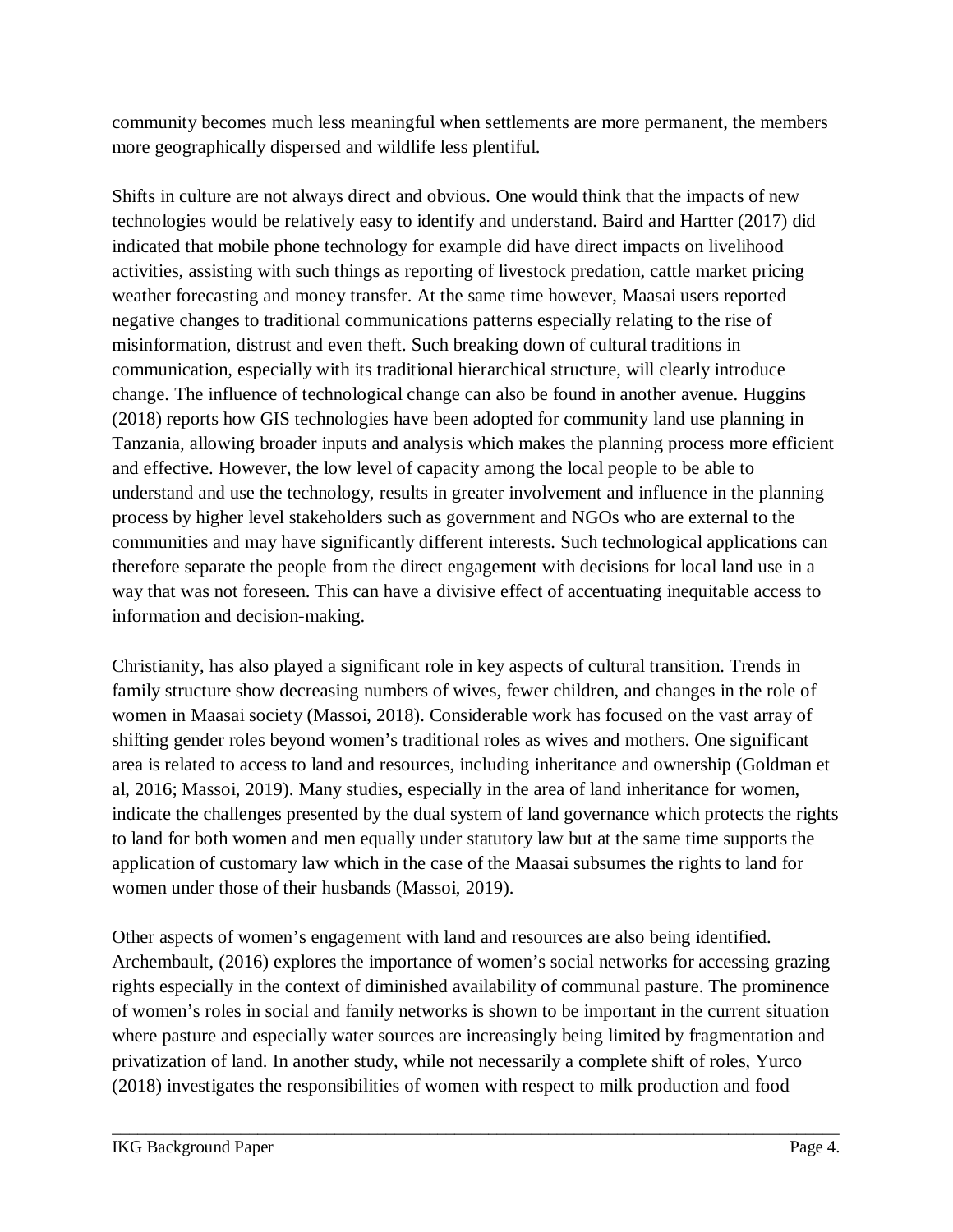security. This analysis has not been commonly studied and the results point to the importance of a nuanced understanding of the dynamics of household and interhousehold resource management.

Another notable area of gender role changes is the increased participation by women in business (Smith, 2015). This is another aspect of women's empowerment that is frequently promoted by religious organizations and development NGOs and studies show that is has a positive impact as women describe the importance of having their own money and a measure of independence in the way they spend their time. These studies, however, have not focused on the relationship changes such empowerment brings and the implications for cultural transition.

These areas illustrate role changes where women are experiencing greater independence and individual freedoms. However, rather than characterizing the changing role of women as a dramatic break from tradition and a negative force of change for the society as a whole, it is also possible to consider such gender shifts as good and a natural process of modern Maasai culture (Allegretti, 2018). Perspectives on culture and shifts in culture to modern times is also addressed by Wijingaarden (2021) utilizing a nature / culture relationships focus. Such reflections are useful in putting the many different aspects of cultural change into a broader context.

Changing economic systems have had an impact on culture. Allegretti (2018) uses an example from northern Tanzania to illustrate the changing dynamics of economic systems especially on the rural-urban interface. While Allegretti presents his example in a positive light of adaptations in a changing culture, Baird et al ( 2014) provide an interesting reflection on the impacts of cultural change through what is lost as well as what has been created. In their paper, they acknowledge the changing economic system that characterizes Maasai communities but show that it is the personal networks and traditional practices of cooperation and caring shown in the form of gift giving and loans that make way for diminished trust and more caution in the dealings with other members of the community. The long term implication of such a shift is significant in the eyes of the authors since while small shocks may be weathered more effectively by greater levels of independence, larger shocks may find the resilience in the community diminished to an extent that negative outcomes become more likely and severe.

One of the major drivers in the changing role of women is education. Western donors have promoted education and especially girls education. The NGO sector has been a major actor in implementing programs to support education and changing attitudes are frequently reported (Raymond, 2021). However, there is still a significant negative attitude towards education and especially girls education among older Maasai men (Hedges et al, 2016) but also concern for the culture as a whole among those that feel the education system as it is, being western focused and of poor quality, is not the most suitable way to equip young people for a modern life or maintain their cultural roots (Pesambilli, 2020).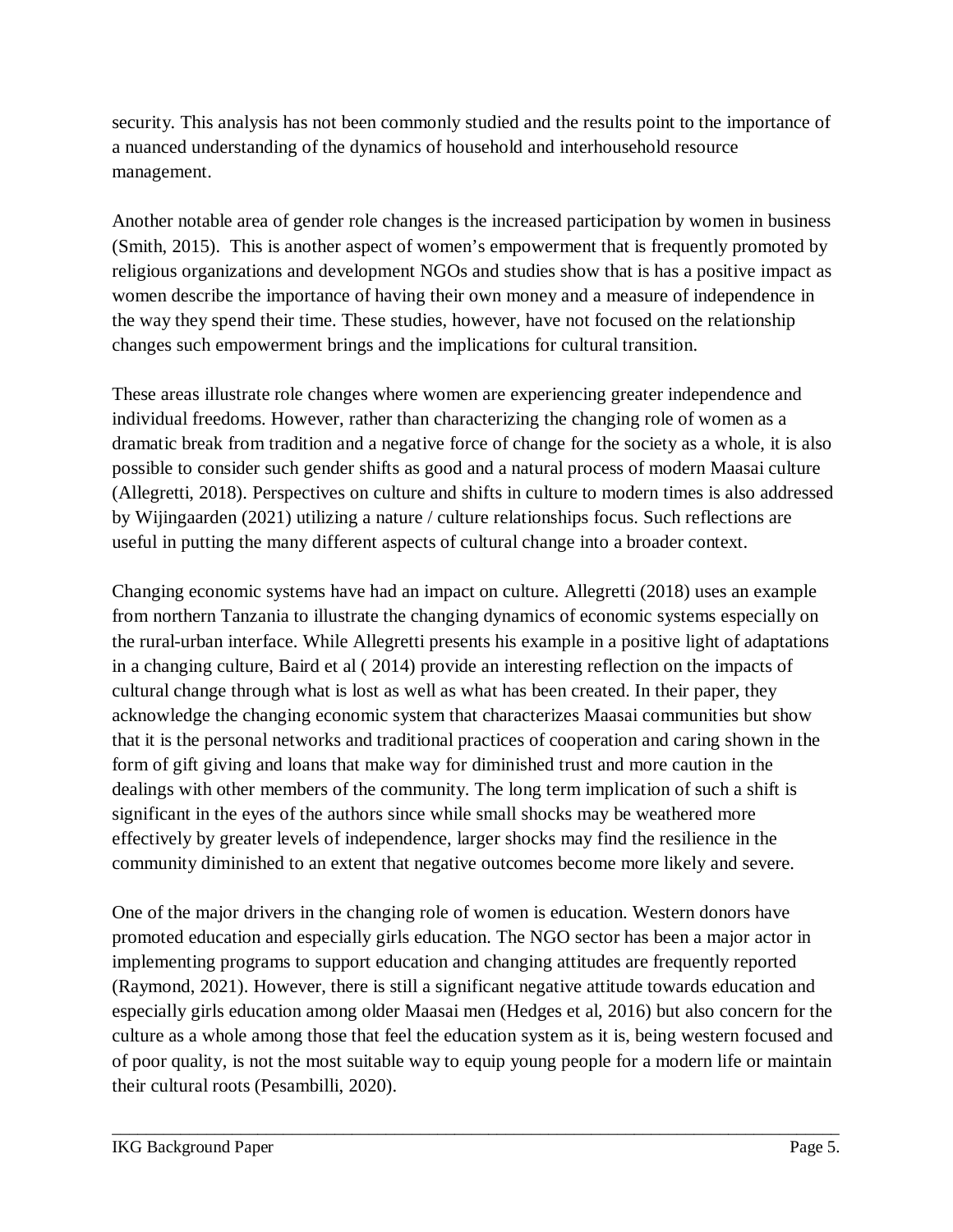A very prominent part of the education debate is the fact that it becomes a strong force that takes young people away from the community. Migration for education as well as for employment is an important result of the pressures described above. Push factors such as climate change reducing pastoralist productivity and population growth requiring greater support of the family (Goldman and Reiseni, 2013; Kimaro et al, 2017) and pull factors such as education for increasing employment potential and direct wage employment (Pesambili, 2020) are shown to strongly influence the decisions of especially youth to either remain in the community or move to the larger towns and cities (Malipula and Theodory, 2017). Pesambili (2020) noted that many adults in the community fear that such a migration trend will have long-lasting impact on the Maasai culture as youth are perceived to be leaving their traditions behind. This is accentuated by the reality of intercultural marriage as a result of young people's absence from their home communities (Malipula and Theodory, 2017). Pesambili also concluded that the push for education and employment beyond the community may in fact be a false hope given the current employment context.

#### **3. Maasai Resource Management / Conservation**

The same forces that are putting pressure on culture and social structure within Maasai society are similarly influencing the ways that households and communities manage resources. However, additional forces also take a primary role in the nature of change. Perhaps one of the most significant is the competition for resources and the resulting changes to rights of access. State and international interests in resources access and use is largely determined through the central government's system of land administration. Policies for economic growth and development have been the priority as shown in the significant expansion of large-scale commercial agriculture and as a result the Maasai pastoralists have been displaced from extensive areas of their traditional rangeland (Makulilo, 2019). Indeed, pastoralism as a lifestyle has been considered by government as unproductive and policies have targeted its complete abandonment (Bergius et al 2020).

A significant example of the impacts of such government initiatives is the Southern Agricultural Growth Corridor of Tanzania (SAGCOT), initiated in 2012 (Maganga et al 2016). SAGCOT is described as: "public–private partnership that seeks to mobilize private investments across the agricultural value-chain and develop commercially successful and sustainable agriculture" (Bergius et al, 2020). The example illustrates the priority given to international interests and economic development over small scale, traditional, household livelihood endeavours. While this example is a prominent one nationally, many others have been implemented in the past and continue to be imposed on communities on smaller scales around Tanzania.

Land administration in Tanzania was profoundly influenced by the process of villagization (ujavitu) in the 1970s. While the Maasai tended to discount the process in the short term and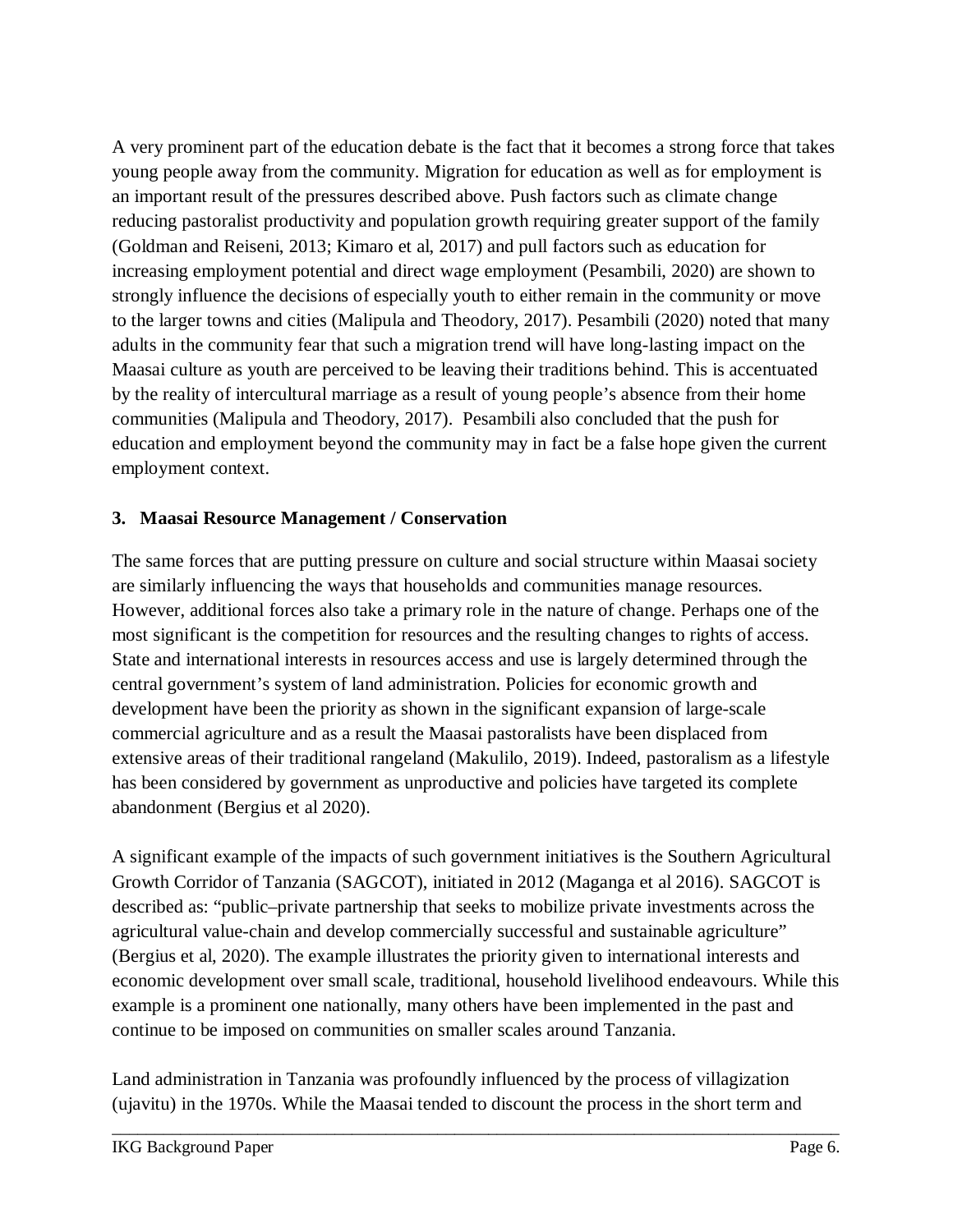returned to their traditional practices (Selemani, 2014), the longer term impact land use decisionmaking being controlled by the government institutions has been more significant. This was a fundamental shift for the Maasai away from traditional management of rangeland and resources. Government interests are now entrenched in the village planning processes even beyond the large scale controls that the central government maintained with respect to, allocating land to investors and national commercial interests (Huggins, 2018; Bergius et al, 2020 ).

Competition for rangeland has also been hugely influenced by the international conservation movement. Very large areas of the Maasai traditional territory were taken over for conservation in the early years of the movement to create conservation areas such as the Serengeti, Ngorongoro and other of the large national parks, such as Tarangire and Manyara national parks now part of the northern tourist circuit (Mittal and Fraser, 2018). The Maasai were evicted from these areas or in the case of Ngorongoro been allowed to stay but under difficult conditions (Melubo and Lovelock, 2019; Saruni, 2016). But conservation has not been satisfied with the initial areas but have continued to expand the network often with other forms of protected areas some of which have an intention of embracing local use along with the conservation agenda (Blewstein et al, 2016). The outcome, however, has been to seriously restrict movement of cattle and in particular to access water sources in the dry season (Moyo et al, 2016; Salerno et al, 2016). Increased competition with wildlife as a result of increasing wildlife populations has also been a direct result of the conservation efforts increasing both the loss of property (livestock and crops) and the loss of human life. It is useful to reflect on the relationship between the international conservation movement and the rights of local indigenous people like the Maasai. Much has been written on the intentions of building a conservation system that recognizes local authority and traditional conservation practices but the implementation of such philosophies, especially in a country like Tanzania that simply doesn't recognize indigenous integrity and rights, is extremely difficult (Maganga et al, 2016). The thinking itself, as Gardner (2017) suggests can also be viewed with a certain level of suspicion. Much of international conservation and its support for indigenous rights stems from a relationship with tourism as a means of support. Gardner suggests, however, that this concept of serving elite interests to support indigenous rights and economic development has its flaws. Using an international campaign to oppose road development in the Serengeti, he illustrates the prevailing western agenda and approach to imposing conservation at the expense of maintaining traditional cultures and their relationship with their homeland.

One of the more recent prominent forms of conservation that has been put in place by the Tanzanian government under the major influence of international conservation organizations is the Wildlife Management Area (WMA). Promoted as community based conservation, WMAs have struggled to achieve their intended community objectives although they have certainly increased land dedicated to conservation at the expense of the local villages. Reviews of the WMA program have not been very positive (Moyo et al, 2016; Kiwango et al, 2015; IRA, 2007;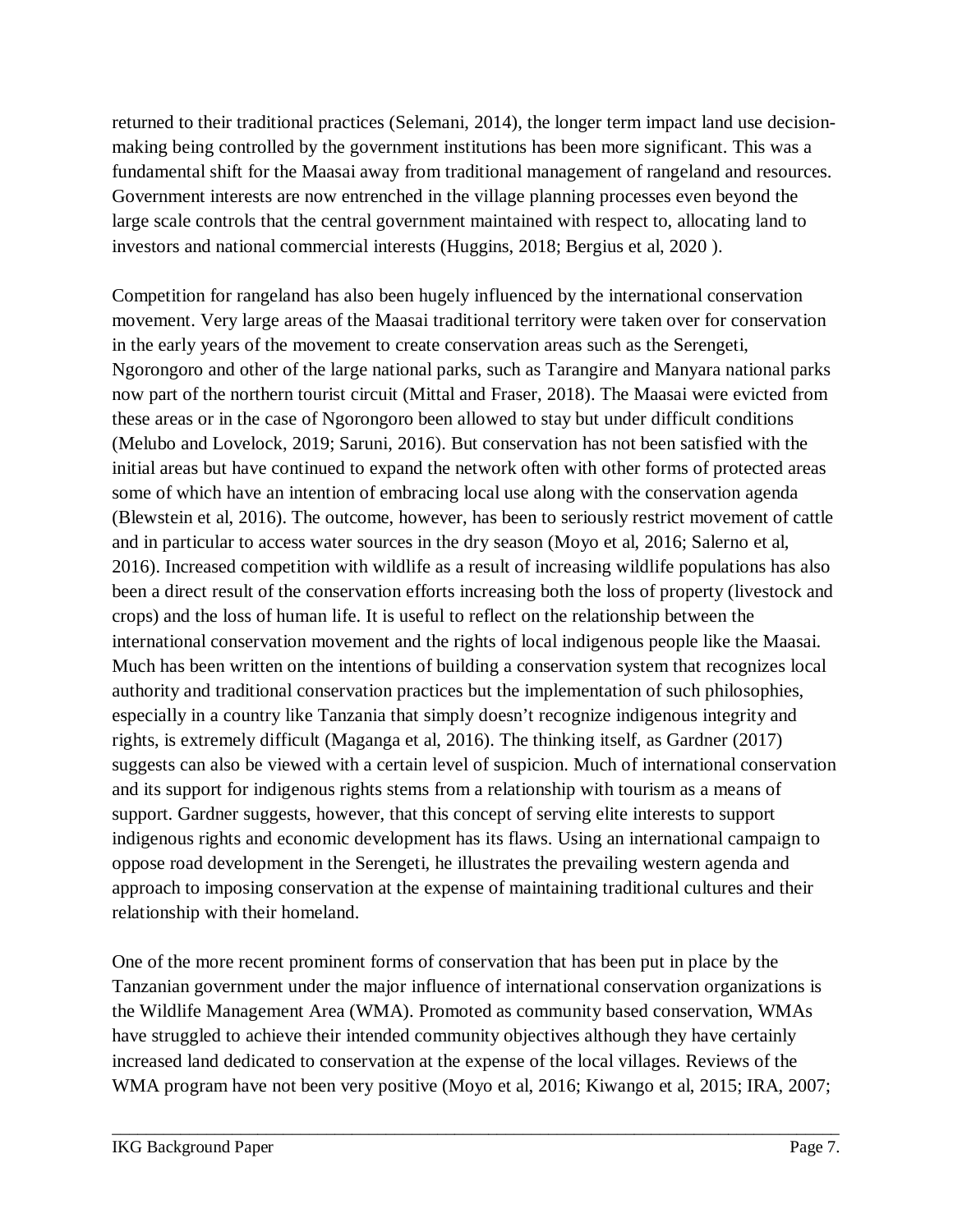Kangalawe and Noe, 2012). In many instances currently, Maasai communities are resisting WMA establishment while in others, where WMAs already exist, villages are seeking to withdraw (Sulle and Banka, 2017). The administrative structures are complex and the required 'guidance' from beyond the communities themselves (sources such as government and NGOs) is significant due to limited capacity at the community level. Such administrative structures have also led to general feelings disempowerment where communities feel as though they have lost control over their own lands (Dekker et al, 2020; Bluwstein et al, 2016). Benefits are not being realized and achieving equity in distribution of what benefits exist, is a challenge. Mistrust and financial mismanagement do not help promote the conservation mechanism. Furthermore, the restrictions on more productive uses in the minds of the villagers pose serious challenges for livelihood pursuits (Sulle and Banka, 2017). A number of specific studies of WMAs, especially in the northern regions of Tanzania illustrate these challenges (Dekker et al, 2020; Sulle and Banka, 2017; Blewstein et al, 2016; Moyo et al, 2016; ). With the most economically viable areas located in crucial tourist areas adjacent to the national parks, its not surprising that the impacts of these designations have been felt by Maasai communities. Restrictions on grazing areas and increased wildlife populations which bring increasing human wildlife conflicts are key issues reported in recent studies (Selerno et al, 2016).

Compounding these large scale land use pressures are the changing environmental conditions resulting from climate change. The dominant changes appear to be less rainfall and more erratic patterns of rainfall, resulting in more frequent and extended periods of drought (Nnko et al, 2021). Studies in the northern rangelands of Tanzania document these dominant conditions and the Maasai have been shown to be very reliable in terms of recalling when they have been severe and how often such challenges occur (Kimaro et al, 2017; Bobadoye et al, 2016). The implications are more frequent droughts which diminishes the quality and extent of rangeland and results in increasing incidence of disease among livestock (Kimaro et al, 2017). While the Maasai have always coped with drought in the semi arid grasslands of their homeland, the conditions are increasingly problematic. Drought is more frequent and more severe (Bobadoye et al, 2016; Goldman and Riosmena, 2013). Water supply is already an issue but increasingly will be a major challenge for pastoralists. Some studies have begun to question future expectations as well and participants recognize the increasing problems with serious concerns for supply and effective and equitable governance of the resource in the future (Borona, 2020; Carette, 2015). While recognizing climatic challenges as a prominent factor, participants also acknowledged that the combination of reduced access to land and resources accentuates the challenge for the future.

Governance of land and resources presents serious challenges to Maasai communities. Cultural control over homelands has been replaced by the land administration systems that came with colonialism and were perpetuated by the independent state governments (Selemani, 2014). When land use decisions are controlled by a government that sees pastoralism as unproductive and outdated and seeks to replace it with commercial production of livestock and agriculture, it is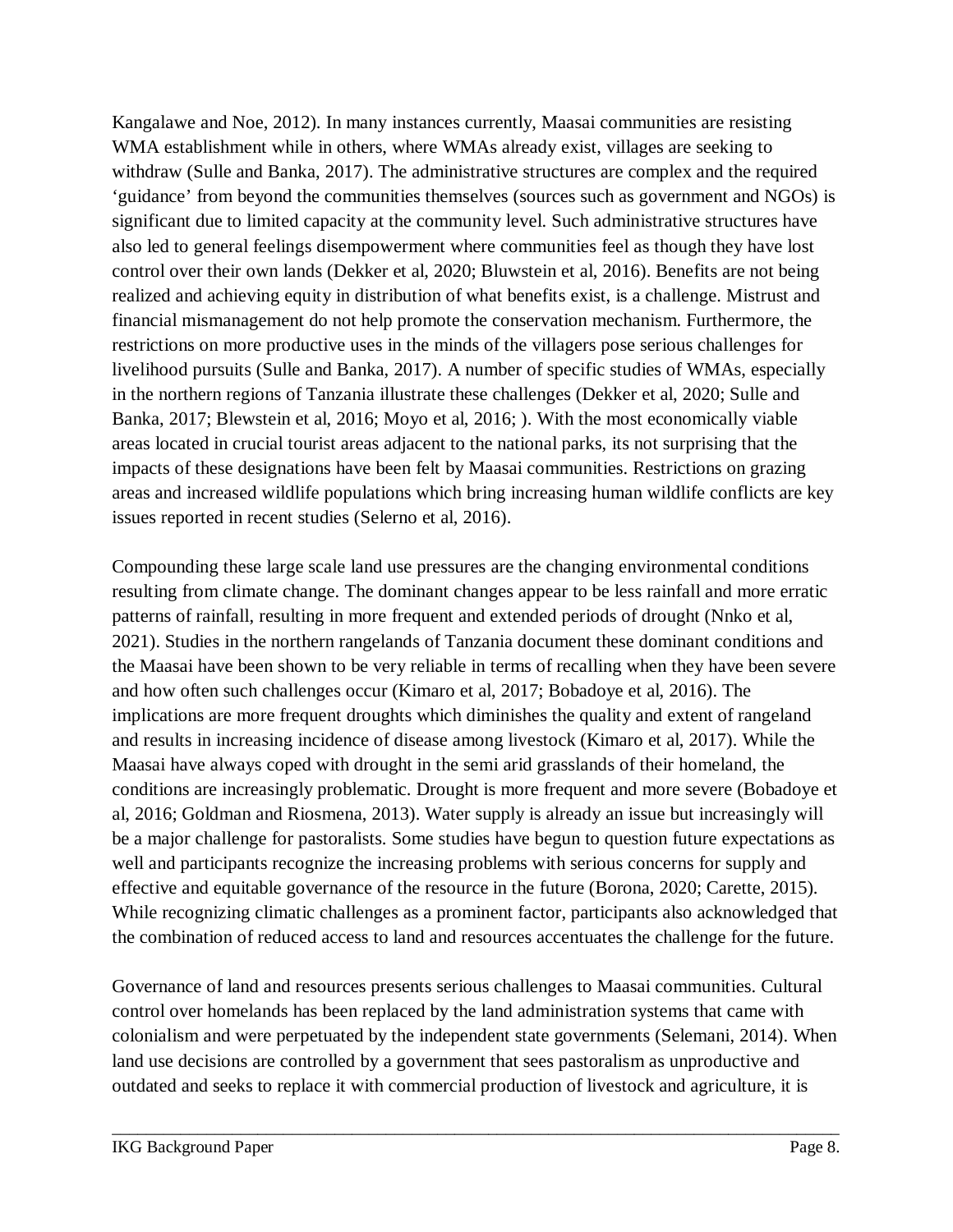understandable that the Maasai would struggle to assert rights to their traditional territories. In Tanzania village governments operate alongside traditional authority mechanisms. Land use planning at the village level is still controlled by government (approvals) and have been readily be overridden by decisions at higher levels of authority for specific land and resource use initiatives or applications (e.g. mining, large scale commercial agriculture, conservation) (Bergius et al, 2020). The complexity of the process and generally low capacity for emerging technologies being used, as described earlier, can also distance the people from the planning process as external interests gain greater influence and control on the process (Huggins, 2018). Cost and time factors also influence the ability of local people to be involved in their own community planning.

Land rights has been a difficult issue for the Maasai in response to such pressures. They are largely forced to adapt to such trends such as the privatization of land which is shrinking the commons around which their communities and culture revolved (Rabinovitch et al, 2020; Archembault, 2016). The national polices in Kenya for example that initiated the establishment of game ranches tat privatized land and began restricting widespread mobility led to an expansion of the principle even though the ranches themselves have proved difficult as a land management system (Borona, 2020). In Tanzania evictions from traditional lands in favour of other land uses and users has led to many flash points of conflict (Makulilo, 2019). The only recourse it seems for the Maasai is to challenge such cases in court generally under the principles of international conventions to which Tanzania has signed on but is not inclined to uphold (Askew et al, 2013).

#### **4. Maasai Livelihoods**

Pressures on culture, land and resources strongly influence the livelihood patterns and decisions of households within Maasai communities. As a fundamental aspect of well-being, livelihood activities and choices are extremely important. A prominent shift in pastoralist activities has come about with the inclusion of small scale agriculture into the household activities. The timing of this transition has been different from one area to another as has been the level of acceptance among households. Selemani (2014) described the transition to agro-pastoralism as being strongly linked to the villagization process. Government pressure to plant crops has also been a factor in recent years although the Maasai have not always taken on the agriculture activity with great enthusiasm. McCabe et al (2010) provides a useful differentiation of what in some instances may be stages of engagement with agriculture but in others may reflect the level which is considered acceptable by the household. It is predominantly the women that engage in the activity, especially at the smaller scales. Adoption of agriculture, at whatever scale, can be in response to the challenge of food security. Changing environmental conditions and land restrictions among other pressures has made food security under traditional practices more difficult and the supplement from an additional source is perceived to be valuable. However, Nderumaki et al, (2016) suggest that agriculture does not significantly address food security but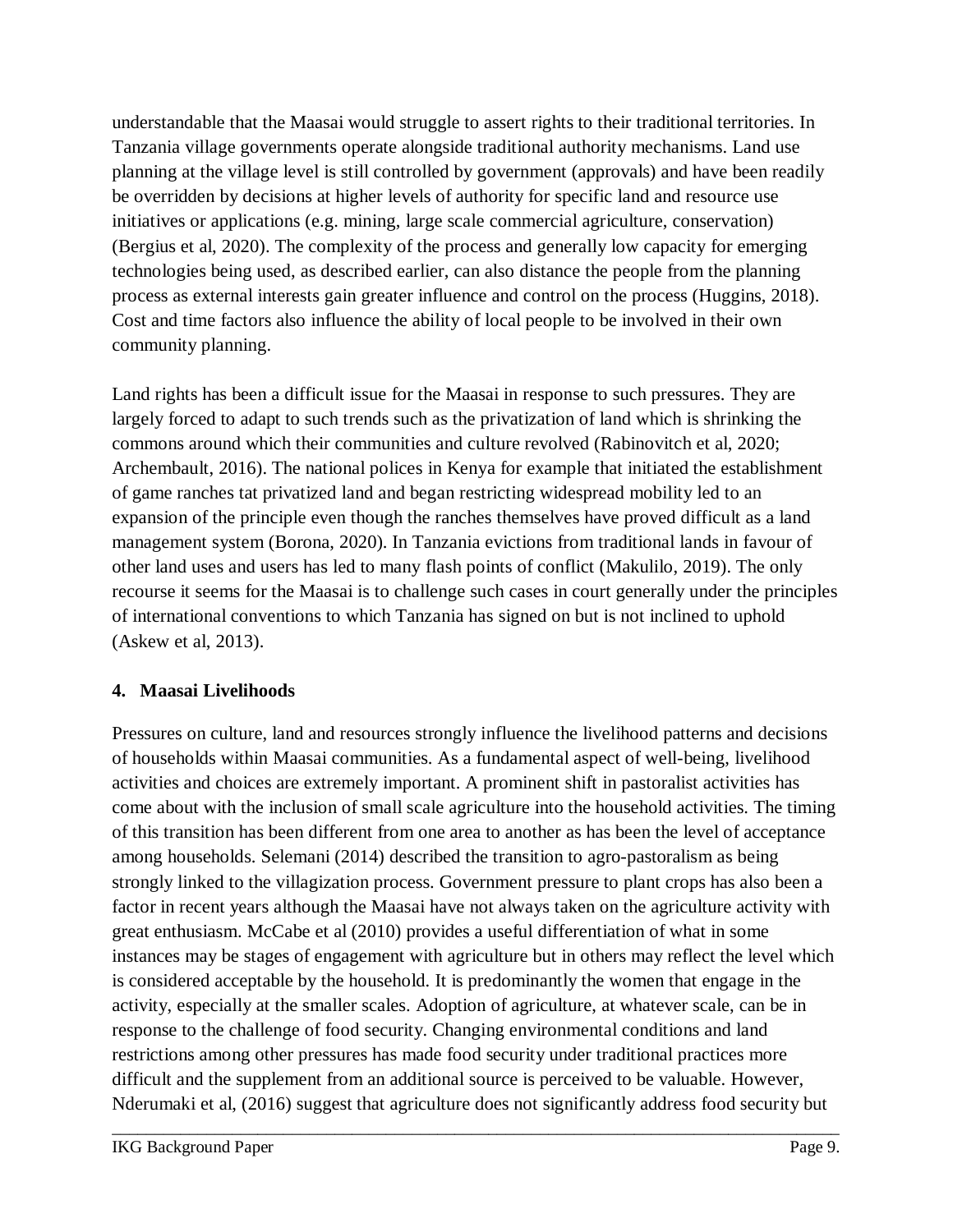rather may have the opposite effect of depleting pastureland quality and productivity, especially in fragile ecosystems such as the semi-arid grasslands of northern Tanzania.

As a supplement for traditional food sources agriculture has become increasingly important especially in times of drought since maize, the preferred crop, can be stored for considerable time and storage to assist in times of hardship has developed as a food security strategy. Food security has also had the implication of changing Maasai diets, particularly the general shift from animal-based products to what is available in the local markets (Ripkey et al, 2021).

As a more recent diversification strategy, participation in the market economy through small businesses is becoming more common, especially by women (Nkedianye et al, 202; Filho et al, 2017; Smith, 2015). Such participation marks one of the changes of supply from within the household to supply from outside the household – money instead of cows. Similarly wage employment has increased markedly in recent years especially among young men moving to other areas (Ripkey et al, 2021; Pesambili, 2020). Such migration from the village can certainly be helpful when remittances are returned to the family household. The mobility of people from the community has made remittances, from within the country or from abroad, a much more significant influence in household income (Birch-Thomsen and Friis-Hansen, 2021).

An important area of wage employment for the Maasai has been the tourism sector because of its strong relationship to the Maasai homelands and also drawing on the iconic Maasai culture (Buzinde et al, 2014; Snyder and Sulle, 2011). Community agreements with tourist companies to operate on village lands have promoted such employment whether such agreements have been part of WMA structures or not (Woodhouse and McCabe, 2018). In situations where communities are well located to established tourist resources and destinations, these agreements have been beneficial although not without their challenges. However, some local wage employment has developed because many companies have promoted the Maasai presence to add to the tourist's experience. Frequently, such employment is at a very basic level usually craft shops and security guards at tourist sites, although these are also a major sector of employment in the urban areas (Hooli, 2018). However, this type of employment typically does not lead to advancement to other positions of more responsibility and higher salaries. Cultural tourism, where communities more directly involved in the programs offered to tourists and where crafts can be sold, has also become significant as a economic generator (Melubo and Lovelock, 2019). It is definitely not without its challenges since women are prominent in the activity and combining this with their myriad of other household responsibilities is sometimes difficult. Lwoga and Asubisye (2018) recognized that seasonality can play a role in determining the level and timing of activity. In the same study a more disturbing finding was the way tourist companies, and especially individual tour guides, can take advantage of the women in their tourism related businesses by charging exorbitant fees for bringing customers or requiring a high percentage of sales.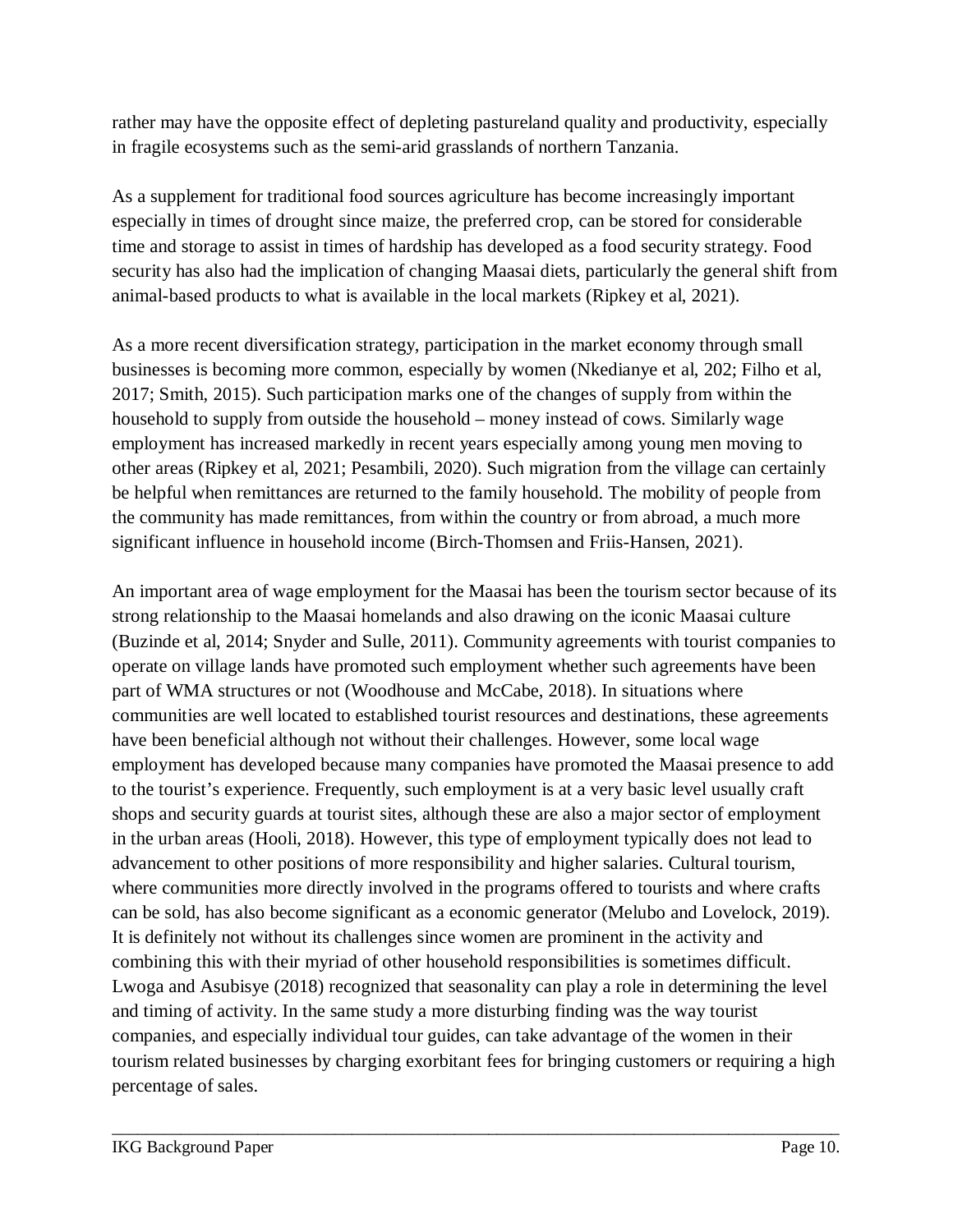Some studies have also attempted to draw on well-being frameworks to assess the impacts of change generally on the people in Maasai communities (Buzinde et al 2014; Woodhouse and McCabe, 2015). This work, especially Buzinde (2104), has tended to show a strong bias for economic factors over social and cultural ones. It is difficult to conclude whether such a balance reflects the perspectives of the Maasai themselves or whether there is a need for further, more indepth analysis of the issue. Certainly more research in this area would be welcome.

#### **5. Conclusion**

While change is inevitable for everyone regardless of culture and location, the amount of pressure on Maasai pastoralists for change appears to have been extremely intense and excessive. Like other indigenous groups, the intent of outside pressure seems to be more about removal of traditional practices and people's connection to the land rather than celebrating a culture and working to accommodate changing conditions and systems. Naturally there are many Maasai that wholly embrace some of the changes that have been discussed earlier in this paper. However, what is critical is whether those changes are self motivated or whether they are the result of an outside agenda.

Regardless of the process what is clear is that the experience of change has had significant cultural implications – some seen as positive and some as negative.

Considerable work has been reported on in this paper and from an understanding of this work a number of areas for further research have been identified. They are:

- livelihood adaptations change will continue and will be felt differently in different areas of the Maasai homeland. Continuing efforts to document the livelihood adaptations that are introduced in response to major pressures such as climate change and conflicting land use should be undertaken.
- climate change impacts the potential severity of climate changes in the semi-arid environment of much of the Maasai homeland is a major concern. It will have important implications and continuing research is needed to document the change itself and its impact on natural biodiversity and critical resource
- $\bullet$  migration influences on culture given the increase of the Maasai population, the promotion of education and the attraction of wage employment, increasing migration especially by young people from their home communities can be expected. This will have major implications for both the communities themselves but also for the culture that is being fragmented across a generation. Research that monitors such trends and their implications will be valuable in understanding what development strategies are most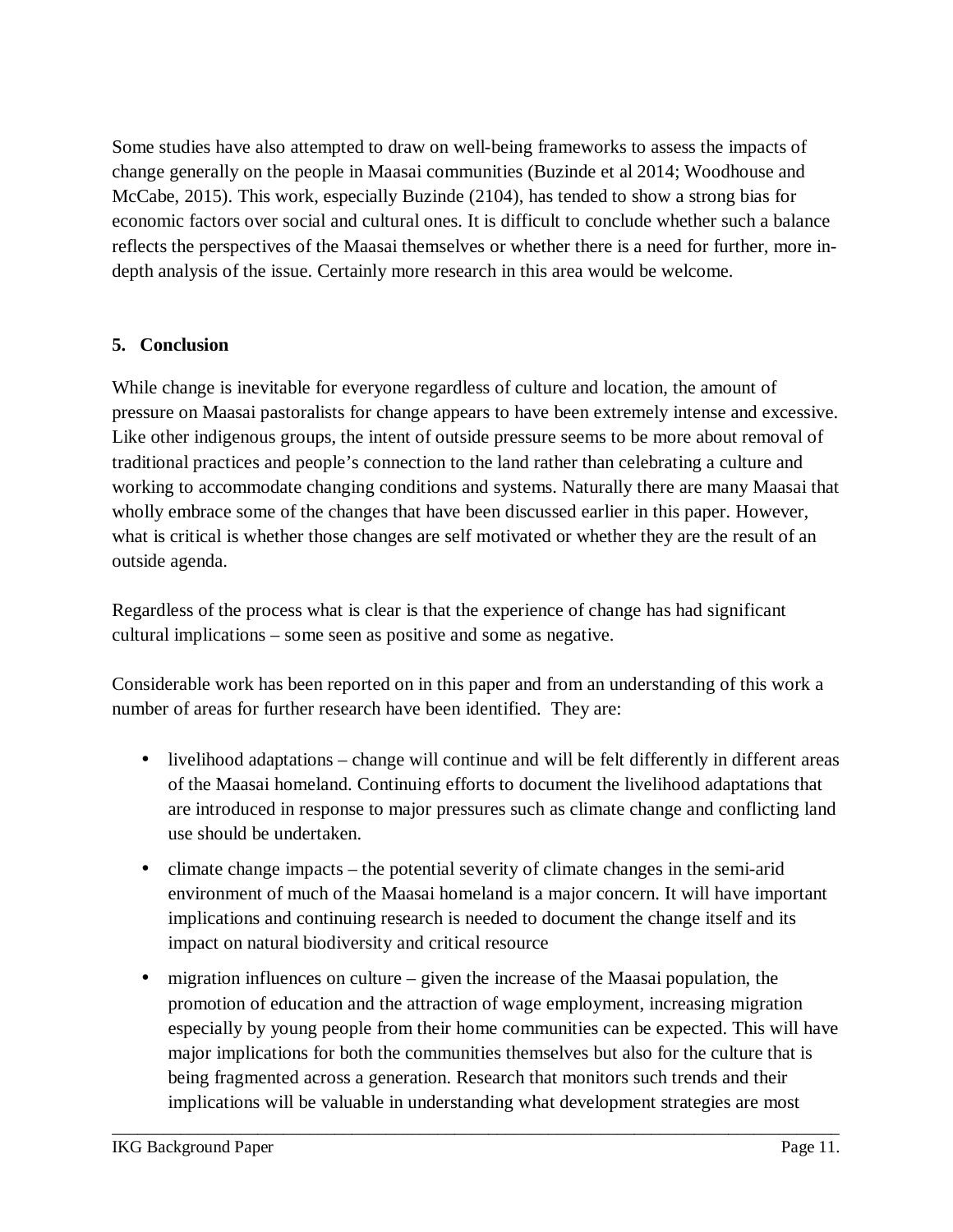appropriate for local communities and what response cultural groups can have to address the expected transition.

- women's roles significant changes are being felt in the roles of women within Maasai society now. Many provide an independence that has not been felt before but they also bring changes in the nature and connectedness of families both internally and with the broader community. Research should continue to identify the nature of those changes and the implications.
- land tenure systems of land tenure are notably different between Kenya and Tanzania. A comparison of these systems and the circumstances that caused their adoption could provide insight for future changes to land management systems that are most sensitive to cultural priorities and that avoid some of the difficulties that have been experienced.
- community decision-making little work has been done in the area of the processes for decision-making in communities. The distinction between traditional processes and government systems is especially important in this regard. Such research would be extremely helpful especially for issues related to land use as well as to participation in and ongoing management of WMAs. The role of women in these processes should EB considered a particular focus.
- cultural resources little research has been carried out that focuses on cultural resources, their significance and the level of threat they face. This is an important area of work that would help to raise awareness on the level of cultural change among the Maasai community itself and would enable better decisions on how to address the protection of cultural resources.
- well-being current research shows a very strong economic focus when assessing wellbeing. Studies that explore people's perceptions of what factors contribute to well-being and work that identifies people's assessment of their own situation with respect to those factors would help to clarify household needs and priorities for community supported development.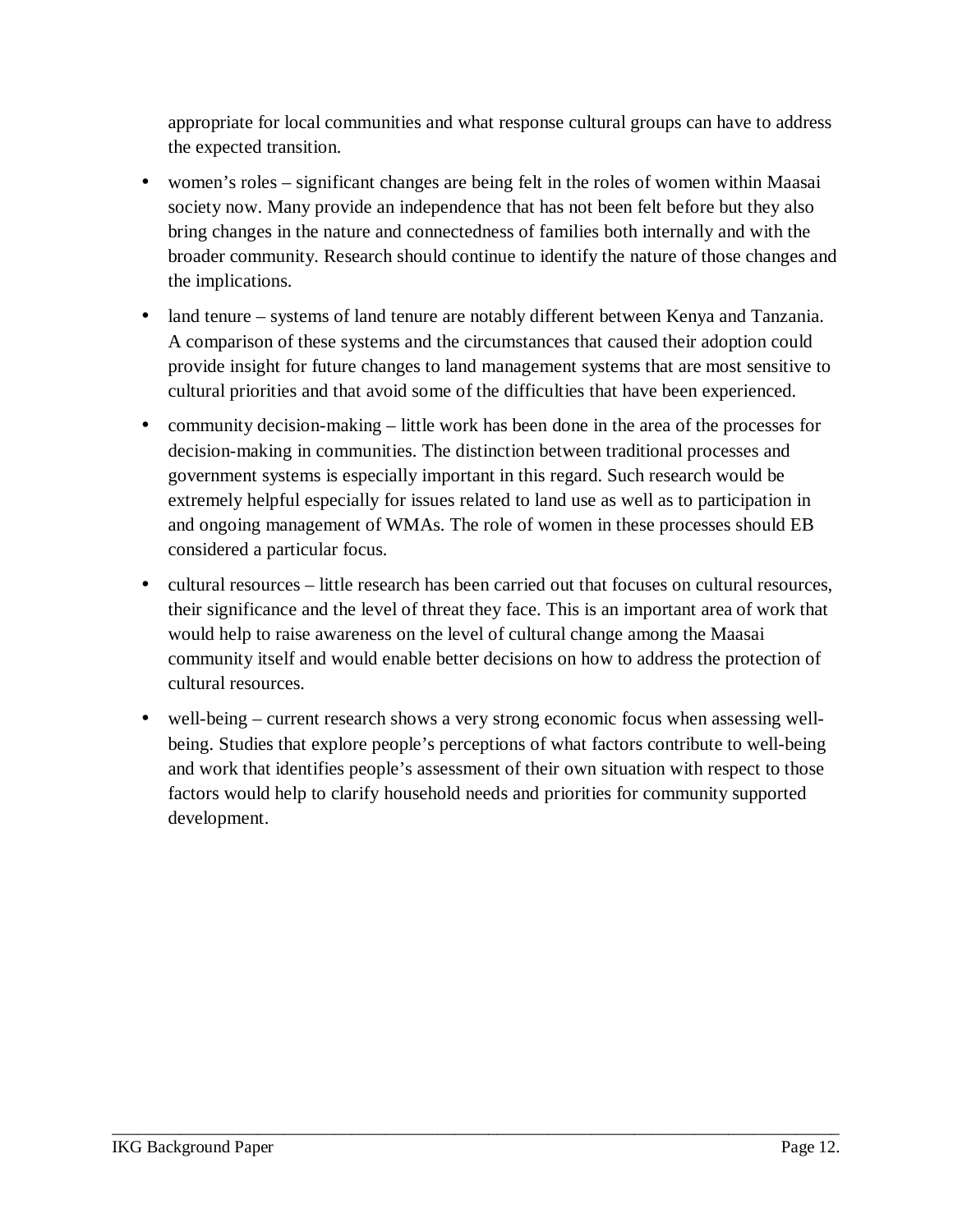### **References**

#### **6. Annotated Bibliography**

1. Ahmed, Z., Booth, L., Njagi, L., & Stephanou, E. (2014). The warrior's dilemma: can Maasai culture persist in a changing world. *The Journal of Sustainable Development*, *13*(1), 300–311.

> Drawn from the Maasai of the Amboseli ecosystem, this paper identifies the crucial components of Maasai culture that are especially valued, the threats that endanger those characteristics and the strategies being used to sustain the culture in the face of such pressures. It is an initial overview based on limited time and data.

> Four cultural elements are identified are deemed especially valuable to maintaining culture: social connectedness, dress and ornaments, the connection with wildlife and nature, and the practice of Moranism. Each is discussed briefly. The primary threats identified in the review are: conservation, education, westernization, land ownership, declining wildlife populations and climate change. The analysis of these complex topics and relationships is fairly superficial but does highlight the essence of the key areas of challenge.

> The perspective of the article is very much a western one with considerable input being provided to the study from western conservation organizations – in spite of conservation being consistently identified as a challenge that is undermining the sustainability of the culture.

2. Allegretti, A. (2018). Respatializing culture, recasting gender in peri-urban sub-Saharan Africa: Maasai ethnicity and the 'cash economy' at the rural-urban interface, Tanzania. *Journal of Rural Studies*, *60*, 122–129. https://doi.org/10.1016/j.jrurstud.2018.03.015

> This article challenges the perspective of changing Maasai culture as 'loss' and describes a more spatially based dynamic of what is the "modern Maasai" with its changing roles for both men and women. The case study approach is conducted in the peri-urban environment and interaction between a Maasai village and a town along the Arusha Ngorongoro highway. The article presents an interesting perspective on the adaptations in Maasai life to the forces, especially economic in relation to the interplay between the livestock-based economy and cash economy, that add pressure to the cultural traditions of Maasai society.

3. Archambault, C. S. (2016). Re-creating the commons and re-configuring Maasai women's roles on the rangelands in the face of fragmentation. *International Journal of the Commons*, *10*(2), 728–746. https://doi.org/10.18352/ijc.685

> As part of a much larger and longer term ethnographic investigation in the study area of southern Kenya, this paper focuses on the adaptations to fragmentation of grazing land and the implications for women's roles within pastoralism. Through a case study approach and a herd tracking exercise, the author collected detailed information on the patterns of grazing and the negotiations necessary to gain access under conditions of increased privatization of common pasture land.

The results showed an increasing dependence on social networks as a means of ensuring grazing access with a strong role for women in the process. Their social networks tended to be stronger and more influential. Furthermore. With more restricted livestock movement and a greater pressure on diversified livelihoods, livestock remained closer to home and women become increasingly involved in the care and management of livestock.

While the historical processes of changes in tenure are more specific to Kenya, the paper raises important concepts with regard to the adaptations in response to breakdowns in pastoralist traditions brought about by fragmentation of land. Such lessons are worthy of comparative study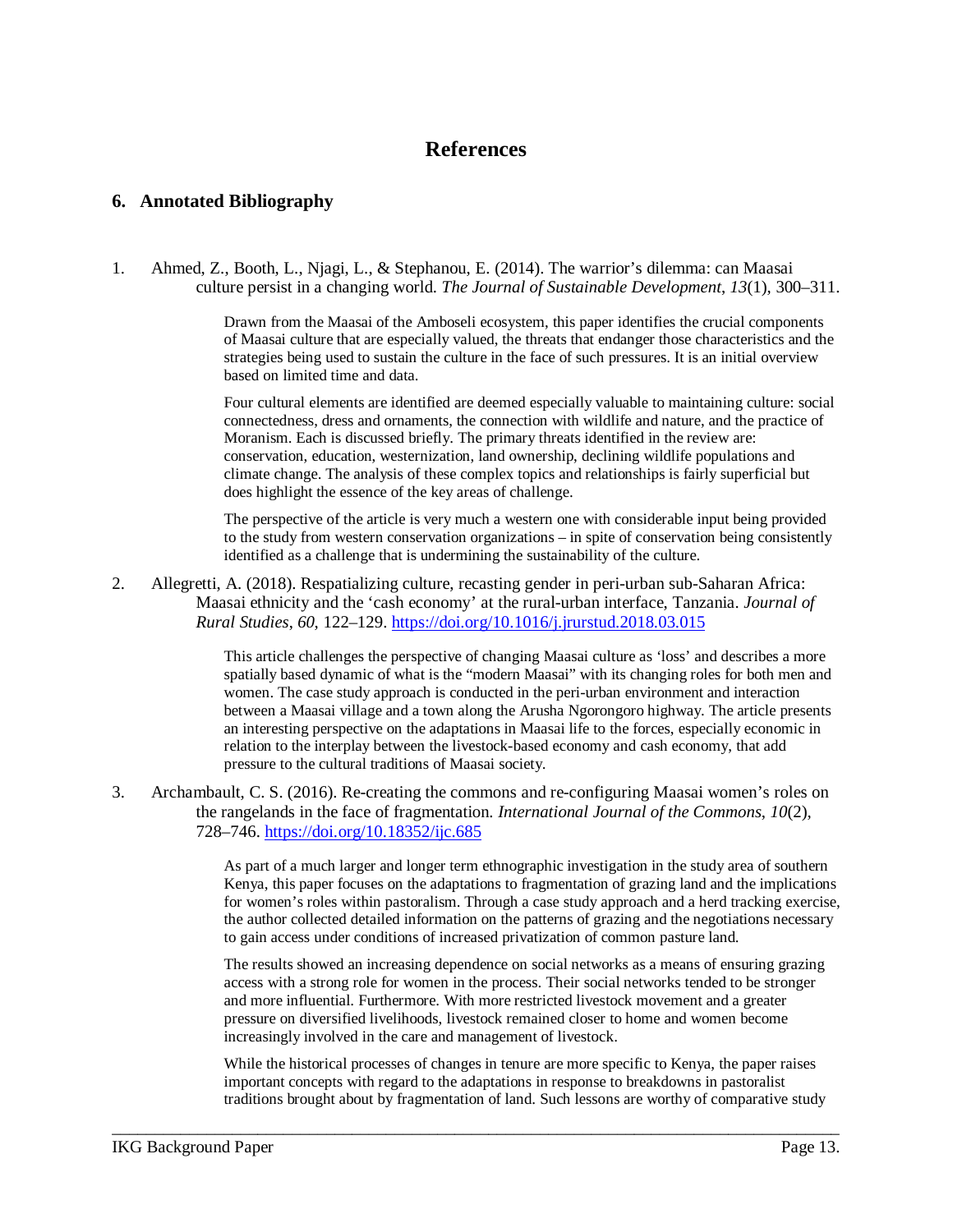in Tanzania as well since land tenure and pressures on land use are creating similar stresses albeit in subtly different ways.

4. Baird, T. D., & Gray, C. L. (2014). Livelihood diversification and shifting social networks of exchange: A social network transition? *World Development*, *60*, 14–30. https://doi.org/10.1016/j.worlddev.2014.02.002

> This is an important paper with a contribution that has been understudied and yet with seemingly significant implications for Maasai society and cultural integrity. The nature and extent of traditional mechanism of social support and reciprocity as sources of household security and social cohesion are the focus of this study. Naturally as societies pursue more individualistic approaches to household security in the face of economic shocks, processes that are collective and draw on the strength of cultural connection will be increasingly difficult to utilize.

The authors present a view of traditional Maasai culture in this respect – one that captures a greater breadth of characteristics of the society especially those beyond the economic and more closely aligned with cultural responsibilities and relationships of trust and caring. Gift giving and loans, as the primary mechanisms discussed in this context, are analyzed in their shift from the past to present both in terms of their purpose and practice. The analysis points up some important trends – a decrease in trust among community members generally and a corresponding increasing cautiousness in the use of such mechanisms. The changes also reflect differences in the response by different age sets within the community.

While strategies for individual household diversification in livelihood may improve security and response to small shocks in the short term, the authors suggest that this may be at the expense of the community's resilience to larger shocks in the longer term. They state that "Ultimately these findings outline a story of adaptation wherein a traditional system of exchange is, at once, evolving and declining." [pg. 25].

There is much to recommend this paper for those interested in understanding the complexity of shifts from traditional cultural mechanism for community resilience to a future influenced strongly by a western model of individuality amidst a dramatically challenging environment.

5. Baird, T. D., & Hartter, J. (2017). Livelihood diversification, mobile phones and information diversity in Northern Tanzania. *Land Use Policy*, *67*, 460–471. https://doi.org/10.1016/j.landusepol.2017.05.031

> This is an interesting and well documented paper that investigates the relationship between cell phone use and the diversification of livelihoods among the Maasai of Simanjiro District of northern Tanzania. Based on the understanding of information as a driver of social and economic strengthening and recognizing the role of both social networks and technology, the authors seek to explore how the Maasai have incorporated cell phones into the diversification of their livelihoods.

The results showed cell phone use had a number of applications to livelihood activities which were important and significant in the success of enterprise including such applications as: reporting of livestock predation; cattle market pricing; weather forecasting; and, money transfers. More indirect uses related to activities such as: attending to health issues and needs; coordinating family activity; and, organizing committee and group meetings.

While cell phone use had significant positive benefits in supporting the communication among individuals and groups, there were also a significant number of negative impacts including the rise of misinformation, distrust and outright theft. In a society where traditional communication patterns and power are structured in hierarchical ways, it is probably not surprising that new communication technologies will instigate challenging changes that will tend to undermine traditional patterns of community engagement and control.

The authors conclude that the most significant impact of mobile phones on livelihood diversification was evident at the highest levels of diversification already. Mobile phones tended to support existing use more than stimulate diversification. Coupled with other forces of change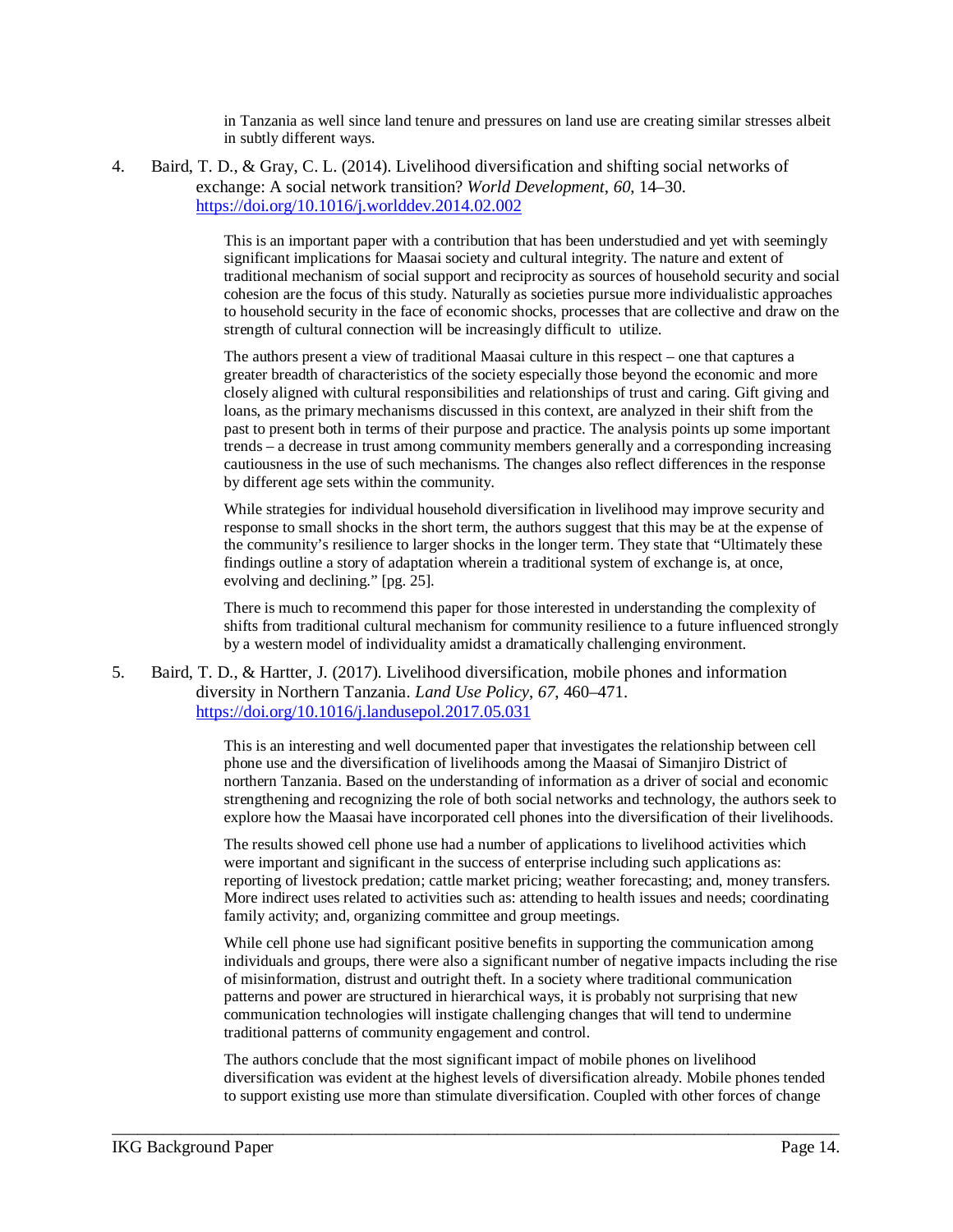within Maasai society however, it is reasonable to assume that cell phone use will increasingly become an important factor in the process of change and livelihood diversification.

This is a useful and worthwhile article that gives some interesting perspectives on both technological adaptations in Maasai society as well as the impacts of external forces in changing the traditions and structures of a culture that is under great pressure.

6. Bergius, M., Benjaminsen, T. A., Maganga, F., & Buhaug, H. (2020). Green economy, degradation narratives, and land-use conflicts in Tanzania. *World Development*, *129*, 104850. https://doi.org/10.1016/j.worlddev.2019.104850

> This paper reflects on some broad relationships between traditional pastoralism and government priorities for land development especially as they are influenced by the international investors and the aid community. Priorities of those in power focus on large scale economic development, presumably in the broad interest of the state economically and internationally, at the expense of small scale, traditional, household livelihood endeavours. Through a review of the specific case of the land use conflicts which developed in the Kilombero valley, the paper illustrates "how degradation and scarcity narratives gloss over political and historical factors in land-use conflicts." [pg. 2]

> At the heart of the land use conflict is the eviction of pastoralists in favour of increasing 'modernization' of agriculture through large scale investment. The land use conflicts between pastoralism and the Southern Agricultural Growth Corridor of Tanzania (SAGCOT), initiated in 2012 and covering a significant proportion of the most productive agricultural land in the country, are used as the example. SAGCOT is described as: "public–private partnership that seeks to mobilize private investments across the agricultural value-chain and develop commercially successful and sustainable agriculture". The typical interpretation of the cause of land use conflict, that of resource depletion resulting from population pressure, environmental degradation, unequal access, is argued to largely overlook political and historical factors which systemically dispossess traditional resource users.

The current policy framework of Tanzania is reviewed with respect to agriculture [transforming low production levels to semi industrial modernization] , land regulation [raising productivity on underutilized land], and pastoralism [integrate with large scale operations to move from being 'stagnant' and 'unproductive']. The specific example of the Kilombero valley and the SAGCOT initiative illustrates the land use conflicts arising from the interaction of this policy framework with the economic and conservation agenda of this rich area of Tanzania.

This is a very worthwhile review of the growing influences of conservation and agribusiness capital investments as the primary drivers and narrative behind the green economy.

7. Bluwstein, J., Moyo, F., & Kicheleri, R. P. (2016). Austere conservation: Understanding conflicts over resource governance in Tanzanian Wildlife Management Areas. *Conservation and Society*, *14*(3), 218–231.

> This article reviews WMAs from a rules and regulations perspective to understand the degree to which objectives of devolved resource management responsibility are being achieved. Utilizing a framework of political ecology to explore WMA governance, the authors explore the underlying policies in relationship to a single case study – Burunge WMA in northern Tanzania. The historical context as well as the prescribed organizational structure and power sharing nature of the WMAs are clearly driving forces in the way local villagers benefit from and interact with the WMA.

The study concludes that the power and accountability relationships among the actors within the WMA create a situation where local people ultimately feel disempowered and have very little control over their own land and resources.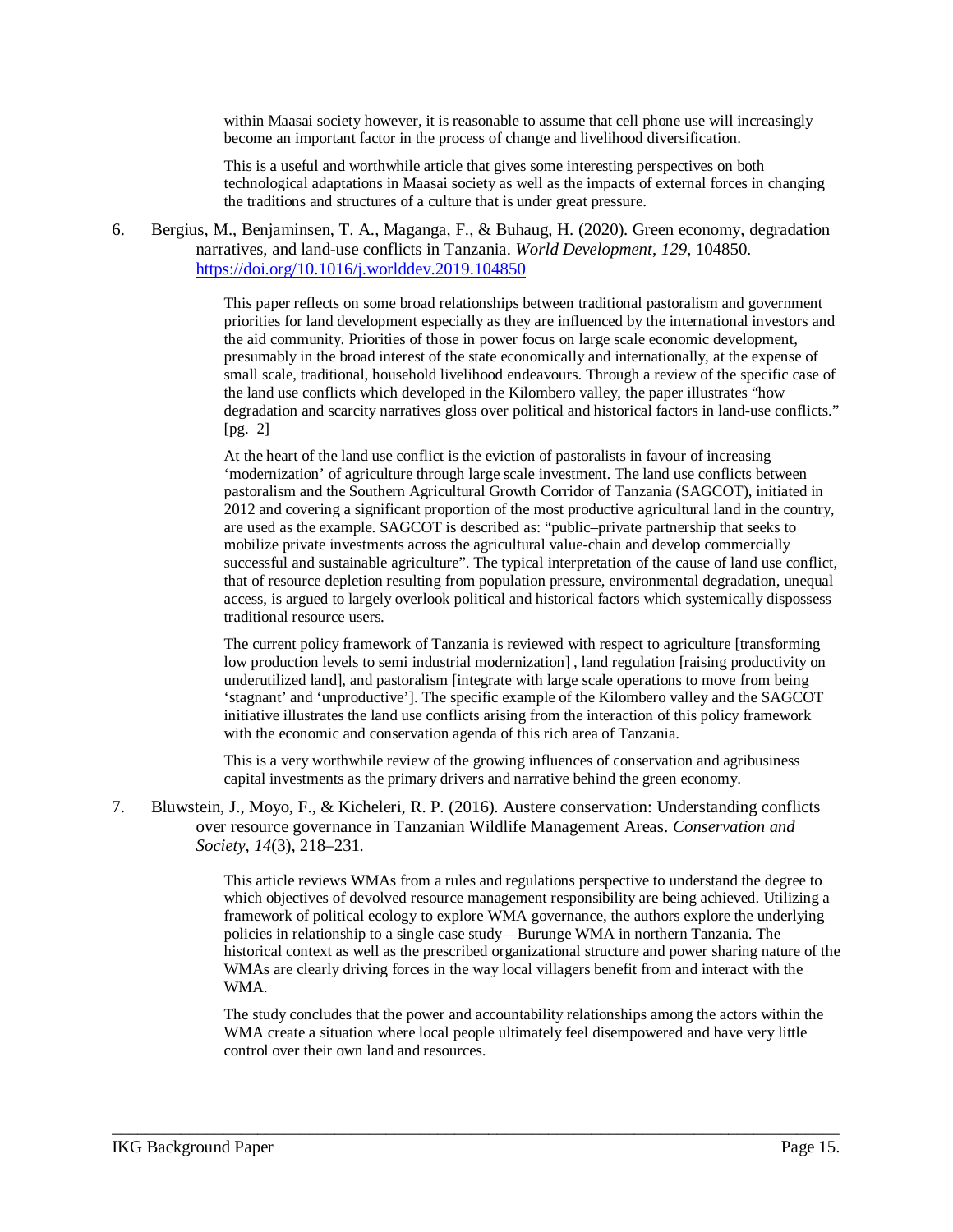8. Bobadoye, A. O., Ogara, W. O., Ouma, G. O., & Onono, J. O. (2016). Pastoralist perceptions on climate change and variability in Kajiado in relation to meteorology evidence. *Academic Journal of Interdisciplinary Studies*. https://doi.org/10.5901/ajis.2016.v5n1p37

> Utilizing the same case study area as Filho et al, 2017, that of Kijaido Country, Kenya, this study assesses the alignment of climate change data with the perceptions of the local Maasai on such changes. Data was compared over a 30 year period. While definitions of drought scientifically and among the Maasai communities may differ, the recorded and perceived incidence of drought conditions were found to be consistent. The authors suggest that such a combination of data sources is valuable to give a deeper understanding of the changes and their impacts on the local communities. The authors also point to insufficient climate data in some key areas such as the number of days of rain which will impact the length of the growing season. Efforts to expand such data is therefore one of the recommendations of the study.

9. Borona, K. (2020). An assessment of Maasai people-water relationships in a changing landscape: A case study of former Kimana Group Ranch in the Amboseli ecosystem, Southern Kenya. *Society & Natural Resources*, *33*(10), 1292–1308. https://doi.org/10.1080/08941920.2020.1744049

> While this study is highly influenced by location, as acknowledged by the author in light of the nature of both the land dedication and the methods used in the study, there are a number of important elements of the discussion that are more widely applicable and valuable in understanding the relationship water has with the Maasai people. Specifically, the author focuses on water as "a sacred artifact, a mediator of social relations, shaper/marker and creator of history and its centrality as a livelihood strategy."

This research is conducted on the former Kimana Group Ranch in Kajiado County, which from a water perspective is highly influenced by the watershed of nearby Mount Kilimanjaro in Tanzania. Group ranches were a form of land management established in Kenya in the 1960s and due to unfulfilled expectations, many were subdivided, leading to another set of challenges. This historical context is important since water accessibility depends significantly on land tenure systems. What the case study shows is that traditional Maasai management systems have and continue to undergo transformation as a result. Pastoralism in the area has rapidly been replaced by agriculture, predominantly irrigated agriculture utilizing major water sources in the area..

The research utilizes an indigenous research methodology including talking circles, elder interviews and community mapping, with regular member check and onsite triangulation built into the process. The results show a high utilitarian value for water but at the same time a very strong cultural and spiritual connection which have changed over time relative to the physical and social environment.

Details of the research results in each of the four relationship characteristics identified above are presented with strong representations of the voice of the participants. Furthermore, participants views on key issues such as subdivision, the transition to agriculture and the role of water as a influence in livelihood activity and success are also presented. Connections with climate change in each of these areas notably arises from the participants.

The conclusion of the study reflects on the loss of indigenous management systems and the need to restore them. Given the ongoing threat to traditional systems and the co-opting of management by government under systems that are not compatible with traditional values, makes this study a useful example that has relevance to many other situations in East Africa experiencing similar transitions perhaps for their own and different sets of reasons.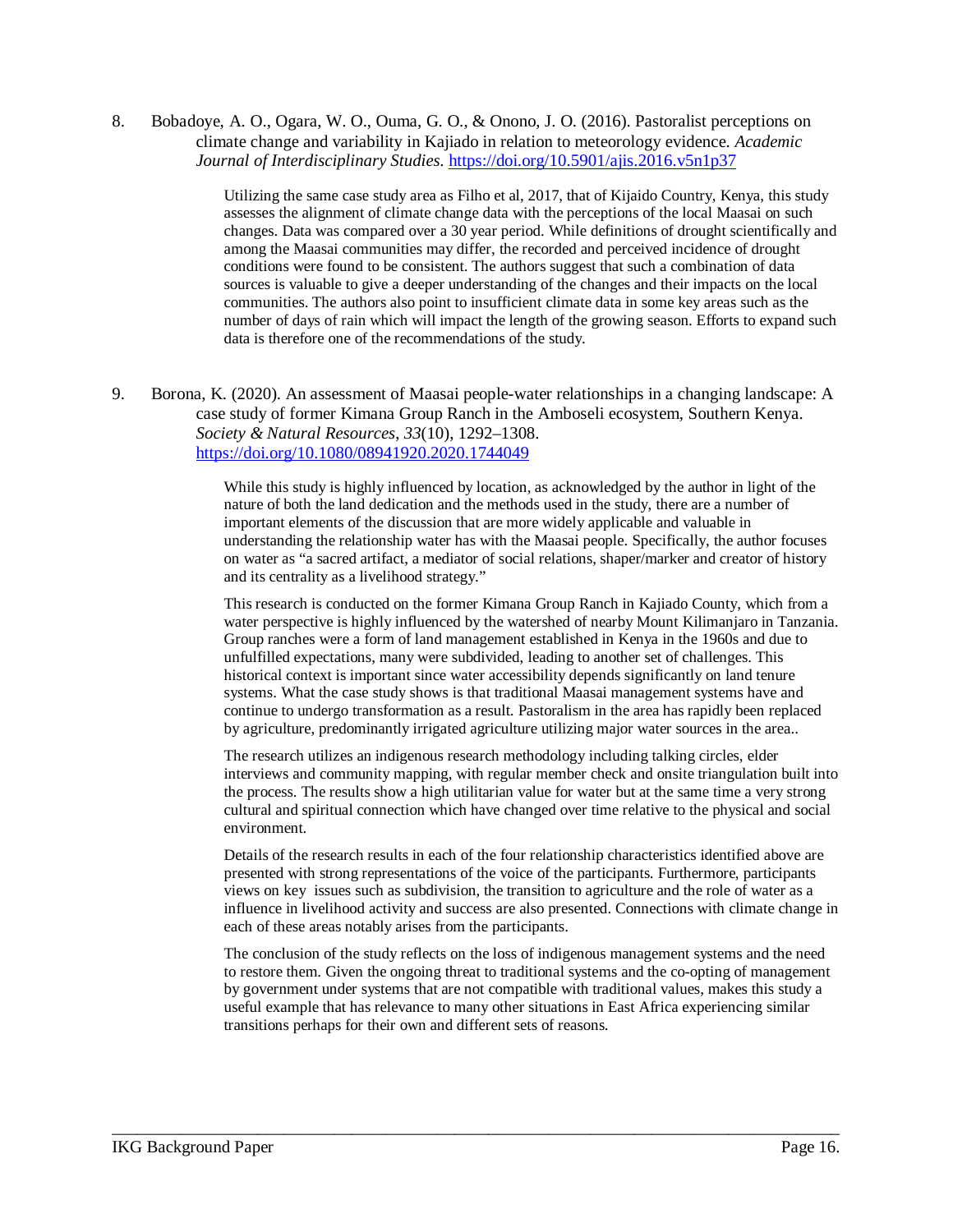10. Burgoyne, C., & Mearns, K. (2017). Managing stakeholder relations, natural resources and tourism: A case study from Ololosokwan, Tanzania. *Tourism and Hospitality Research*, *17*(1), 68–78. https://doi.org/10.1177/1467358416639088

> This is basically a field trip report. Indeed, the authors identify it as emanating from a five day visit to the community of Ololosokwan and based on conversations and interviews with a variety of villagers and stakeholders. The intention was to understand the interaction of stakeholders with respect to the use of resources within the community – a major focal point for tourism, hunting and traditional pursuits given Ololosokwan is a Maasai community located adjacent to Serengeti National Park. As an overview of the Ololosokwan situation, it is a reasonable first read for anyone interested in pursuing more analytical assessments of the dimensions of the issues in this area. However, there are much more definitive resources on this highly complex subject.

11. Buzinde, C. N., Kalavar, J. M., & Melubo, K. (2014). Tourism and community well-being: The case of the Maasai in Tanzania. *Annals of Tourism Research*, *44*, 20–35. https://doi.org/10.1016/j.annals.2013.08.010

> The foundation for this article is a definition of community well-being that is driven by local understanding and needs of indigenous communities rather than those developed without the engagement of local people. From there the author investigates the influence of tourism on community well-being within Maasai communities in Monduli District of northern Tanzania. Considerable review of the origins and application of the concept of well-being introduce the study along with a review of the linkages to tourism as a development agent.

Focus group discussions in two Maasai communities with significant connections to the tourism industry provide the data collection for the study. Focus groups were established with relevant age and gender considerations appropriate to Maasai communities and the results compared among the groups and between the communities.

The interesting aspect of this article was that in spite of the significant effort to build a "bottom up" approach to defining well-being, the results showed a decidedly economic definition almost exclusively. Virtually no mention, beyond the article's introduction and literature context, was ever made to health, social and cultural dimensions of well-being. So either the study was unable to build a local dimension to the definition, or the communities themselves do not see well-being as being anything other than economic. Well-being was defined in the focus groups as being influenced by: livestock; children and wives; green pasture (arable) and land resources; money; schooling of children; and, good health and physical fitness. The health and physical fitness attribute was perceived as a means by which one could appreciate the other benefits of well-being.

The relationship to tourism illustrated strong benefits to community members understandably stemming from a long connection to the sector and the location of the communities in a high tourism zone of the country. However, there were also many negative aspects, especially relating to impacts on culture, which only further highlighted the absence of culture from the definition of well-being.

While this is an interesting article that provides a good review of the concepts, the details of the specific data and the outcomes of the research seem unusually disconnected to the stated intentions.

12. Caretta, M. A. (2015). Managing variability and scarcity. An analysis of Engaruka: A Maasai smallholder irrigation farming community. *Agricultural Water Management*, *159*, 318–330. https://doi.org/10.1016/j.agwat.2015.05.015

\_\_\_\_\_\_\_\_\_\_\_\_\_\_\_\_\_\_\_\_\_\_\_\_\_\_\_\_\_\_\_\_\_\_\_\_\_\_\_\_\_\_\_\_\_\_\_\_\_\_\_\_\_\_\_\_\_\_\_\_\_\_\_\_\_\_\_\_\_\_\_\_\_\_\_\_\_\_\_\_\_\_\_\_\_

Like the Borona (2020) study, this paper describes in-depth research into a specific site that by its environment and history sets it apart from much of the surrounding a and indeed much of the Maasai experience generally. Engaruka, located at the base of the Ngorongoro escarpment, is the site of a previously abandoned irrigation system, operational between the  $15<sup>th</sup>$  and  $19<sup>th</sup>$  centuries. This study explores agricultural and water management in light of the combined pressures of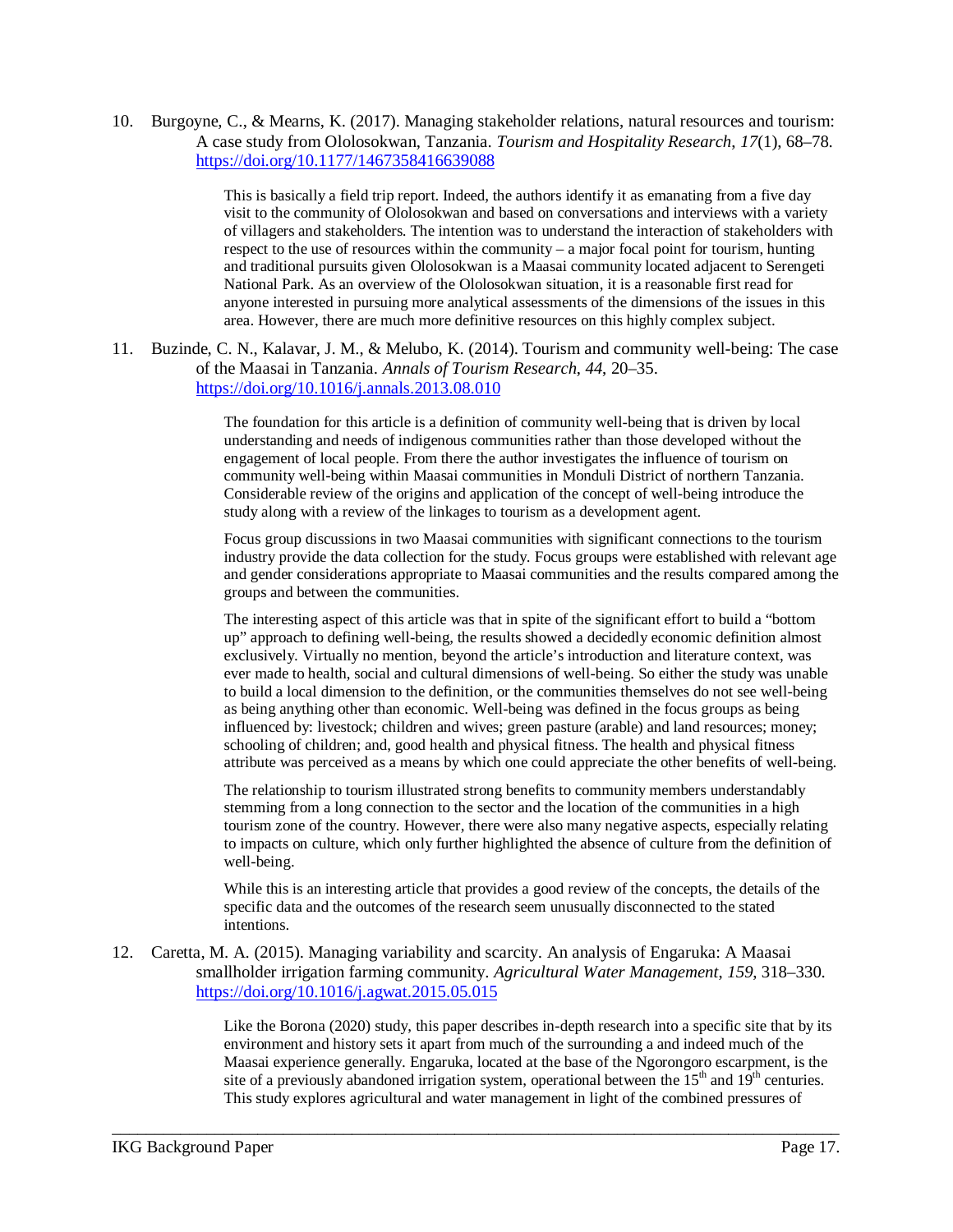increasing demand on resources and the changing patterns of water supply. In particular, it focuses on the management of the water resource when agricultural demands including crop types, production methods, and water distribution in an environment of water scarcity.

Methodologically, the study incorporates semi-structured interviews and focus groups along with member checking and participatory mapping. As a context for the irrigation focus of the topic, operational rules for managing irrigation systems are also reviewed.

Because water management in Engaruka is controlled by a local committee, considerable attention is given to the structure, functions and authority of the committee. It is also recognized that given the variability of the resource [i.e. both volume and seasonality of rainfall], management systems need to be especially flexible and adaptable.

What seems particularly relevant in setting this case study apart from other reviews of the Maasai relationship to water and its management, is the result that shows agriculture as the most important livelihood activity – more significant than cattle. Within the agricultural focus s also the recent adoption of horticulture and products and markets that are generally not available to other areas within Maasai homelands.

Nevertheless some of the principles that emerge from the results such as the characteristics of successful water management organizations, equity among resource users and mechanisms for adaptability and conflict resolution are useful contributions to their wider application.

13. Dekker, L. A. G., Arts, K., & Turnhout, E. (2020). From rationalities to practices: Understanding unintended consequences of CBNRM. *Conservation and Society*, *18*(2), 1–11. https://doi.org/10.4103/cs.cs\_19\_29

> This paper discusses a specific contentious issue which arose in Enduimet WMA and illustrates how the approaches to public engagement on issues of resource use and management can influence the effectiveness of the WMA itself. Furthermore the study stresses the importance of practice in maintaining the principles of participation, legitimacy and social inclusion. In this issue analysis these principles were undermined when promises were broken. While difficult, the authors suggest that effective participation can be achieved when processes are sufficiently sensitive to existing power structures and inequalities.

This is a useful read and provides insights into the nature and challenges of WMA management especially around the development of resource management policies affecting the participating communities.

14. Filho, W., Nzengya, D., Muasya, G., Chemuliti, J., & Kalungu, J. W. (2017). Climate change responses among the Maasai community in Kenya. *Climatic Change*, *145*(1–2), 71–83. https://doi.org/10.1007/s10584-017-2087-9

> This paper is a case study of the adaptation of livelihoods to climate change from Kajiado County in Kenya, bordering Tanzania. The authors take the view that while climate change impacts need to be acknowledged as significant, they cannot be readily disaggregated from other change inducing influences. These coinciding factors include the privatization of land, expansion of large scale commercial farms (especially involving irrigation for wheat and vegetable production), urbanization, and significant population of the Maasai community.

> Results conform to other similar studies indicating a notable impact caused by decreasing rainfall and increasing temperatures leading to changes in traditional livelihood patterns and the loss of traditional culture. More intensive grazing, diminished range quality, smaller herds and storage of water are documented as outcomes of climate stress. Diversification to other livelihood activities such as expanded agriculture, business and paid employment are also noted.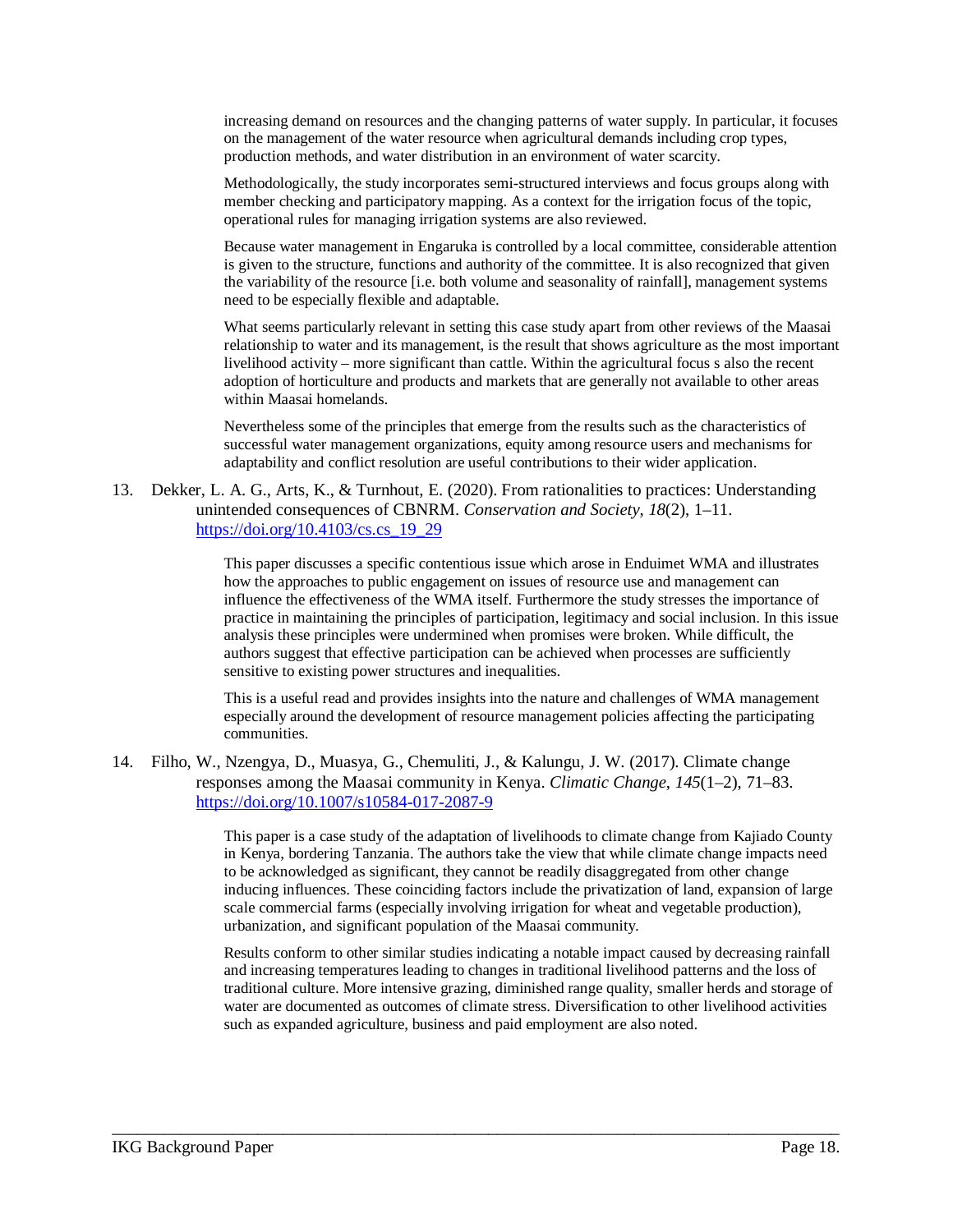#### 15. Gardner, B. (2017). Elite discourses of conservation in Tanzania. *Social Semiotics*, *27*(3), 348–358. https://doi.org/10.1080/10350330.2017.1301799

This article is a useful and welcome challenge to some of the generally accepted concepts relating to tourism as a driver of local economies and development. It utilizes the international campaign to 'save the Serengeti' as an example of how elite western principles are used to adjudicate in favour of conservation as a way to justify land dispossession. Through a review of a web based organization called Serengeti Watch founded by two American conservationists, the author explores the current relationship of international agendas regarding a proposed road expansion through the Serengeti on the Maasai whose lands continue to be dramatically reduced through conservation including the original setting aside of the Serengeti in the first place.

This is a thoughtful narrative that is worth reading although like other articles on the subject of this corner of the Serengeti, the complexity of the topic and its very extensive history of conflict requires a much more in-depth review to be well understood.

16. Goldman, M. J., & Riosmena, F. (2013). Adaptive capacity in Tanzanian Maasailand: Changing strategies to cope with drought in fragmented landscapes. *Global Environmental Change*, *23*(3), 588–597.

> This paper explores the changing nature of institutions within Maasai society and the relationship of such changes to livelihood adaptation in the light of changing climatic and environmental conditions. The authors suggest that entitlements and assets held by households are changing with the external pressures on pastoralist societies, increasing the vulnerabilities of poorer segments of the community. This is a useful perspective to add to other work and case studies of climate change vulnerability and adaptation. It broadens the understanding of the variability of household adaptive capacity.

> Using Agrawal's institutions framework and with a focus on mobility within his fivefold typology of coping strategies, the author's investigate pastoralists' response to the drought of 2009, considered to the most severe in recent times. Two Maasai communities in northern Tanzania, one from Monduli District and one from Longido District, are used in the study.

Of particular interest among the conclusions of the study is the impact of the changing social environment which suggests that in the future adaptation to drought will involve less shared pasture resources among the community and increasing individual exclusivity. The impact on vulnerability for the less advantaged in the short term but everyone in the long term is considered very significant.

17. Goldman, M. J., Davis, A., & Little, J. (2016). Controlling land they call their own: Access and women's empowerment in Northern Tanzania. *The Journal of Peasant Studies*, *43*(4), 777– 797. https://doi.org/10.1080/03066150.2015.1130701

\_\_\_\_\_\_\_\_\_\_\_\_\_\_\_\_\_\_\_\_\_\_\_\_\_\_\_\_\_\_\_\_\_\_\_\_\_\_\_\_\_\_\_\_\_\_\_\_\_\_\_\_\_\_\_\_\_\_\_\_\_\_\_\_\_\_\_\_\_\_\_\_\_\_\_\_\_\_\_\_\_\_\_\_\_

This paper addresses and rights as a mechanism for women's empowerment within Maasai communities of northern Tanzania. It compares the approaches of two NGOs, the Maasai Women's Development Organization (MWEDO) and the Ujaama Community Resource Trust (UCRT), both of whom advocate for greater women's empowerment through land rights. It presents a thorough analysis of the issues relating to land and its impacts on women in terms of power, social relations, collective identity and self image.

The authors suggest that a broader focus is required beyond the typical legal entitlement demonstrated by deeds to land – one that includes emphasis on gaining knowledge about legal rights, access to and participation in customary forms of authority, and promotion of a joint social identity that recognized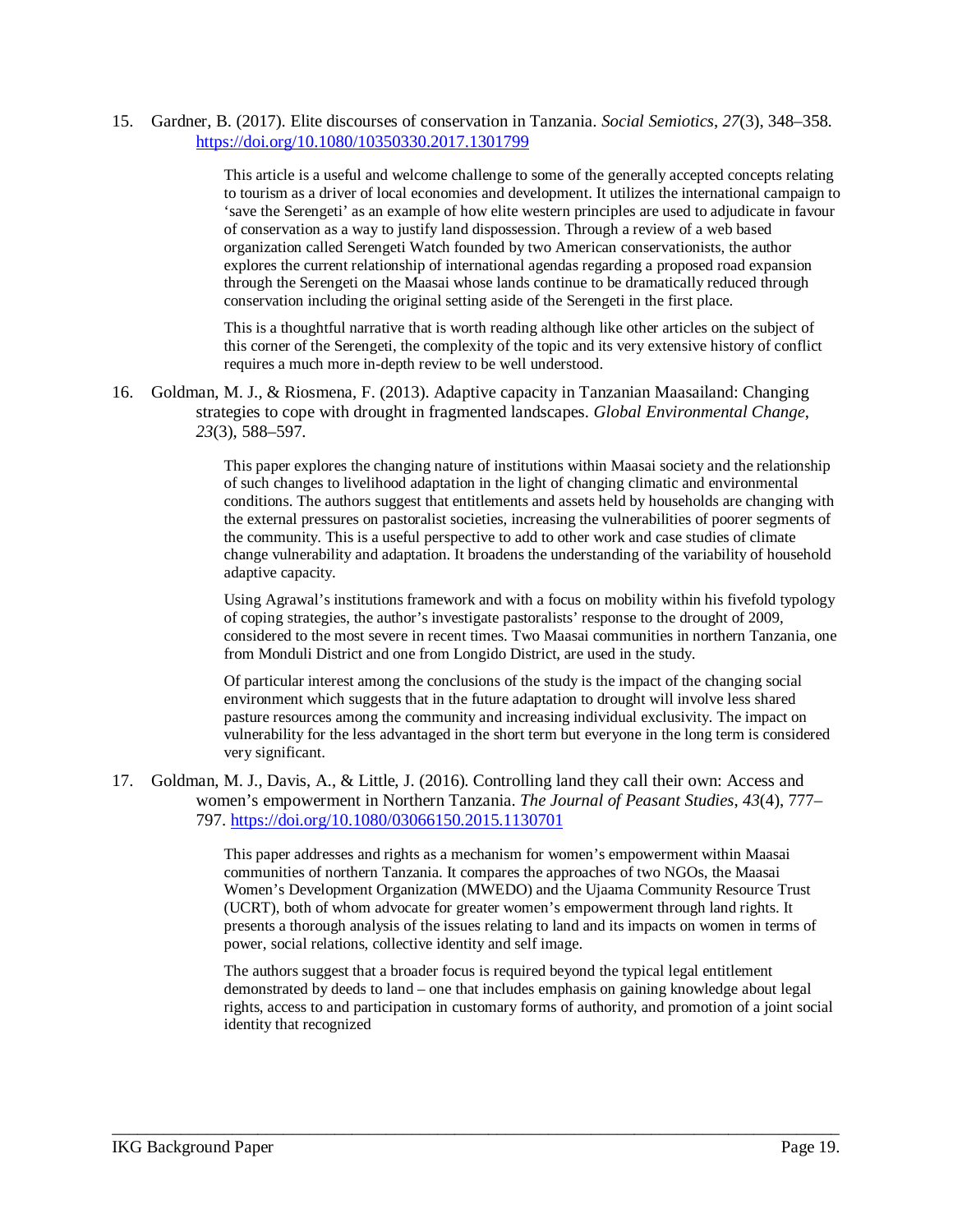18. Hedges, S., Borgerhoff Mulder, M., James, S., & Lawson, D. W. (2016). Sending children to school: Rural livelihoods and parental investment in education in northern Tanzania. *Evolution and Human Behavior*, *37*(2), 142–151. https://doi.org/10.1016/j.evolhumbehav.2015.10.001

> This is a very thorough and useful study of the relationship between education and livelihoods in northern Tanzania. The context within the literature of demographic transitions is very well resented and adds a perspective to the topic generally lacking in other studies. The study identifies three different cultural groups – the Maasai, generally pastoralists; the Arusha, generally agriculturalists, and the Meru, traditionally agriculturalists who were early adopters of cash crops such as coffee and are associated with commercial agriculture and business.

> Four predictions are identified as the focus of the study: 1) investment in education will be lowest in Maasai households and highest in business owning households; 2) investment in education will increase with household wealth but to a lesser extent in Maasai households; 3) investment in education will be less for girls and later born children; and, 4) investment in education of girls and later born children will increase with household wealth.

> The first two predictions were supported by the results of the study but interestingly, unlike other studies, girls were found to have a greater total number of years of education, largely as a result of greater success in entering secondary school, although girls were noted to be less advantaged in Maasai households than in others. A range of factors, both advantages and challenges relating to this finding are discussed. Mixed results were found relative to the fourth prediction with some evidence of gender and birth order biases, especially in wealthier households.

The study conclusions suggest that pastoralists are less likely to send their children to school and that there is little demonstrated link between wealth, predominantly livestock, and seeking education for their children. Also some evidence shows wealth is a factor in educational investment preferentially by gender and birth order. However, there remains a lack of understanding of the anticipated costs and benefits of education.

19. Huggins, C. (2018). Land-Use Planning, Digital Technologies, and Environmental Conservation in Tanzania. *The Journal of Environment & Development*, *27*(2), 210–235. https://doi.org/10.1177/1070496518761994

> This paper is not an easy read given its reference to a complexity of influences on the wide variety of factors involved in the Village Land Use Planning process. The somewhat disjointed flow of the paper adds to the challenge. Nevertheless, there are a number of insights that make the article a useful contribution to understanding the land allocation and management processes in Tanzania.

> The paper analyzes two specific Village Land Use Planning projects, both in northern Tanzania (Meru District and Mwanga District). The paper highlights the fact that due to lack of funds, insufficient capacity building, and limited political will, it is difficult to ensure that village land use planning is effectively done or that once planned land is effectively and transparently managed. Elected local planning committees have an approval role in the process, however, participants at state and even international levels exert a significant level of influence on the outcomes through the necessary adherence to national policies and the promotion of methodologies and "best practices" adopted elsewhere within the international community. Capacity issues at the local level obviously strengthen the influence of external actors. Indeed, as a result of such issues, one of the case studies illustrates a planning process facilitated by an international NGO.

> Given the northern location of these case studies, a common driver for planning is the pressure for environmental conservation often in conjunction with efforts to establish Wildlife Management Areas (WMA), while in other areas of the country the focus may be more on the pressure to expand large scale commercial agriculture such as in the Southern Agricultural Growth Corridor of Tanzania (SAGCOT).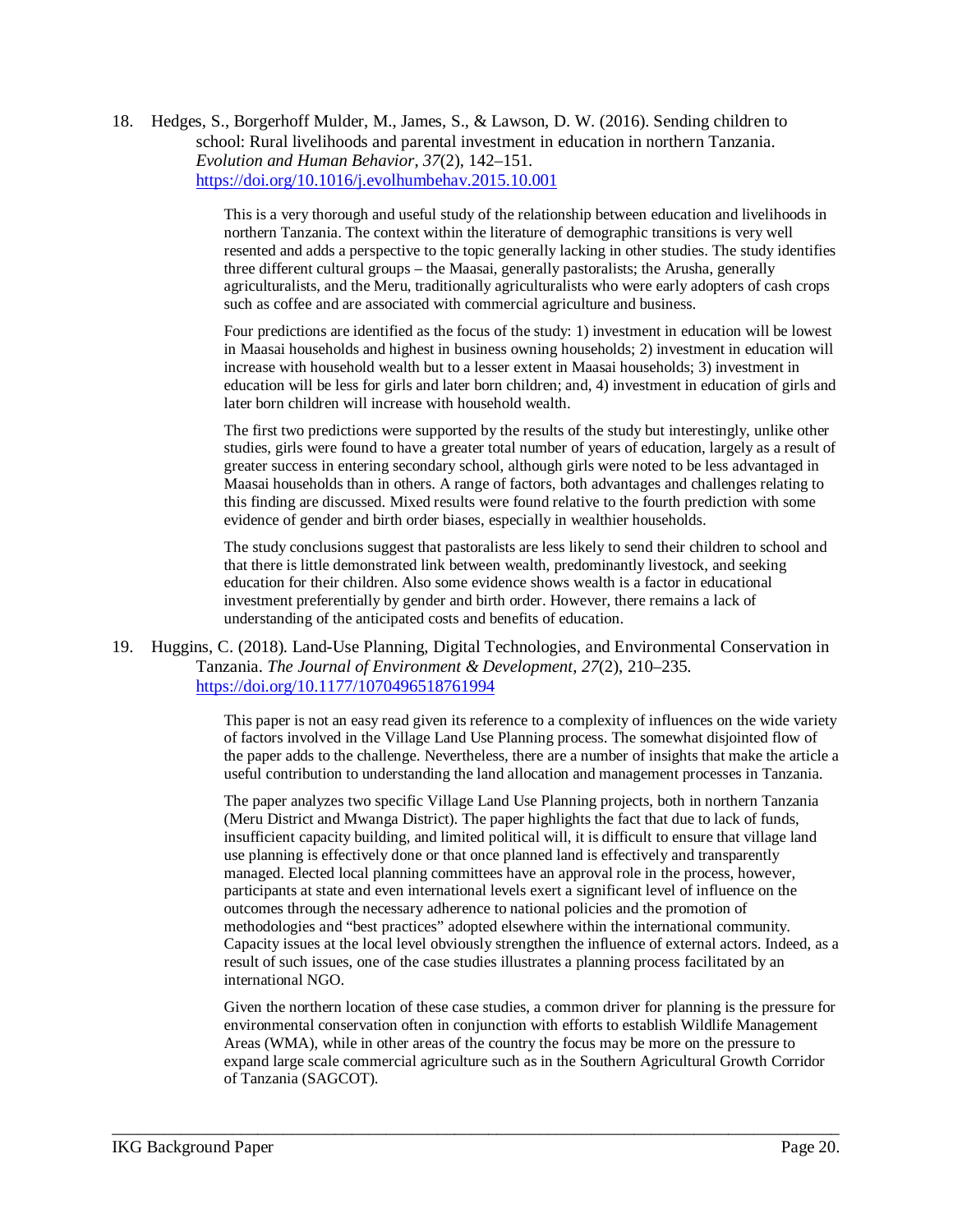While intended as a participatory process utilizing grassroots consultation and decision-making, the paper concludes that the complexity of the process leads greater influence of higher level stakeholders who can influence the results to support their agenda, often of broader conservation. Process often give the appearance of local support but independent assessments more commonly show them to be window dressing by national and international elites.

20. Kieti, D., Nthiga, R., Plimo, J., Sambajee, P., Ndiuini, A., Kiage, E., Mutinda, P., & Baum, T. (2020). An African dilemma: Pastoralists, conservationists and tourists – reconciling conflicting issues in Kenya. *Development Southern Africa*, *37*(5), 758–772. https://doi.org/10.1080/0376835X.2020.1747988

> This paper reviews the perspectives of the variety of stakeholders engaged in the conservation / tourism / pastoralism relationship. While written from a Kenyan perspective, the relationships described are more generally applicable to the Maasai of both Kenya and Tanzania. The authors explore both the advantages and challenges of fundamental approaches and trends such as CBNRM, land management policy, individualism vs communal management and local vs national and international interests, influence and benefits.

There is considerable good background referenced throughout the paper, however, there does not seem to be a central theme or critical analysis provided in the discussion. As a result, the conclusions seem to be weak and unfocused.

21. Kimaro, E. G., Toribio, J.-A. L. M. L., & Mor, S. M. (2017). Climate change and cattle vectorborne diseases: Use of participatory epidemiology to investigate experiences in pastoral communities in Northern Tanzania. *Preventive Veterinary Medicine*, *147*, 79–89. https://doi.org/10.1016/j.prevetmed.2017.08.010

> Climate changes strongly affect pastoralist livelihoods especially through impacts on livestock. This study looks at the relationship between pastoralists perceptions of climate change and their response to the impacts on their livestock. As part of a larger study investigating disease management in cattle in Monduli District of northern Tanzania, a survey of cattle owners and focus group discussions in 10 villages within the district were used to gather data.

The vast majority of participants, given the criteria of cattle ownership, were males. Their recall of climatic changes [typical conditions of increasing temperature, erratic rainfall patterns, decreased rainfall, etc.] and the specific years of difficult conditions were notable. They also identified local population growth, increased cattle numbers and increased tree cutting as causes of such change. The impacts were significant cattle deaths, decreased market value, increasing incidence of disease, shrinking grazing land through loss of vegetation, increasing soil erosion, decreasing quality of grass and challenges with increased movement of cattle to water supplies. When considering the future of such change, participants tended to be pessimistic and identified increasing recurrence of prolonged drought, increasing conflict with other land users and increasing difficulty of moving livestock as primary concerns.

The study also investigated the means by which Maasai gather information to be able to plan and address the challenges they are facing. It was concluded that since no reliable information or early warning systems were in place that this should be a priority as livestock owners can respond more positively with advance warning.

22. Lwoga, N. B., & Asubisye, E. (2018). Effects of drought on cultural tourism: Selected cases of Maasai tourism groups surrounding Tarangire National Park in Tanzania. *Journal of Tourism and Cultural Change*, *16*(3), 248–264. https://doi.org/10.1080/14766825.2016.1261147

\_\_\_\_\_\_\_\_\_\_\_\_\_\_\_\_\_\_\_\_\_\_\_\_\_\_\_\_\_\_\_\_\_\_\_\_\_\_\_\_\_\_\_\_\_\_\_\_\_\_\_\_\_\_\_\_\_\_\_\_\_\_\_\_\_\_\_\_\_\_\_\_\_\_\_\_\_\_\_\_\_\_\_\_\_

This paper attempts to explore the relationship between climate change, with a focus on periods of drought, and cultural tourism. Women's groups in villages adjacent to Tarangire national park are used as a case study. While some interesting observations are presented, the data lacks rigor and is not clearly assessed, making it difficult to develop meaningful conclusions. The authors conclude that drought is both a stimulus for engagement in cultural tourism and a problem for successful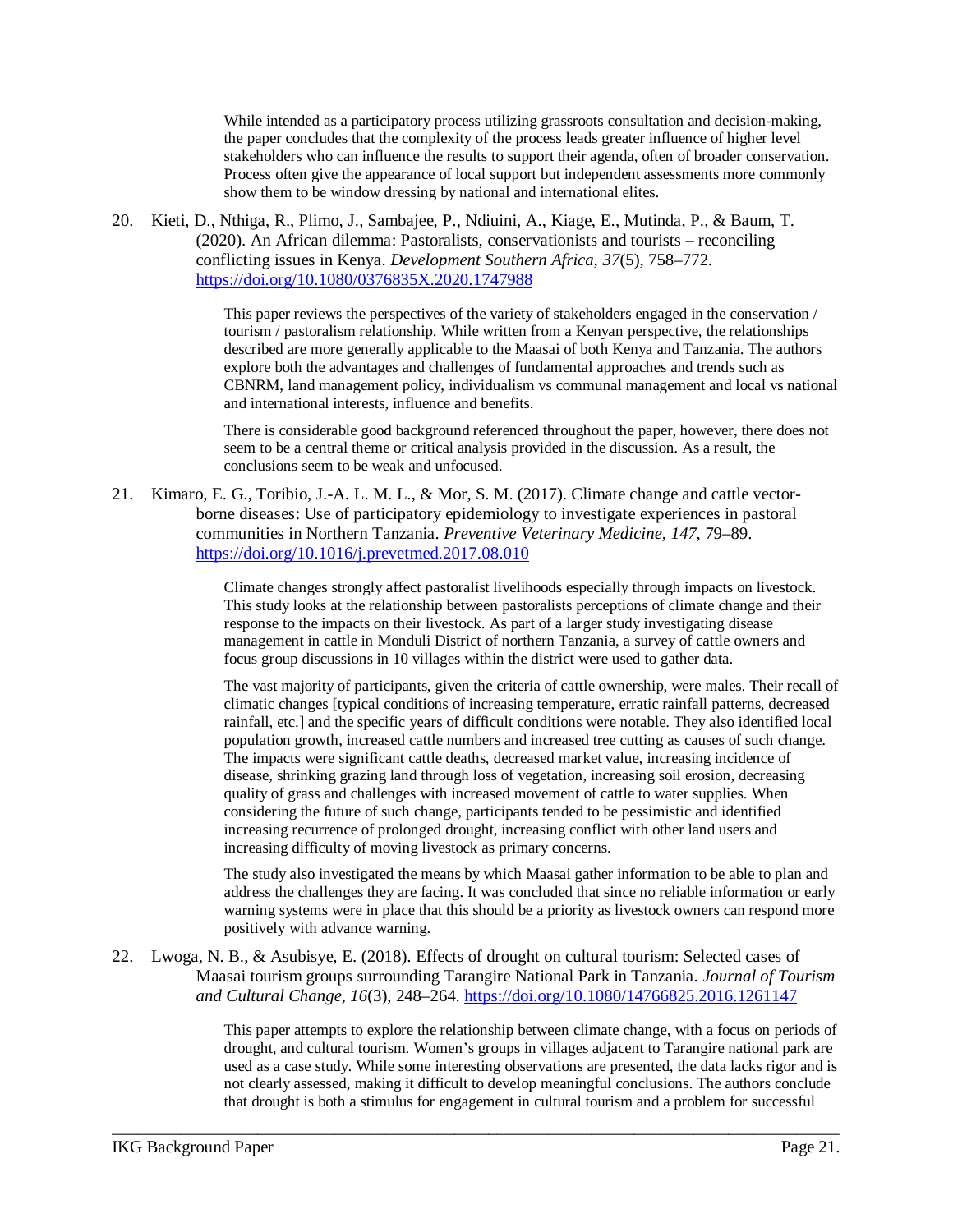returns from the activity. It is a stimulus out of necessity for survival when traditional activities are curtailed by environmental conditions. On the other hand natural resources used to make cultural products for sales to tourists are less plentiful and of poorer quality in periods of drought.

Observations that were perhaps unexpected and might well be of interest for further study and action were related to the impact of the women's activity on family and household responsibilities as well as the behaviour of your drivers who charged a 'stopping fee' as well as demanding a significant percentage of sales from the groups they brought to the women's facility.

In general, this study is weak in its conceptualization and implementation. It is difficult to have confidence in the results although some ideas may be worth pursuing in future studies.

23. Maganga, F., Askew, K., Odgaard, R., & Stein, H. (2016). Dispossession through formalization: Tanzania and the G8 land agenda in Africa. *Asian Journal of African Studies*, *40*, 3–49.

> This paper reflects on the formalization (issuing of occupancy rights) of land rights in Tanzania, a process that was initiated in 2004 with strong support and incentive from the donor community and G8. The stated justification for the process is the raising of rural incomes and productivity through expanded commercial agriculture, while reducing conflict through the legal protection the land rights of both farmers and pastoralists. Three categories of land exist in Tanzania: general land (urban and investor held land); reserve land (protected areas and conservation); and, village land (rural land managed by the 12,000+ villages). Through the formalization process, the government intends to transfer significant amounts of village land to the general land category. However, such re-allocation to commercial agriculture certainly will result in the dispossession and resettlement of the current occupants.

> The authors conducted studies of the impacts of land formalization in 5 regions of Tanzania since 2008. This paper extensively uses the Southern Agricultural Growth Corridor of Tanzania (SAGCOT) initiative (extending through 2 of the 5 regions) as a reference point for Tanzania's policy directions and the extensive involvement of international actors both governments and private sector. The paper maps outlines the background and nature of the issue and highlights the impacts of conflict and dispossession that result from the process. They argue that formalization appears to be a way to justify dispossession of both farmer and pastoralist lands to support SAGCOT.

This is an important and useful paper in gaining an understanding of the issues surrounding land rights in Tanzania. It captures the important policy stances of government which by focusing on national economic growth in line with the international community's agenda, impacts traditional and cultural land practices and livelihoods.

24. Makulilo, A. B. (2019). Reign over me? Social-Economic Autonomy Claims over Land Rights by Tanzania's Maasai. *Journal on Ethnopolitics and Minority Issues in Europe*, *18*(2), 24–42.

> This is an important contextual paper that provides background on the legal history and policy framework around land rights of the Maasai in Tanzania. In the course of its analysis, it highlights the Loliondo conflict and while the synopsis is helpful there is much written about this topic beyond this article that is more valuable reading. More importantly, this article is critical for its historical perspective and the contradiction between the legal framework and the application of land management in Tanzania currently.

25. Malipula, M., & Theodory, T. F. (2017). Climate change and socio-economic vulnerability among Maasai pastoral communities in northern Tanzania. *Journal of Policy and Leadership*, *5*(1), 10.

\_\_\_\_\_\_\_\_\_\_\_\_\_\_\_\_\_\_\_\_\_\_\_\_\_\_\_\_\_\_\_\_\_\_\_\_\_\_\_\_\_\_\_\_\_\_\_\_\_\_\_\_\_\_\_\_\_\_\_\_\_\_\_\_\_\_\_\_\_\_\_\_\_\_\_\_\_\_\_\_\_\_\_\_\_

This paper provides an example of the socio-economic vulnerability of two Maasai communities in Monduli District in northern Tanzania to the impacts of climate change. Using the theoretical model of vulnerability as previously presented by O'Brien et al (2007), the paper describes a range of impacts identified by participants including family separation, discontinued education, withdrawal from community development programs, suspended livelihood activities of women,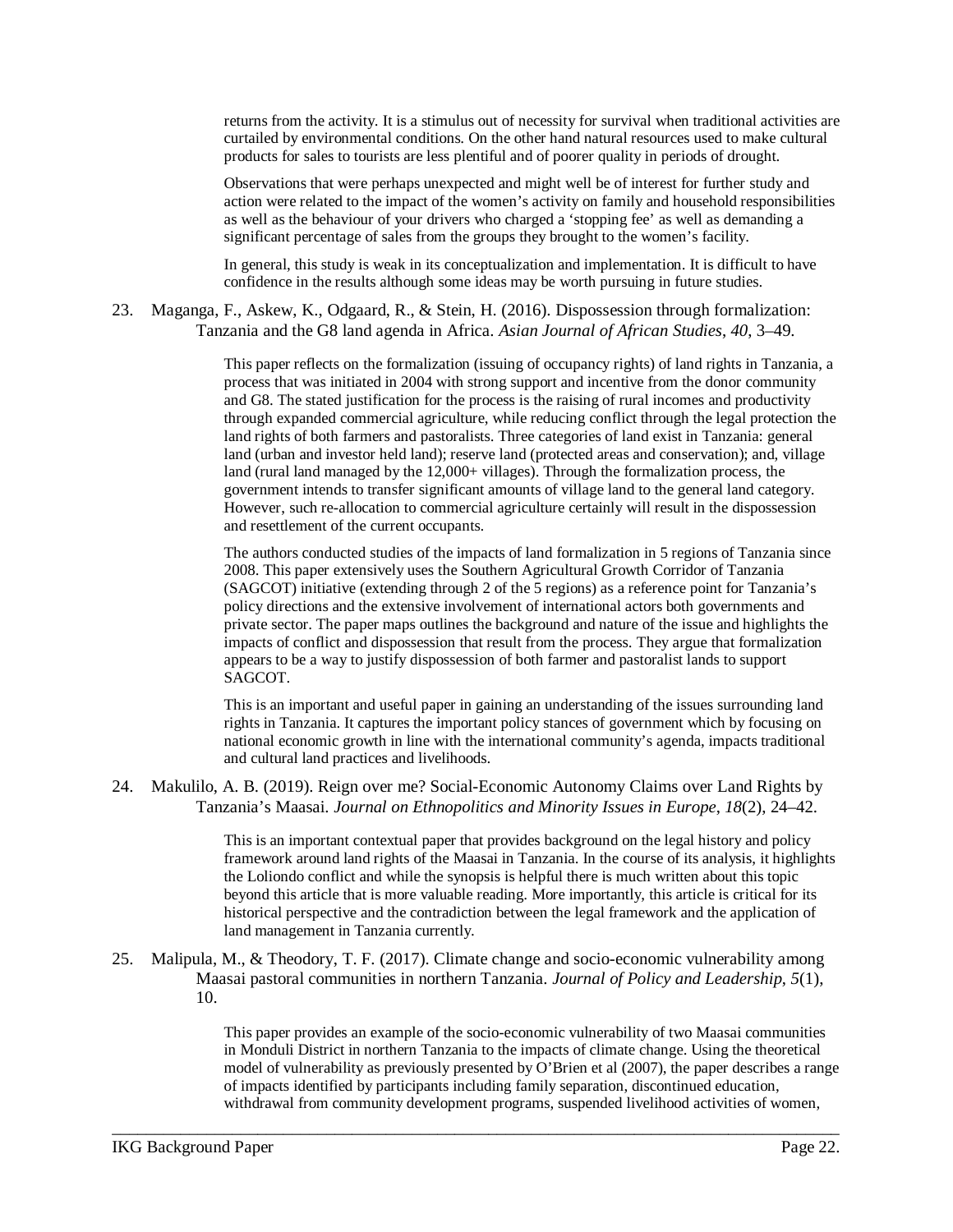diminished grazing land and conflict with non-pastoralists. Of particular interest were impacts relating to impacts on culture caused by diminished incomes including declining traditional ceremonies and marriages which has the impact of weakening family and community ties. Similarly, lack of resources was forcing young men to intermarry outside their community since the dowry of ac non-Maasai girl doesn't require as many cows. The impact of diminished livestock had implications for health and food security as well, impacting the level of poverty.

The paper also reported on measures participants identified that could address the issues. The responses were heavily weighted to government and donor support and intervention and these same ideas were repeated in the conclusions and recommendations in the article. While perhaps reflecting a need for assistance among respondents, such ideas do not represent realistic measures in the Tanzania context.

This paper is not concisely and comprehensively presented and tends to extend the conclusions beyond the strength of the data, thereby being moderate value. It does provide an example of a case-based review of climate change impacts among pastoralist communities, although not providing much in the way of innovative ideas or new insights.

26. Massoi, L. W. (2019). Gender roles and practices in natural resource management among the Kilosa Maasai in Tanzania. *Tanzania Journal of Development Studies*, *17*(1), 102–116.

> This paper describes a case study of gender influences on land ownership and management among Maasai women in Kilosa District of Tanzania. The ability of customary law to override statutory laws with respect to ownership and inheritance places women in Maasai communities at a distinct disadvantage since the traditional patriarchal system does not acknowledge any right of women to land and resources. The paper concludes that 'adaptation' of traditional practices is needed to end the discriminatory practices with regard to land and the negative implications for women and their families.

> While the paper outlines the traditional practices thoroughly, there remains considerable repetition in the presentation which makes it a more difficult read. The author's bias is also clearly articulated throughout which detracts from the validity of the work.

27. McCabe, J. T., Leslie, P. W., & DeLuca, L. (2010). Adopting Cultivation to Remain Pastoralists: The Diversification of Maasai Livelihoods in Northern Tanzania. *Human Ecology*, *38*(3), 321–334. https://doi.org/10.1007/s10745-010-9312-8

> This paper takes a 50 year scan of change within Maasai society n Tanzania, especially in the transition from pastoralist to agro-pastoralist characteristics. In particular, the focus is on when, how and why families moved from livestock as the sole livelihood mechanism, in line with the cultural traditions, towards a mixture of livestock and agriculture. The study took place in Loliondo Division in northern Tanzania and involved open ended interviews, group interviews and a survey of heads of households.

> The results showed that a two stage process (first a small garden; second a farm plot) was typical. It also showed that the transition peaked during the 1970s and by the 1990s virtually all households were cultivating. The reasons behind the shift are a combination of natural process factors, such as increasing human population, increasing occurrences of drought and the expansion of livestock diseases, and political contextual factors, such as changes in land tenure systems, expansion of parks and protected areas and the expansion of the market economy.

> While economic necessity is seen as the prime driver of change, brought about significantly by the combination of increase in household size and the associated decrease in per capita wealth, the authors note that the understanding of motivations for change are much more complex and include a variety of factors not solely economic ones – including changing social and cultural norms.

> This is a very useful article that takes a historical perspective on change and clearly articulates the complex influences in an important livelihood shift within Maasai society in Tanzania.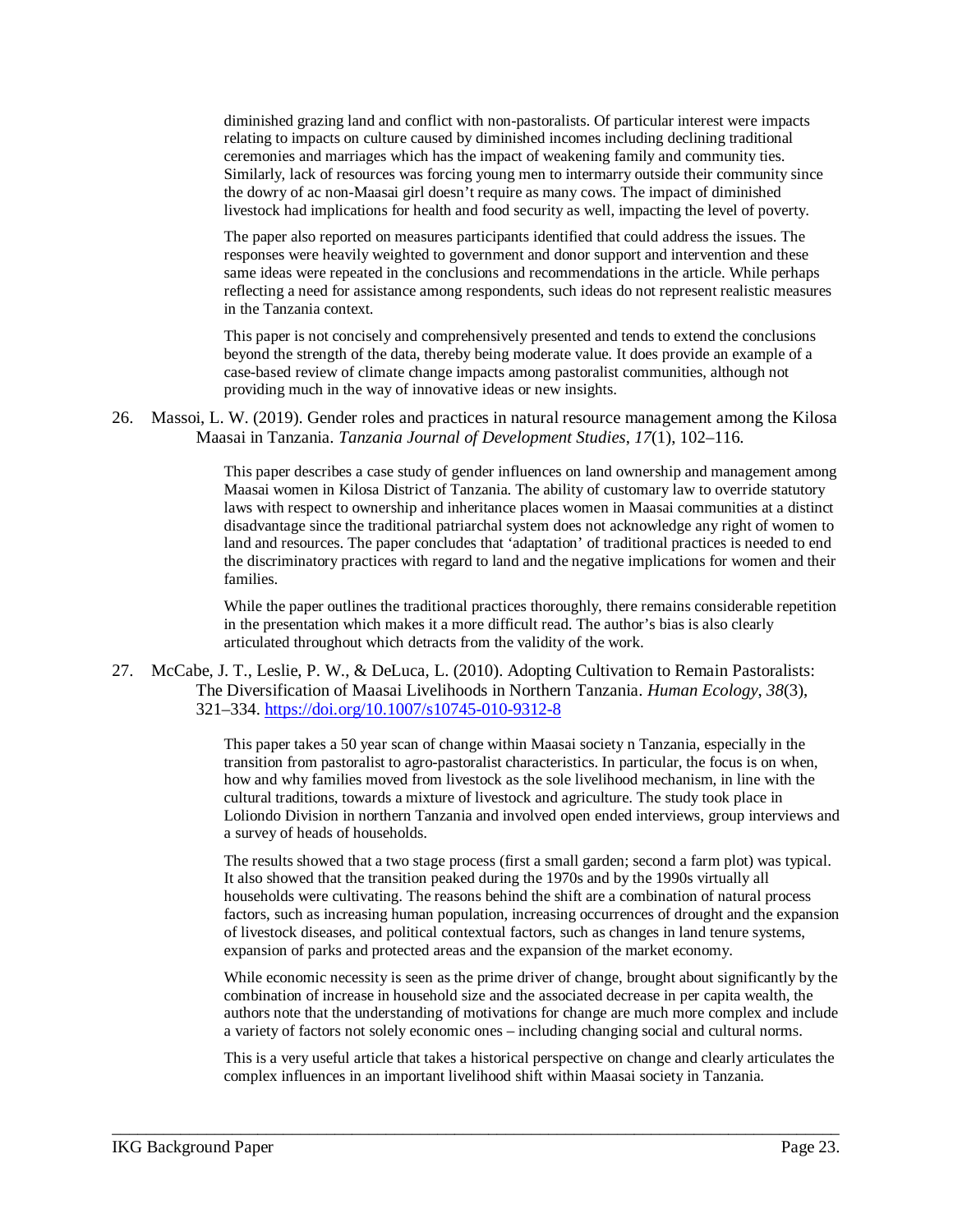28. Melubo, K., & Lovelock, B. (2019). Living inside a UNESCO World Heritage Site: The perspective of the Maasai community in Tanzania. *Tourism Planning & Development*, 1–20. https://doi.org/10.1080/21568316.2018.1561505

> This paper investigates the impact of World Heritage status on the resident Maasai of the Ngorongoro Conservation Area (NCA) in northern Tanzania. It presents the results of extended open-ended semi-structured interviews triangulated with an extensive review of relevant documents. Five theme areas developed in the responses: 1. limited access to land resources; 2. impact on livelihoods; 3. participation in decision-making; 4. benefit sharing and threats of relocation; and, 5. conservation and NCA leadership..

In each of these areas, residents of the NCA held predominantly negative views and described a wide array of circumstances and experiences to illustrate those views. It concludes that it is critical to fully involve and respect the rights of indigenous residents within the NCA and that assessments of management performance need to utilize a people-focused framework that can more adequately address the management issues. Furthermore, actions to address negative livelihood impacts such as re-assessing the benefit sharing practices, developing alternative livelihood alternatives and applying resource access policies more flexibly would contribute significantly to improving the situation.

The paper does provide a very useful and comprehensive review of the issues of the Maasai living in the NCA. However, it takes the view that the perceptions and experiences of residents is linked to the status of the NCA as a World Heritage Site. To an extent there is a connection, however, the link between the World Heritage status and the essential management authority of the NCA seems to be misunderstood. Given this very distinct misrepresentation on the part of the authors, it is advisable to review this paper in the context of the management authority itself rather than confuse it with World Heritage status.

29. Moyo, F., Ijumba, J., & Lund, J. F. (2016). Failure by design? Revisiting Tanzania's flagship Wildlife Management Area Burunge. *Conservation and Society*, *14*(3), 232. https://doi.org/10.4103/0972-4923.191160

> This is a critical look at the Burunge WMA as an example of the WMA program in Tanzania which was intended to be and is promoted as community based conservation but which according to the authors is failing and is being misrepresented. The article resulted from basically an ethnographic approach where the authors have engaged in a wide variety of research activities in the area over a number of years. Their collective views on the WMA and its effectiveness therefore come from a interviews, focus group discussions and considerable related research.

> The nature of the WMA, its structure and history are reviewed in detail. Furthermore a review of issues that have developed over the life of the WMA, including the rather deplorable state of the WMA financial records, illustrate their perception of "bad to worse". As a leading revenue generator (second to Ikona WMA), challenges outlined here do not inspire confidence in the system. Rather than being an isolated case, Burunge is seen amidst a broad array of "manipulative, haphazard, and illegitimate WMA implementation processes". In spite of this, WMAs continue to be represented and celebrated by government, donors, investors and promoters [such as the INGOs] as community based conservation initiatives.

Along with other well researched and documented reviews of the WMA program, this article provides a good insight into the challenges facing WMAs. Perhaps in light of the fundamental rethinking of the WMA model that the authors perceive as necessary, they are not optimistic for such an outcome.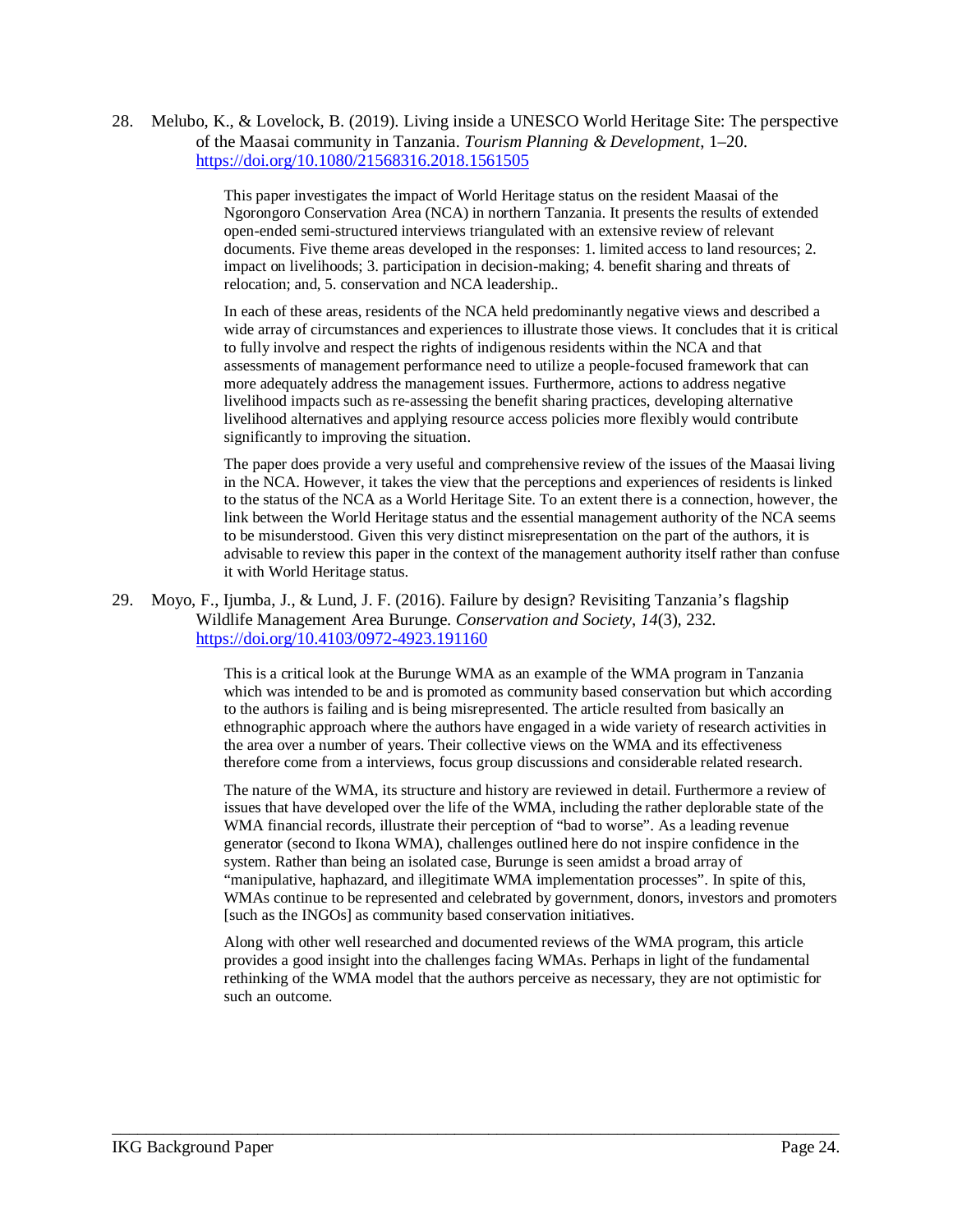30. Mung'ong'o, H. G., Mbonile, M. J., & Maganga, F. P. (2019). Innovative pathways for enhancing climate change and variability resilience among agro-pastoral communities in semi-arid areas of Kiteto and Kilindi Districts, Tanzania. *African Journal of Environmental Science and Technology*, *13*(5), 201–219. https://doi.org/10.5897/AJEST2019.2650

> This study attempts to investigate the impacts of climate change on households in Kiteto and Kilindi districts and to identify key strategies for improving the resilience of households. A significant amount of rainfall and temperature data and perception data is presented along with documentation of livelihood activities which show a consistency with other studies regarding the impacts of climate change and the responses from pastoralists to such changes, specifically including seasonal migration of livestock, pasture control for dry season use, water storage and herd reduction. The article also introduces the suggestion for use of drought resistant plants for livestock forage as an alternative response mechanism. Since such an approach is not currently used and not known by the vast majority of the participants in the study, it is concluded that integration of scientific knowledge is needed to promote drought resistant crops.

However, the paper suffers from a lack of organization and analysis and many conclusions are reached without adequate linkage of the thinking to the data. Also, contradictions emerge in the interpretation of data and are not acknowledged or explained. As a result, the paper is generally difficult to understand and use.

31. Nderumaki, V., Mkanda, F. X., & Saria, J. (2016). Comparison of food Insecurity among agropastoralists and pastoralists communities in pastoral-livelihood zone of Longido District, Tanzania. *Journal of Food Security*, *4*(1), 18–26. https://doi.org/10.12691/jfs-4-1-3

> This study, conducted in Longido District in northern Tanzania, challenges the commonly held belief that pastoralism is an unsustainable system that requires supplementary inputs during times of environmental stress to maintain food security. Using a structured, open ended questionnaire, data were gathered on the main sources of food, their abundance, the severity of food insecurity and the strategies to cope with food insecurity.

> Livestock, crops and buying from markets and shops were identified as the primary food sources. Traditional crops were recorded but with low productivity given the environmental conditions of the area rather than any influence of agricultural practices. All communities surveyed indicated food security as a problem but there was no statistical evidence that linked severity with pastoralism rather than agro-pastoralism. Coping strategies to avoid circumstances of food insecurity generally are reported as storing food and buying food.

The study concludes that agriculture is simply an additional activity that does not measurably address food insecurity but rather depletes the quality of pastureland in semi-arid areas. Therefore, it is recommended that proper land use be maintained throughout such fragile ecosystems to ensure the productivity of pastoralism and that where agriculture is preferred as a land use that more appropriate crops that are tolerant to the semi-arid conditions are utilized.

32. Ndesanjo, R. B., Theilade, I., & Nielsen, M. R. (2020). Pathways to enhance climate change resilience among pastoral households in Northern Tanzania. In W. Leal Filho, N. Oguge, D. Ayal, L. Adeleke, & I. da Silva (Eds.), *African Handbook of Climate Change Adaptation* (pp. 1–19). Springer International Publishing. https://doi.org/10.1007/978-3-030-42091-8\_128-1

\_\_\_\_\_\_\_\_\_\_\_\_\_\_\_\_\_\_\_\_\_\_\_\_\_\_\_\_\_\_\_\_\_\_\_\_\_\_\_\_\_\_\_\_\_\_\_\_\_\_\_\_\_\_\_\_\_\_\_\_\_\_\_\_\_\_\_\_\_\_\_\_\_\_\_\_\_\_\_\_\_\_\_\_\_

This is a very good review of the relationship between climate change and pastoralism in northern Tanzania that is well documented, analyzed and presented. Using data gathered in Simanjiro District, the study addresses: the climate patterns and trends: the status of household vulnerability to climate change; the adaptation strategies used to mitigate change impacts; and, the role of local institutions in enhancing household resilience.

Based on the Sustainable Livelihoods Framework (Chambers and Conway, 1992), the authors focus on climate shocks as the vulnerability context which affects household livelihoods. Results indicated that seasonally water scarcity and food security are critical issues that will be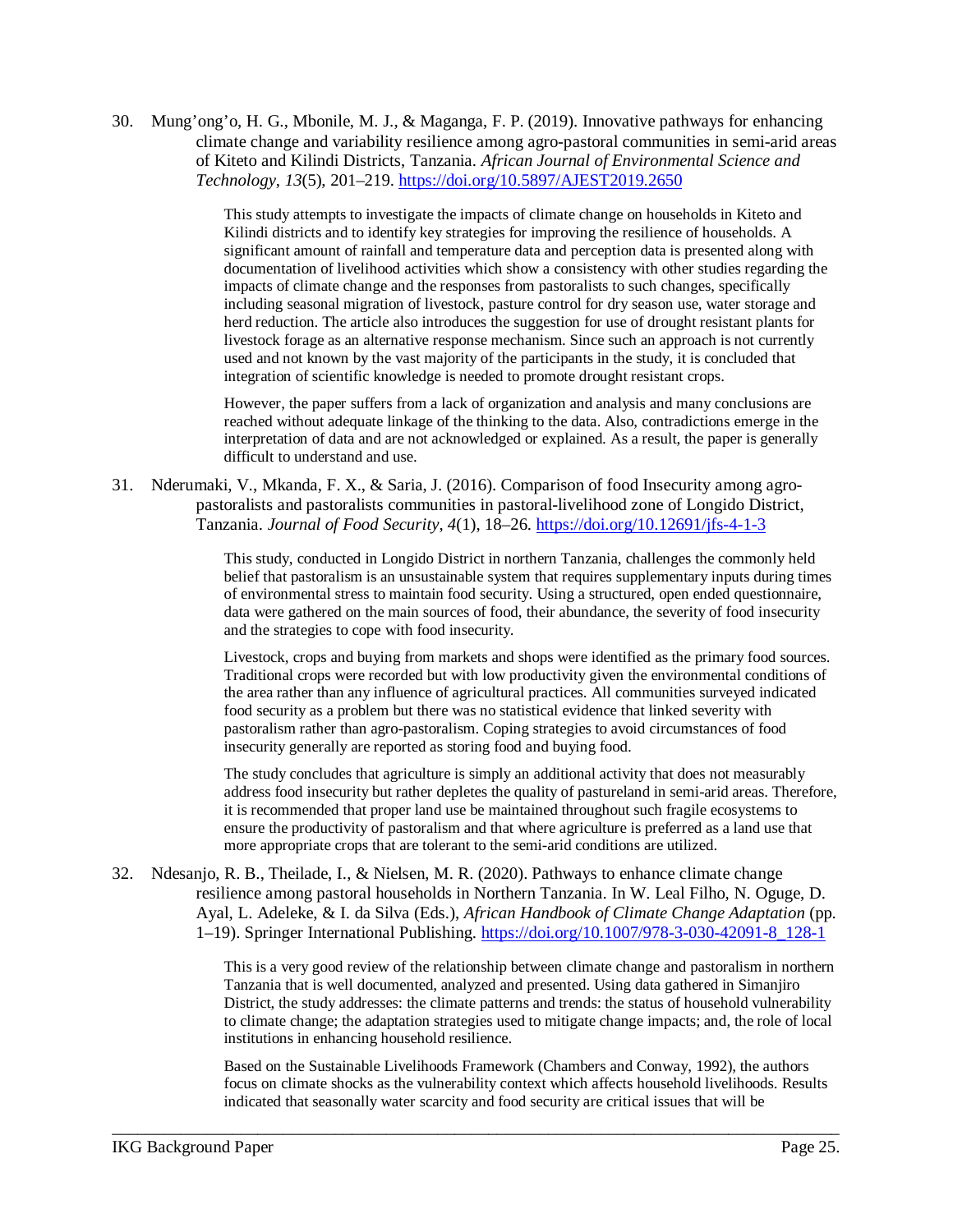exacerbated by increasing droughts brought on by climate change. Primary strategies to address vulnerability were reported to be the maintenance of food reserves and seed banking. When these strategies were stressed, households accessed resources through selling livestock or even liquefying household assets. Traditional leaders and village government were the primary institutions where households sought support in times of stress.

The study concluded that establishing a mechanism for local climate monitoring and reporting would benefit local people in planning their livelihood activities. Furthermore, the authors suggested a move towards livelihood diversification in the medium t long term rather than the current government policy aimed at eradicating pastoralism.

33. Nkedianye, D. K., Ogutu, J. O., Said, M. Y., Kifugo, S. C., de Leeuw, J., Van Gardingen, P., & Reid, R. S. (2020). Comparative social demography, livelihood diversification and land tenure among the Maasai of Kenya and Tanzania. *Pastoralism*, *10*(1). https://doi.org/10.1186/s13570-020-00165-2

> This article reports on a study conducted in Maasai village areas in both Tanzania and Kenya and offers a comparison of changes, affected primarily through shifts in land tenure systems, in social demography and livelihood diversification. The study areas show variation according to proximity to urban areas along with agro-climatic potential.

> The data gathered is extensive, well organized and thoroughly described. Variations are significant across the four study sites [3 in Kenya and 1 in Tanzania]. Social demographic data highlight the differences in age of the household heads, the variation in polygamy according to age, the number of children per family, the education levels of the household head and the number of hired herders per household. Livelihood data document frequency of activity areas such as agriculture, business, and mining and in particular the extent of cultivation and perceptions of its future success. Data on land tenure systems and settlement structure show increasing privatization and a corresponding decrease in communal lands within settlements of the study area. The discussion of these results is thorough and well related to the existing literature.

> The comparative nature of the study shows a distinct transition of change relating to the opportunities and pressures inherent in the peri-urban environment of one of the study areas when compared to the remaining sites. The cultural change is linked to the need for diversification of livelihoods due to environmental constraints and change, increasing population, and external pressures on land use. Comparisons of land tenure systems across the two countries is difficult since significantly different contexts exist, however, it is clear that there is an increasing movement to privatization vs collective communal ownership. The authors suggest that such comparative studies are rare and need to be both expanded and extended to include long term monitoring of change which could then be helpful in characterizing the consequences of change both among the Maasai and potentially with extension to other pastoralist groups.

34. Nkedianye, D. K., Ogutu, J. O., Said, M. Y., Kifugo, S., de Leeuw, J., Van Gardingen, P., & Reid, R. S. (2019). Livestock-wealth inequalities and uptake of crop cultivation among the Maasai of Kenya and Tanzania. *World Development Perspectives*, *14*, 100106. https://doi.org/10.1016/j.wdp.2019.02.017

\_\_\_\_\_\_\_\_\_\_\_\_\_\_\_\_\_\_\_\_\_\_\_\_\_\_\_\_\_\_\_\_\_\_\_\_\_\_\_\_\_\_\_\_\_\_\_\_\_\_\_\_\_\_\_\_\_\_\_\_\_\_\_\_\_\_\_\_\_\_\_\_\_\_\_\_\_\_\_\_\_\_\_\_\_

This paper investigates the implications of the disparities in livestock wealth among Maasai in communities in both Kenya and Tanzania. Specifically, the objectives of the study are focused on determining livestock wealth inequalities, the influence of that inequality on adopting cropping as a livelihood activity, and the extent to which those inequalities are related to age or gender. Household surveys were conducted in four sites selected for study – 3 in Kenya and 1 in Tanzania. Using a standard livestock unit and applying a threshold level for sustaining traditional pastoralism, the authors applied a Gini coefficient to assess household livestock assets.

Some significant results are reported. Asset inequality was described as moderate to high with the Tanzanian site which demonstrated the greatest variation with more than two thirds of those surveyed falling below the threshold level for sustainable pastoralism. Although weaker, the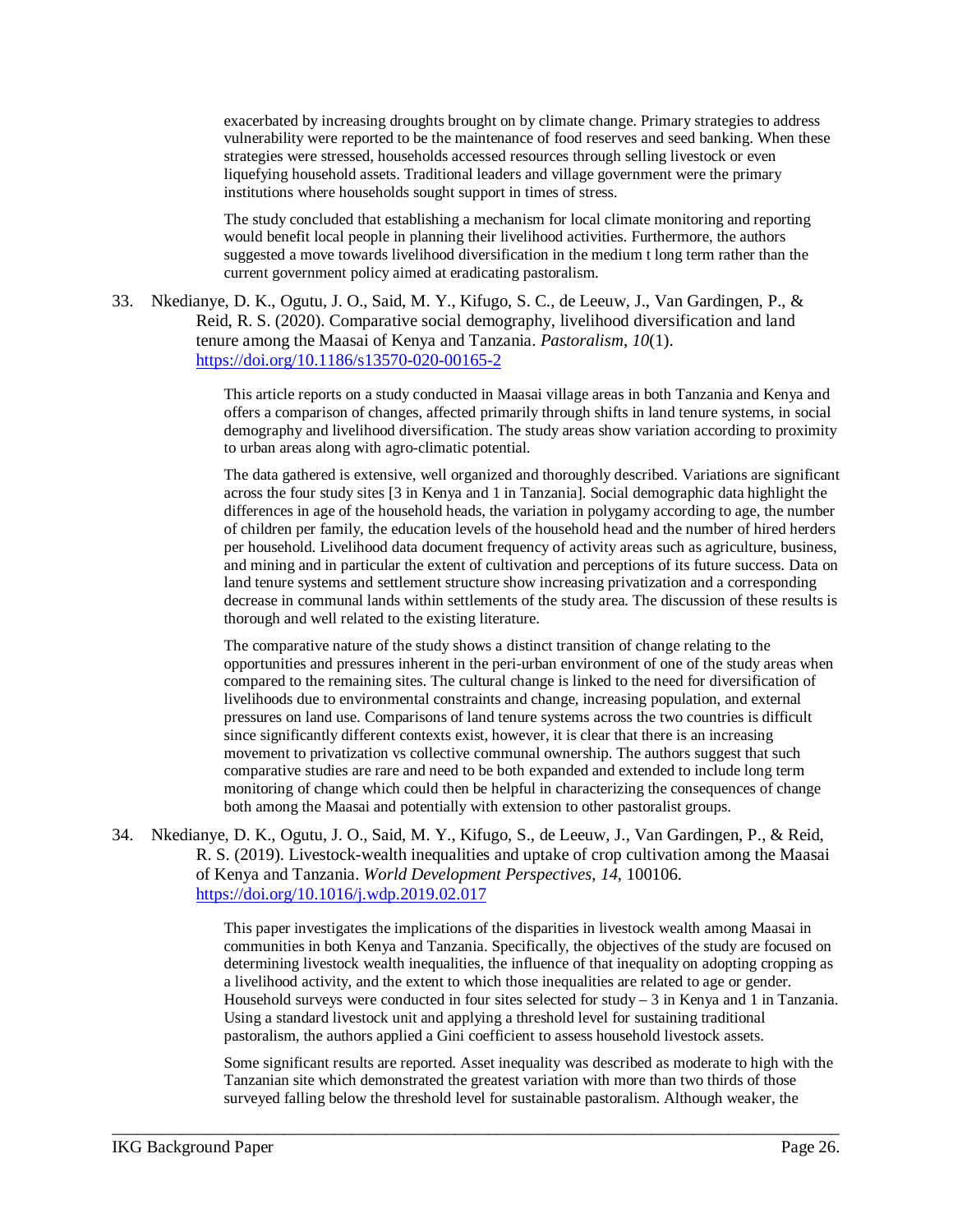results also showed that those with more livestock were more likely to cultivate – an unexpected result. Results regarding herd size relative to age and gender varied across the study sites although older household heads had larger herds per capita.

Gini coefficients recorded here were consistent with results in other pastoralist communities in Africa indicating wealth distribution of livestock is commonly unequal. However, detailed results varied between Kenya and Tanzania, indicating that influences of access to alternative livelihood activities [e.g. off land employment, tourism, large scale crop cultivation]. Notably however, the inequality levels in this study are acknowledged as being some of the highest in the world for pastoralist societies, which can be seen as inconsistent with the characteristic of communal ownership of land generally attributed to the Maasai. However, changes in livelihood options, land tenure and climatic all produce pressures in which the rich will continue to increase in wealth at the expense of the poor exacerbating the inequality rather than lessen it.

The analysis in this study is very valuable in identifying key factors influencing the transition in pastoralist society. It importantly sheds light on issues of poverty and vulnerability and the relationship of the cultural context available to households to sustain themselves into a future of increasing change economically and climatically.

35. Nnko, H. J., Gwakisa, P. S., Ngonyoka, A., & Estes, A. (2021). Climate change and variability perceptions and adaptations of pastoralists' communities in the Maasai Steppe, Tanzania. *Journal of Arid Environments*, *185*, 104337. https://doi.org/10.1016/j.jaridenv.2020.104337

> This study presents the results of a combined quantitative and qualitative approach to documenting the perceptions of the ways in which climate change affects Maasai communities and the adaptations used to address such changes. The study area includes four villages in northern Tanzania (1 in Monduli District and 3 in Simanjiro District). It serves as a basic contribution to the Tanzanian context of climate change impacts.

> Predictably increasing temperatures, increased incidents of drought, insufficient rainfall and increasing variability of rainfall were the characteristics of climate change reported, however, since climatological data was not available, these perceptions were not able to be correlated with recorded data. Similarly, the impacts of such change were perceived to be driven by declining pasture quality and availability including the decline in livestock productivity, decreased livestock survival, increased emergence of livestock diseases, and increased inter and intra-community conflict.

> Adaptation strategies that were discussed included moving to seasonal grazing areas, setting aside certain pastures for dry season use, sharing resources among families and transitioning to a more non-traditional diet. Non-climatic changes such as land controls were also acknowledged as influences that exacerbated those brought about by climate change.

> The general conclusion was that such changes have a significant impact on pastoralist well-being – from a health perspective, economically and culturally. Furthermore, the authors conclude that expanding to diverse income sources both contributes to the change and at the same time provides greater opportunity for adaptation.

36. Pesambili, J. C. (2020). Exploring the responses to and perspectives on formal education among the Maasai pastoralists in Monduli, Tanzania. *International Journal of Educational Development*, *78*, 102267. https://doi.org/10.1016/j.ijedudev.2020.102267

\_\_\_\_\_\_\_\_\_\_\_\_\_\_\_\_\_\_\_\_\_\_\_\_\_\_\_\_\_\_\_\_\_\_\_\_\_\_\_\_\_\_\_\_\_\_\_\_\_\_\_\_\_\_\_\_\_\_\_\_\_\_\_\_\_\_\_\_\_\_\_\_\_\_\_\_\_\_\_\_\_\_\_\_\_

It is useful to compare this study with that of Raymond [2021]. Also conducted in Monduli District on a limited sample of two villages, this study seeks to understand the views of Maasai communities on formal education. Unlike the Raymond study, the results here are presented as a balance among three different perspectives on supporting their children in formal education where: 1) people are negative towards such support; 2) people are positive about such support; and, 3) the response is mixed or complementary.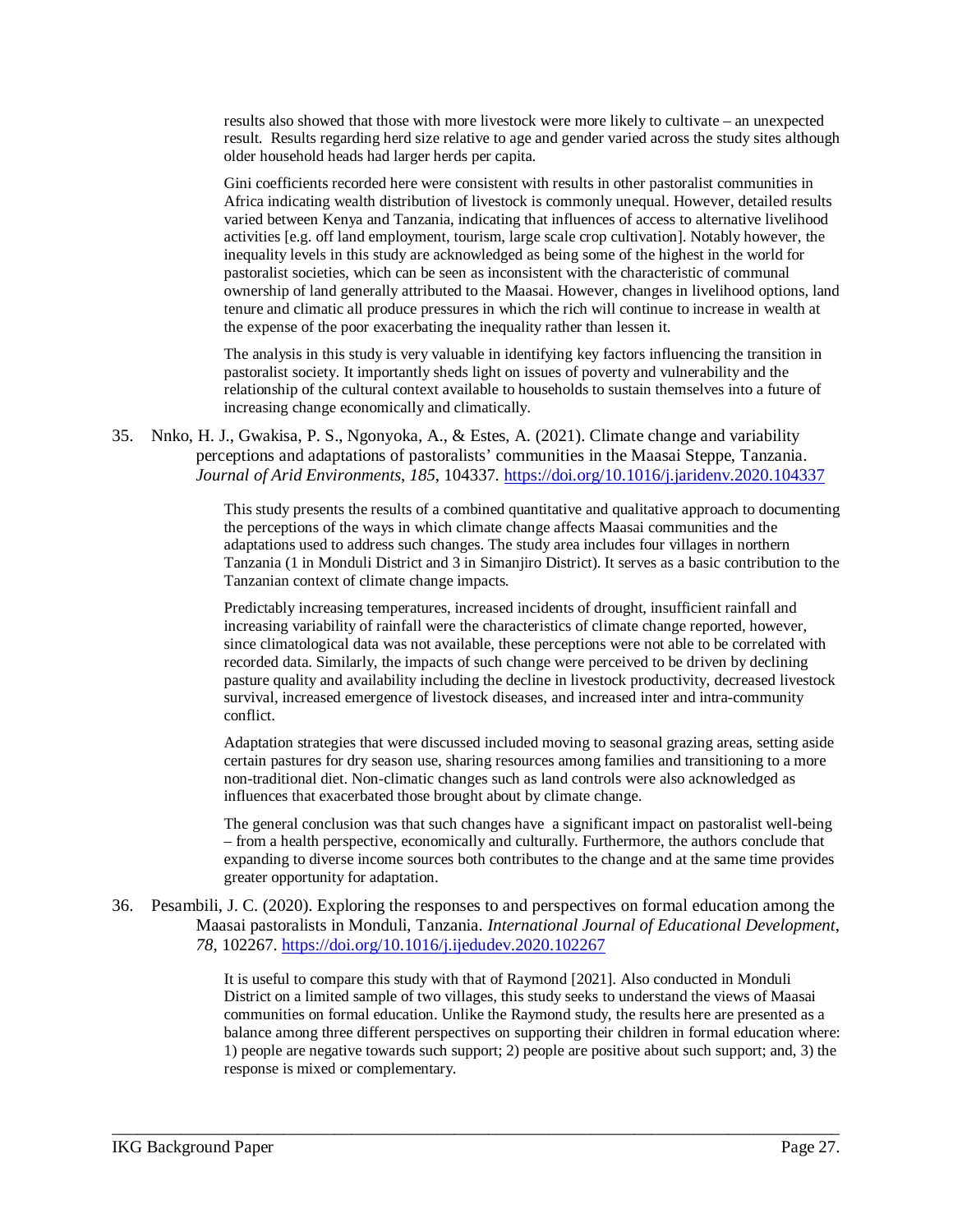Negative attitudes reflect a concern for the influence that draws children away from their culture and identity as Maasai – intellectually, emotionally and physically. There is a strong sense that those taking up formal education leave the community and are reluctant to return and take up the traditions of their culture. Positive attitudes reflect a sense that formal education offers opportunities in terms of employment, advancement and engagement with the larger society that will benefit both the individual and the society. Literacy and numerical literacy are seen as desirable skills for both outside engagement as well as benefits to family and the business activities that might improve and diversify livelihoods activities. The mixed or complementary response sees both the negative and positive outcomes but believes that both can be achieved together – engaging with broader society while maintaining their culture identity and links with the community.

The study concludes with an interesting recognition that perhaps regardless of the hopes and expectations for the outcomes of formal education that perhaps such hopes may not be realized given the current economic and labour conditions in Tanzania.

37. Rabinovich, A., Heath, S. C., Zhischenko, V., Mkilema, F., Patrick, A., Nasseri, M., Wynants, M., Blake, W. H., Mtei, K., Munishi, L., & Ndakidemi, P. (2020). Protecting the commons: Predictors of willingness to mitigate communal land degradation among Maasai pastoralists. *Journal of Environmental Psychology*, *72*, 101504. https://doi.org/10.1016/j.jenvp.2020.101504

> In this article land degradation is used an example while the focus is methodological – seeking to identify the factors which influence the willingness to protect communally shared resources. The authors suggest that while previous work focuses more in individual level predictors, attention to group level processes might be helpful to the issues facing the Maasai of northern Tanzania. Building on the Social Identity Model of Pro-Environmental Action (Fritsche et al, 2018) and its underlying theories, they apply the process to the concern for protection of communal lands from soil erosion.

> By testing the model through this example, the authors conclude that paying attention to group decision-making processes is helpful when trying to develop interventions for common property issues. However, some areas of results which were not as consistent with previous work in areas such as the role of trust and gender differences, suggested that the cultural context may be important since compared to western culture the Maasai place a stronger emphasis on conformity within the collective. Similarly, gender differences and the lesser extent to which women can take action on livestock issues, may explain some of the weaker associations found within the case study data.

38. Raymond, A. (2021). Girls' participation in formal education: A case of Maasai pastoralists in Tanzania. *Educational Research for Policy and Practice*, *20*(2), 165–185. https://doi.org/10.1007/s10671-020-09273-7

> This study is a case study conducted in a single Maasai village in Monduli District in Tanzania with a limited number of purposefully and opportunistically selected participants. The purpose of the study was to determine the attitudes towards girls education among various community members, the values girls themselves attached to participation in formal education and the challenges they face in pursuing it.

Surprisingly, the results reported are distinctly negative, that is fathers very much against education of girl children and using their position of power in society to restrict participation. NGO efforts to improve awareness of the value of girls' education and the momentum of such awareness especially among the women is seen as valuable in making change.

It is worth considering this study in conjunction with Pesambili (2020) which was a similar cse study also conducted in Monduli District.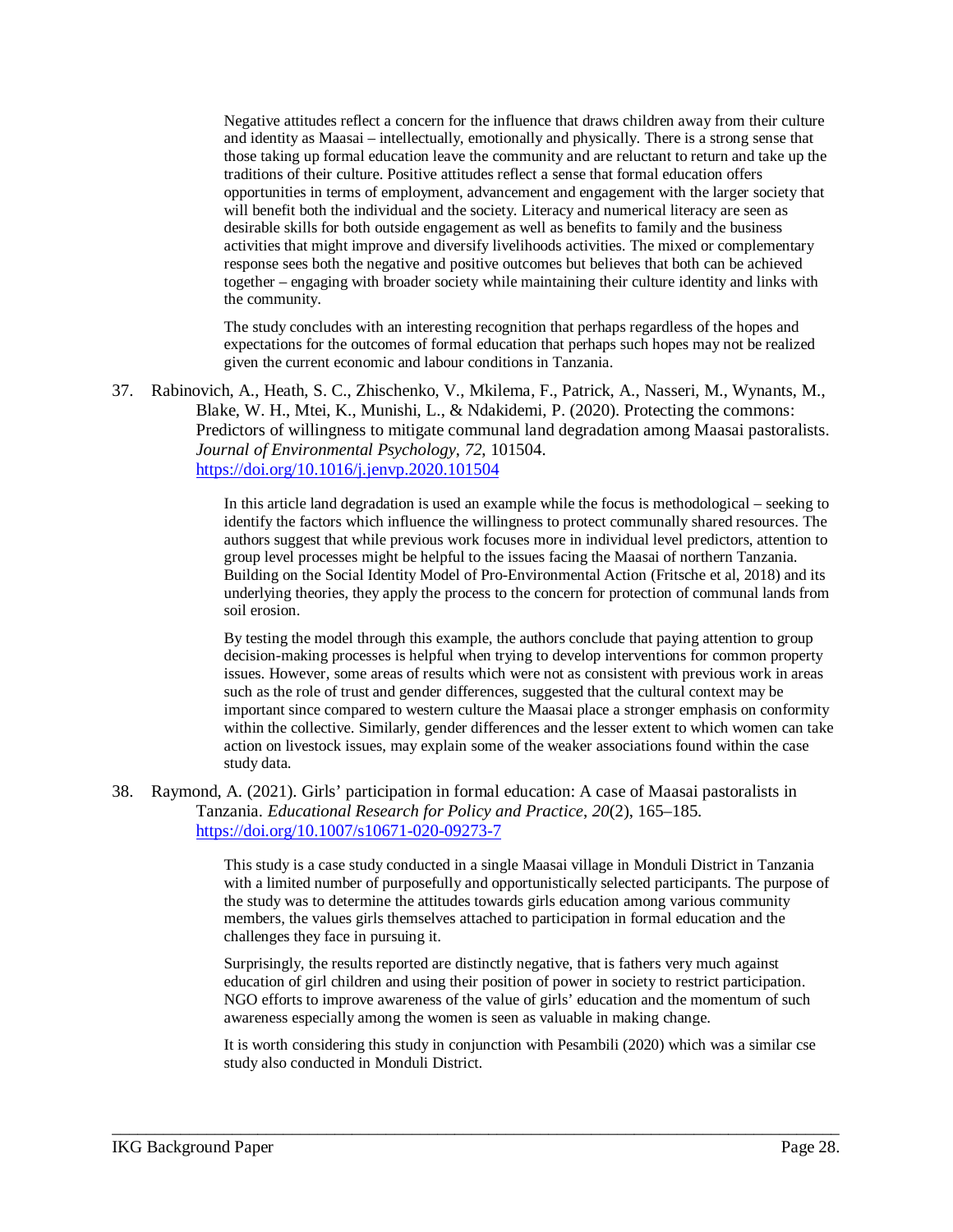39. Ripkey, C., Little, P. D., Dominguez-Salas, P., Kinabo, J., Mwanri, A., & Girard, A. W. (2021). Increased climate variability and sedentarization in Tanzania: Health and nutrition implications on pastoral communities of Mvomero and Handeni districts, Tanzania. *Global Food Security*, *29*, 100516. https://doi.org/10.1016/j.gfs.2021.100516

> This study explores how climate variability and the increasing permanence of settlement among the Maasai of Mvomero and Handeni districts, combine to influence livelihood and subsequently food supply. The focus appears to be on explaining the drivers of decisions on diet. The combined description of results along with the discussion of those result, tends to obscure the actual data gathered in the study and the organization tends to result in repetition and rather than clarity of the work itself.

> Nevertheless, support for some well-established causes for livelihood change (e.g. increased frequency of droughts and decreasing predictability of rainfall) affected health status and dietary outcomes. Associated factors, such as reduction in land availability especially through increases in large scale farming initiatives, were also noted. The combination of factors results in higher densities of cattle on poorer pastures, resulting in reduced economic value of the cattle as well as their quality for food production, with the corresponding impacts on human health

> Coping strategies that are described include: livelihood shifts, especially crop cultivation and wage employment; changes in household roles, with more women engaging in business and, from the perspective of the men, at the expense of the family at home; and changes in food sources, especially the shift from animal-based products to what is available in the local markets. The impacts of such changes were then further discussed.

> The article concludes with some recommendations, specifically for a policy environment that supports continued nomadic pastoralism through access to communal pasture lands and for further research especially longitudinal research that also includes gender differences.

40. Salerno, J., Borgerhoff Mulder, M., Grote, M. N., Ghiselli, M., & Packer, C. (2016). Household livelihoods and conflict with wildlife in community-based conservation areas across northern Tanzania. *Oryx*, *50*(04), 702–712. https://doi.org/10.1017/S0030605315000393

> This paper addresses the important relationship between Tanzania's Wildlife Management Areas (WMA) management and food security. Using an extensive survey across the prominent northern protected areas complex stretching form Lake Victoria to Mount Kilimanjaro, villages associated with WMAs as well as a control group were investigated. Leaders of selected villages were also interviewed to document an institutional assessment. The statistical models were based on the measurement of well-being in terms of food security. Predictors relating to human-wildlife conflict and livelihood assets were also added to the model.

In large measure the results seem to be inconclusive. Although households participating in WMAs in general are more food insecure the variability from area to area is considerable. Furthermore, assessment of the impact of loss of livestock through predation was found to be more extensive within WMA villages, although the impact appeared to be mitigated more effectively even thought the specific means of mitigation could not be identified. With regard to productive livelihood assets, fewer sheep, goats and poultry and less cultivated land consistently resulted in greater food insecurity while fewer cattle did not. This was true regardless of the location of the village either within the WMA or in the control group.

The paper seems to have focused most specifically on human-wildlife conflict as an influence in food insecurity. Given the inconclusive nature of the results it might be suggested that such a specific focus may not be the most helpful in determining food insecurity comparisons among villages. There is also a very basic assumption of WMAs being community based conservation that may also not be helpful. The authors generally discount single stie studies as not providing significant breadth of data to be of policy value although their own study touches on only four of the 17 gazetted sites. Similarly, their perspective on WMAs seems to be guided by a single assessment while the variety of analyses conducted on WMAs throughout Tanzania is extensive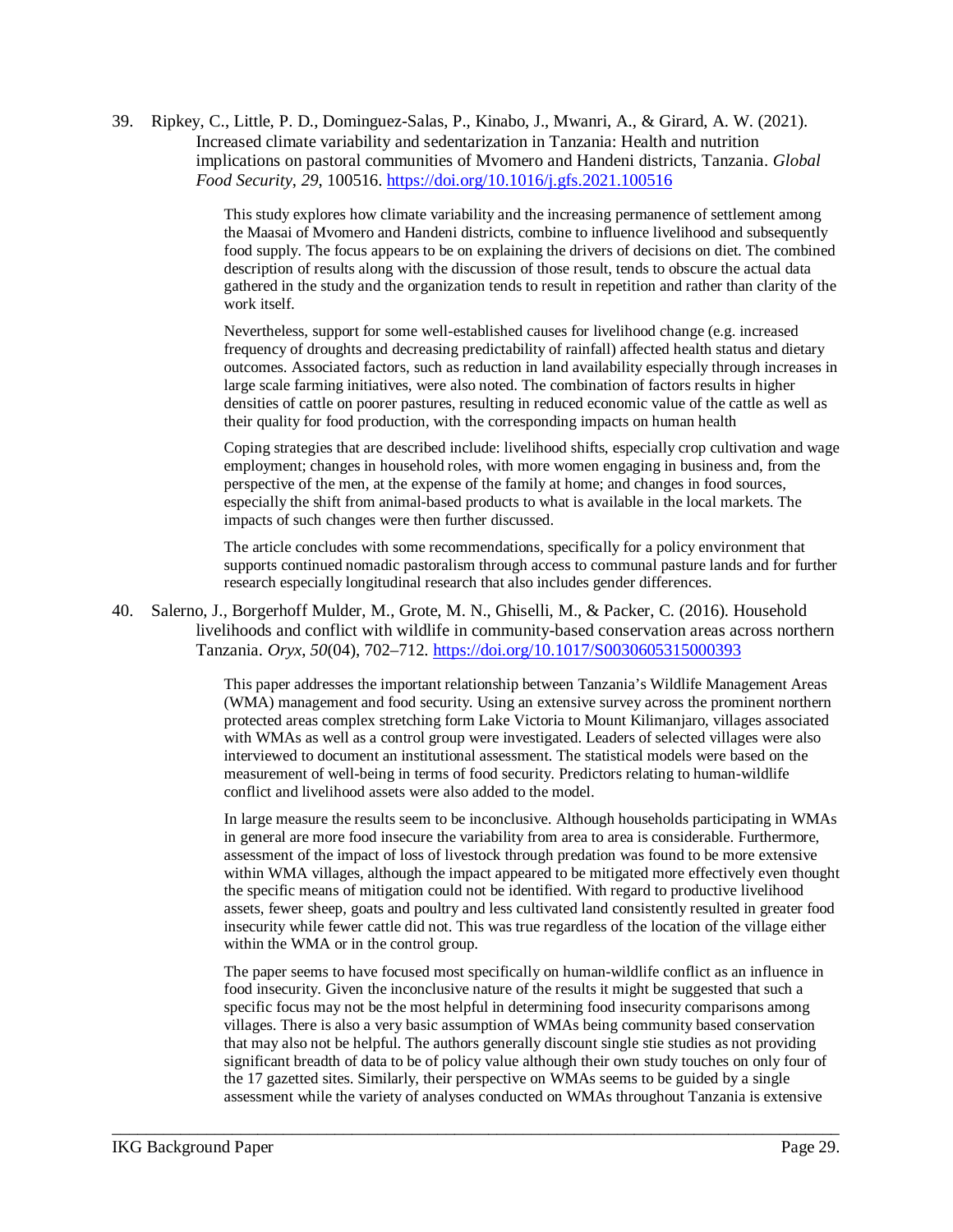and covers a host of characteristics [such as land equity, financial management and donor engagement] not drawn out in this study that could be useful in addressing the food insecurity issue.

41. Saruni, K. (2016). Indigenous institutions and rangeland sustainability in northern Tanzania. *Tanzanian Journal of Population Studies and Development*, *23*(1 & 2), 1–31.

> Using a political ecology approach, this study provides a valuable insight into the relationship between indigenous knowledge and rangeland management among the Maasai of the Ngorongoro Conservation Area (NCA). It is a well documented and important work for people attempting to understand the sources and implications of change in indigenous societies, especially the Maasai of Tanzania. The author begins by referencing the literature on and defining the crucial terms of indigenous knowledge and rangeland management. He then illustrates how indigenous knowledge is used in the governance of rangeland resources.

> While the study is site specific to the Maasai resident in the NCA in terms of its data, the work has relevance well beyond the immediate area. In the discussion of what is perceived as a very strong indigenous knowledge base, there is recognition of the weakening use of this important cultural element "due to pressure imposed by political and ecological dynamics into indigenous lifestyles" (pg. 18). The author describes the implications for management of the pressures on the Maasai community brought about by local administrative decisions as well as the larger more broadly based pressures in society and suggests that measures to formalize such a knowledge system might benefit its sustainability as a crucial element of Maasai culture and resource management.

42. Selemani, I. S. (2014). Communal rangelands management and challenges underpinning pastoral mobility in Tanzania: A review. *Livestock Research for Rural Development*, *26*(5), 11.

> This review of pastoralist mobility is a useful discussion that can most productively be assessed together with Saruni (2016). While acknowledging and describing the traditional approaches to rangeland management at least in part, the author puts these in the context of the historical context of rangeland management policy and experience as led by the central government. Influences such as large scale agricultural development with their incumbent pastoralist evictions, the influx of immigrants from other areas for employment and settlement, the generally accepted view of pastoralism as unproductive and ecologically damaging, and the villagization policies of the 1970s, all illustrate the challenges in modern day management given the impacts of such large scale change. Specific illustrations of district conflicts are also used to illustrate the impacts.

43. Selemani, I. S. (2020). Indigenous knowledge and rangelands' biodiversity conservation in Tanzania: Success and failure. *Biodiversity and Conservation*, *29*(14), 3863–3876. https://doi.org/10.1007/s10531-020-02060-z

> This is a difficult read. Intended to be a review of the application of indigenous knowledge in rangeland management and biodiversity conservation in Tanzania, it tends to wander significantly and in a poorly organized way through a number of aspects of the issue albeit with a rather dated view of insufficient depth. However, in the discussion there are useful ideas and information that warrant reflection, including for example, enclosure practices and *ngitili* (reserving forage resources for dry season use).

> The discussion of challenges which limit the integration of indigenous knowledge in rangeland management also highlights some important ideas: the erosion of indigenous knowledge especially among young people becoming increasingly disconnected to their home communities and being influenced by western culture in lifestyle and education; land use conflicts developing from poverty and the overutilization of resources; and, the impact of COVID-19 generating a local demand for medicinal plants.

Of limited value, this article does present some ideas of relevance which are significant to the topic.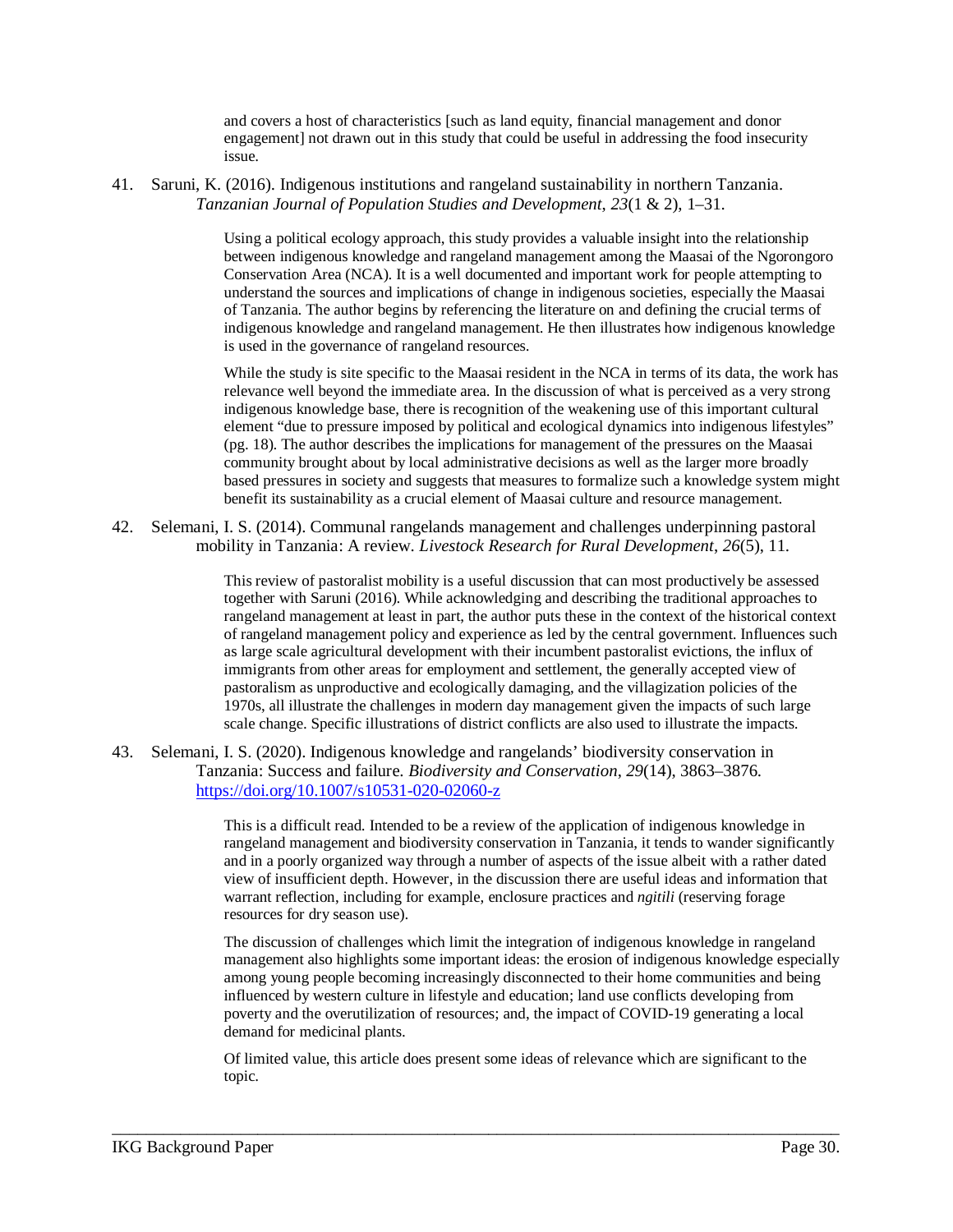44. Smith, N. M. (2015). Gender and livelihood diversification: Maasai women's market activities in northern Tanzania. *The Journal of Development Studies*, *51*(3), 305–318.

> While empowering women to undertake diversified economic activities can generate new personal sources of income it can also challenge the cultural norms of a male dominated society. This paper examines two income earning activities undertaken by women in Simanjiro District of northern Tanzania. The article initially reviews the traditional norms of gender and relationships within Maasai society, reflecting on the increasingly flexibility and other factors relating to access to productive resources such as marriage, age-sets influences. The historical complementary roles of men and women strengthened the household unit. However, with colonial economic transformations and the increasing importance of money, which inevitably was controlled by the man, reduced women's autonomy and their engagement with household decision making. Current changes, especially with young men leaving for employment and children attending school, are causing new shifts in household responsibilities and roles in livelihood activities.

Through interviews with women in three villages across the District, the author considered local market activities as a primary source of personal income for women. The very qualitative approach of the article provides insights and narratives that are very personal with individual interviewees' comments referenced extensively. General conclusions from the conversations indicate that while gaining access to their own cash, making a contribution to the household and achieving a certain degree of independence are all benefits of engaging in personal economic endeavors, the resulting challenging of gender norms usually comes with a cost to those engaged in the change.

The author also delves into women's work in Mererani, a gemstone area with a 'gold rush' mentality and social structure with its prevailing high rates of crime and violence. A few isolated participants provide the insights to the work in this area however, the transferability of such understandings to Maasai women generally and their economic aspirations and implications for their household, is exceedingly questionable.

This article provides interesting firsthand, descriptive accounts and raises some interesting questions regarding the complexity of changing gender norms within Maasai society. It does not however, provide significant conclusions.

45. Sulle, E., & Banka, H. (2017). Tourism taxation, politics and territorialisation in Tanzania's wildlife management. *Conservation and Society*, *15*(4), 465–473. https://doi.org/10.4103/cs.cs\_15\_28

> This paper takes a very specific investigative look at the tax and revenue sharing model within Tanzania's WMAs. Revenue stems from tourism concession fees paid by investors on a contractual basis for facilities and services offered within the WMA. However, all revenue is paid to the Wildlife Division of the central government and then redistributed according to a revenue sharing formula to WMA management and local villages.

> Using two case studies, Burunge and Randilen, the authors illustrate the problems in the financial structure that create inequities, lowering of revenue expectations and resistance by villages to be involved in the WMA at all. The result is even where revenues are significant, such as in the norther regions and major tourism circuit, the benefits are not reaching the people of the local villages. Furthermore, in many situations the revenue generation potential from tourism does not compare to the revenue potential from other land use activities such as agriculture.

The paper concludes that without a much greater effort to devolve power, authority and management to a local level [the hallmark of success in other community based conservation initiatives in Africa], villages will continue to resist participation in what appears to be an effort by government to continue to expand their control over revenue from tourism initiatives on village land.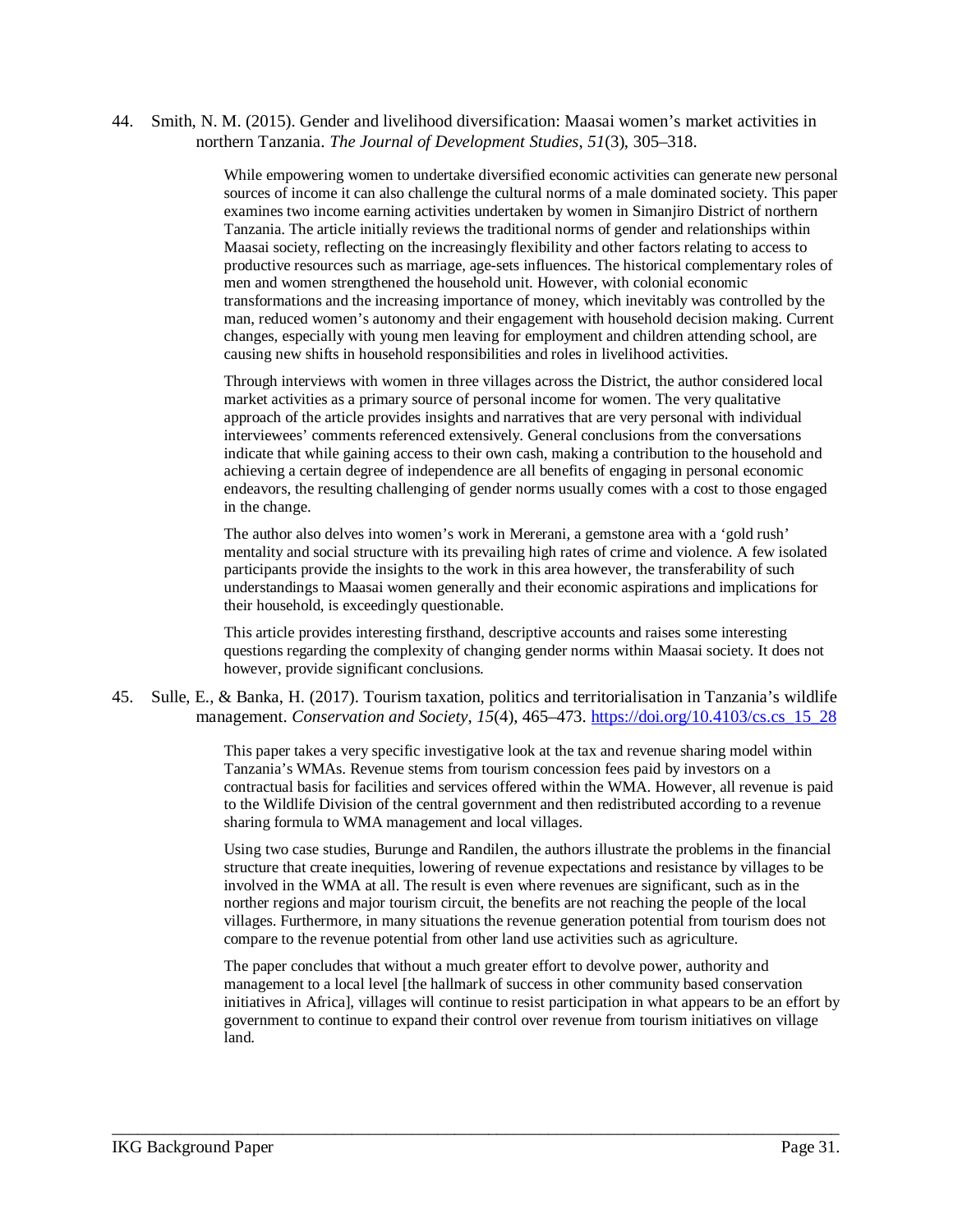46. Wangui, E. E., & Smucker, T. A. (2018). Gendered opportunities and constraints to scaling up: A case study of spontaneous adaptation in a pastoralist community in Mwanga District, Tanzania. *Climate and Development*, *10*(4), 369–376. https://doi.org/10.1080/17565529.2017.1301867

> This paper presents the results of a case study in Kilimanjaro region of Tanzania that identifies strategies for adaptation to climate change within a pastoralist community along with an assessment of effectiveness and of the factors that are important for scaling up such actions. Data in the study was gathered at the community, household and individual level through workshop discussions and key informant interviews. Gender and wealth influences were investigated specifically with respect to the types of adaptations that were perceived to be most successful and for their ability to be scaled up.

> Familiarity with the adaptations was found to be crucial for their success and the potential for scaling up. However, financial constraints proved to be significant relating to virtually all adaptations with respect for their initial implementation and their future potential. As a result the implications for women in particular are significant since access to land and other financial sources are typically controlled through their husbands. A more recent adaptations, especially related to education and support from family beyond the community, is a factor in the analysis which has increasingly widespread importance.

This is a useful and well presented study and although very site specific does identify concepts that can be useful in other comparable locations.

47. Wijngaarden, V. (2021). Maasai perspectives on modernity: Narratives of evolution, nature and culture. *Critical African Studies*, *13*(2), 197–215. https://doi.org/10.1080/21681392.2020.1850303

> Using the narrative theory approach, Wijngaarden first explores the concept of modernity and the narrative of evolutionist modernity. This now considered problematic thinking builds a separation between culture and nature and pre-modern and modern which identifies one as more advanced and thus places superiority in the hands of some at the expense of others. Emerging from this basic understanding of modernity, the key dichotomies of nature / culture and culture / Culture are then discussed using Maasai understandings. Given the centrality of the nature / culture relationship as it has been viewed and is increasingly under a spotlight in today's society, this discussion warrants careful reflection especially from the perspective of indigenous cultures. The culture / Culture dichotomy is described as the difference between pre-moderns, characterized by a nature / culture continuum, and moderns, separated from nature and thus living in a higher form of civilization.

A greater understanding of these dichotomies and their implications provides a very useful discussion of the interaction of these narratives and of Maasai culture today. The analysis presented in the paper supports an understanding of culture and modernity that embraces "a less Eurocentric approach, which acknowledges that people from all backgrounds continually and actively (re)construct narratives, and that they do so in co-creative interaction with each other." (pg. 208). The author uses this discussion to suggest that current renewed interest in a nature / culture continuum should be utilized to include Southern (and indigenous) experiences and perspectives that will contribute to a more global knowledge system.

48. Woodhouse, E., & McCabe, J. T. (2018). Well-being and conservation: Diversity and change in visions of a good life among the Maasai of northern Tanzania. *Ecology and Society*, *23*(1). https://doi.org/10.5751/ES-09986-230143

\_\_\_\_\_\_\_\_\_\_\_\_\_\_\_\_\_\_\_\_\_\_\_\_\_\_\_\_\_\_\_\_\_\_\_\_\_\_\_\_\_\_\_\_\_\_\_\_\_\_\_\_\_\_\_\_\_\_\_\_\_\_\_\_\_\_\_\_\_\_\_\_\_\_\_\_\_\_\_\_\_\_\_\_\_

The conservation agenda for Tarangire National Park and the surrounding area has had a significant impact on local communities. In an attempt to identify more socially just mechanisms for conservation, this study uses a well-being framework that blends three aspects: materials wellbeing; the subjective assessment of one's own life processes; and, the roles of relationships with others in addressing needs and achieving goals. Although the researchers have long term engagement in the area, this specific study was conducted through 26 semi-structured group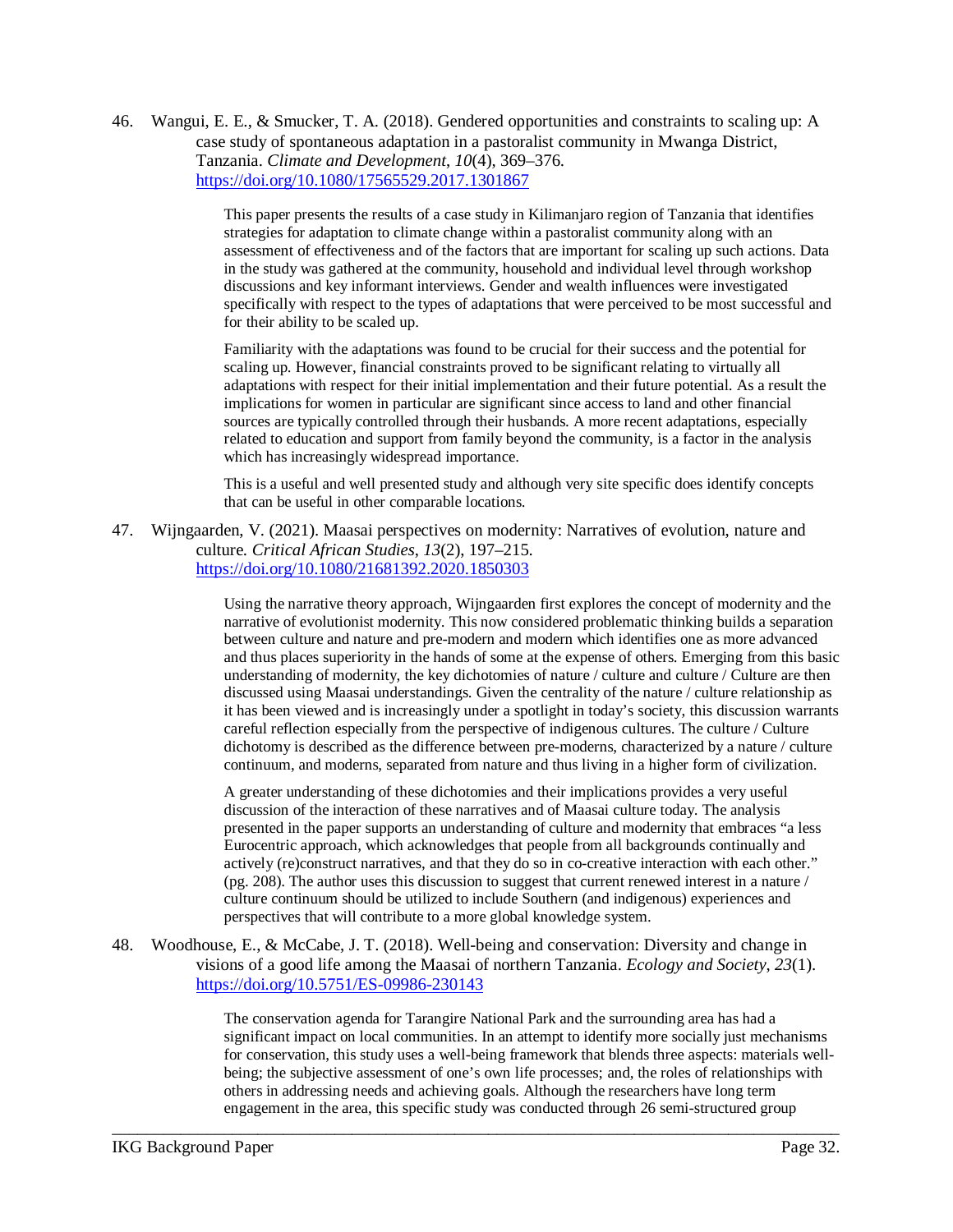interviews in four villages of Simanjiro District during 2014. Men and women were interviewed separately with efforts to represent different age-sets, households and wealth status within the villages.

Generally there were considerable similarities between men and women regarding their views on well-being, especially with respect to material aspects as livestock, land, children and food security. Variations were evident among men of different age groups, especially in relationship to cultural change and the value of education, money and being part of a diversified economy. Women focused much more on the relational aspects of well-being than men. The importance of good marriage relationships and among the wives of the husband, gaining independence and some measure of economic autonomy, health concerns for family, and ready access to water resources, all were seen as significant. Women unanimously saw some changes in cultural traditions as positive, especially around education, female circumcision and early marriage.

Although the prime significance of the study seemed to lie in the assessment of well-being, the authors were focused on the implications for conservation strategies for the long term. The approach used in the study was considered valuable due its holistic and very locally grounded nature. What distinguished both the approach and the results from the study was the understanding of future perceived well-being which can be strengthened by maintaining social capital and reducing the impact of trends towards individualization. The overriding conclusion with respect to conservation seemed to be: "*if material needs are met, attempts to impose conservation policy from the top down without addressing security concerns, allowing local autonomy, and building trust, will undoubtedly be resisted especially in the context of deep-rooted historical injustices and continuing threats to land*."

49. Yanda, P. Z., & William, C. (2010). Livelihoods diversifications and implications on food security and poverty levels in the Maasai plains: The case of Simanjiro district, Northern Tanzania. *African Journal of Environmental Science and Technology*, *4*(3), 154–166. https://doi.org/10.5897/AJEST09.177

> This paper investigates livelihood strategies in Maasai communities in northern Tanzania, specifically in three villages in Simanjiro District of northern Tanzania. The authors are particularly interested in how poverty is perceived in the communities and the influence of livelihood strategies on moving households from one wealth category to another.

The findings indicated a strong perception of wealth related to the cultural dominance of pastoralism – cattle numbers – although ownership of land, number of wives and children, the possession of other assets (e.g. motor vehicle, motorbike) and participation in business also affected the classification. Not surprisingly, the emphasis on cattle numbers as a wealth indicator resulted in the majority of study participants acknowledging that livestock numbers increased over time in response to natural increase but also in large measure because earnings from any livelihood activity typically are used to buy more livestock. The authors point out however, that while diversification are a benefit to some, the majority of people in the communities surveyed are "still poor and becoming poorer" (pg. 165).

A series of recommendations stem from the research although it is not entirely clear from the data where some of the recommendations originate. Improvements suggested include initiating small scale credit schemes, improving access to land, improving infrastructure (e.g. road networks) and marketing opportunities, increasing water access, emphasizing goat production and improving veterinary services. However, an overarching concern is that when attempting to blend traditional pastoralism with a monetary economy there will always be challenges due the nature of pastoralism as a 'slow response system'.

50. Yurco, K. (2018). Beyond the boma: A gendered approach to conceptualizing resource access in pastoral households. *Geoforum*, *97*, 343–351. https://doi.org/10.1016/j.geoforum.2018.08.001

\_\_\_\_\_\_\_\_\_\_\_\_\_\_\_\_\_\_\_\_\_\_\_\_\_\_\_\_\_\_\_\_\_\_\_\_\_\_\_\_\_\_\_\_\_\_\_\_\_\_\_\_\_\_\_\_\_\_\_\_\_\_\_\_\_\_\_\_\_\_\_\_\_\_\_\_\_\_\_\_\_\_\_\_\_

This article is an extremely useful discussion of the structure and dynamics of Maasai families with an emphasis on the access to resources by women related to their roles in cattle management.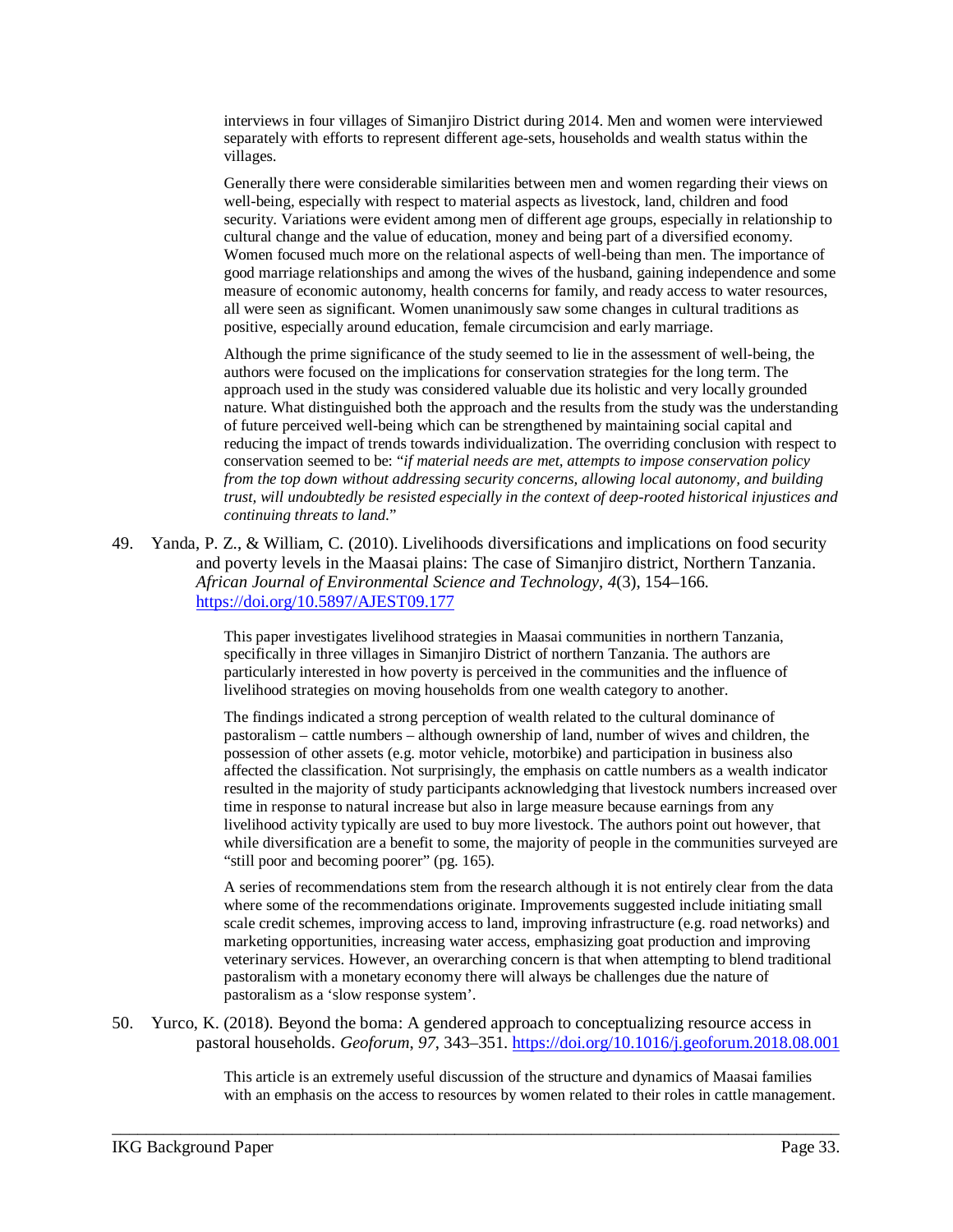Based on an in-depth mixed method gendered approach conducted in Narok District in southern Kenya, the study explores resource access within the household, specifically livestock and the milk they produce. The author describes the system of cattle management – its ownership, growth and maintenance and the different roles and responsibilities of family members. While the boma cattle resources are collective for grazing purposes, the herds are divided according to individual households of the wives in the boma for milking and maintenance purposes. While providing autonomy for women and access to a critical food resource, the division is not necessarily equitable.

The example in the study presents not only important aspects of intra-household dynamics and their influence on resource access and subsequently the food security well-being of Maasai households but it also illustrates the complexity of structuring and interpreting research data in a pastoralist and polygamous society. It is valuable too as an insight into the gender roles in management of cattle management as a key aspect of Maasai livelihood. It is well worth careful review of the concepts presented.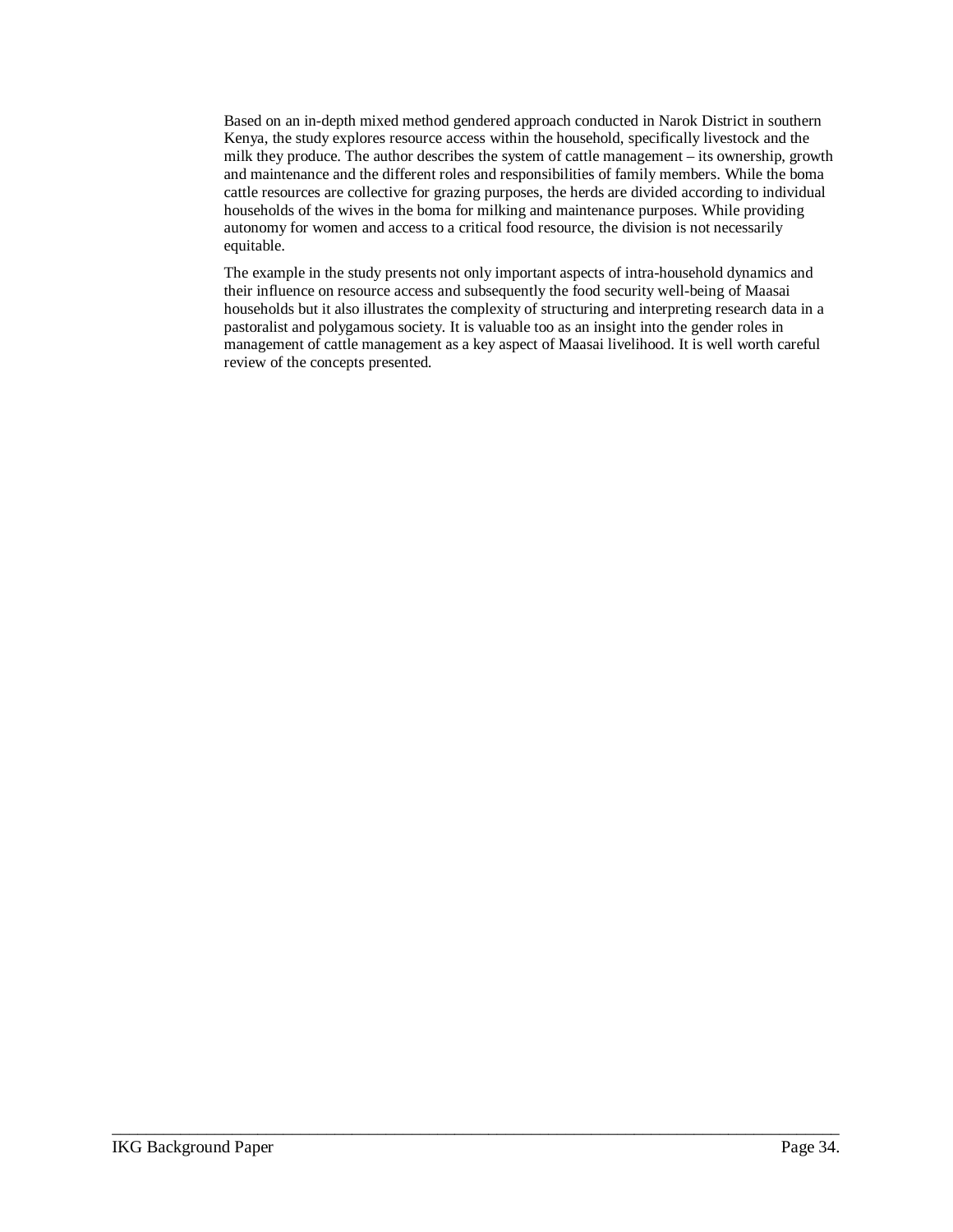#### **7. Further Reading**

- 1. African Community of Practice on Managing for Development Results. (n.d.). *Managing for agricultural results: Managing farmer—Herder conflicts in Tanzania* (Case Study No. 75; Knowledge Series, p. 9). African Capacity Building Foundation. https://afrik4r.org/casestudies/
- 2. Allegretti, A. (2015). Maasai ethnic economy: Rethinking Maasai ethnic identity and the 'cash economy' across the rural-urban interface, Tanzania [PhD]. University of Manchester.
- 3. Archambault, C. S. (2017). 'The pen is the spear of today': (Re)producing gender in the Maasai schooling setting. *Gender and Education*, *29*(6), 731–747. https://doi.org/10.1080/09540253.2016.1156061
- 4. Askew, K., Maganga, F., & Odgaard, R. (2013). Of land and legitimacy: A tale of two lawsuits. *Africa*, *83*(1), 120–141. https://doi.org/10.1017/S0001972012000745
- 5. Bartels, L. E., Mayer, A., & Erb, K.-H. (2017). Exploring potential socio-ecological impacts of changes to the Loliondo Gamed Controlled Area, Northern Tanzania: the case of the pastoral village Ololosokwan. *Journal of Land Use Science*, *12*(1), 87–103. https://doi.org/10.1080/1747423X.2016.1249972
- 6. Birch-Thomsen, T., & Friis-Hansen, E. (2021). Improved livelihoods on less land: The case of Ilambilole and Ikuwala Villages in Iringa Region, 1996–2017. In D. Brockington & D. Roe (Eds.), *Prosperity in Rural Africa?: Insights into Wealth, Assets, and Poverty from Longitudinal Studies in Tanzania* (1st ed., pp. 315–338). Oxford Univ. Press.
- 7. Bobadoye, A., Ogara, W., Ouma, G., & Onono, J. (2017). *Assessing Vulnerability of Maasai Pastoralist in Kenya to Climate Change and Variability* [Preprint]. Earth Sciences. https://doi.org/10.20944/preprints201712.0127.v1
- 8. Capitani, C., Mukama, K., Mbilinyi, B., Malugu, I. O., Munishi, P. K. T., Burgess, N. D., Platts, P. J., Sallu, S. M., & Marchant, R. (2016). From local scenarios to national maps: A participatory framework for envisioning the future of Tanzania. *Ecology and Society*, *21*(3), p33. https://doi.org/10.5751/ES-08565-210304
- 9. Chaudhry, S. (2021). Political Economy of Forest Degradation and Climate Changes in Kenya: Case Study of the Maasai Mau Forest. In W. Filho (Ed.), *Handbook of Climate Change Management* (pp. 1–17). Springer. https://doi.org/10.1007/978-3-030-22759-3\_80-1
- 10. Coast, E. (2006). Maasai Marriage: A comparative study of Kenya and Tanzania. *Journal of Comparative Family Studies*, *37*(3), 399–419. https://doi.org/10.3138/jcfs.37.3.399
- 11. Daley, E., & Kisambu, N. (2017). *Rangelands: Securing pastoral women's land rights in Tanzania* (Research Report No. 1; Sustainable Rangeland Management Project, p. 64). International Livestock Research Institute.
- 12. de Wit, S. (2018). Victims or masters of adaptation? How the idea of adaptation to climate change travels up and down to a village in Simanjiro, Maasailand Northern Tanzania. *Sociologus*, *68*(1), 21–41. https://doi.org/10.3790/soc.68.1.21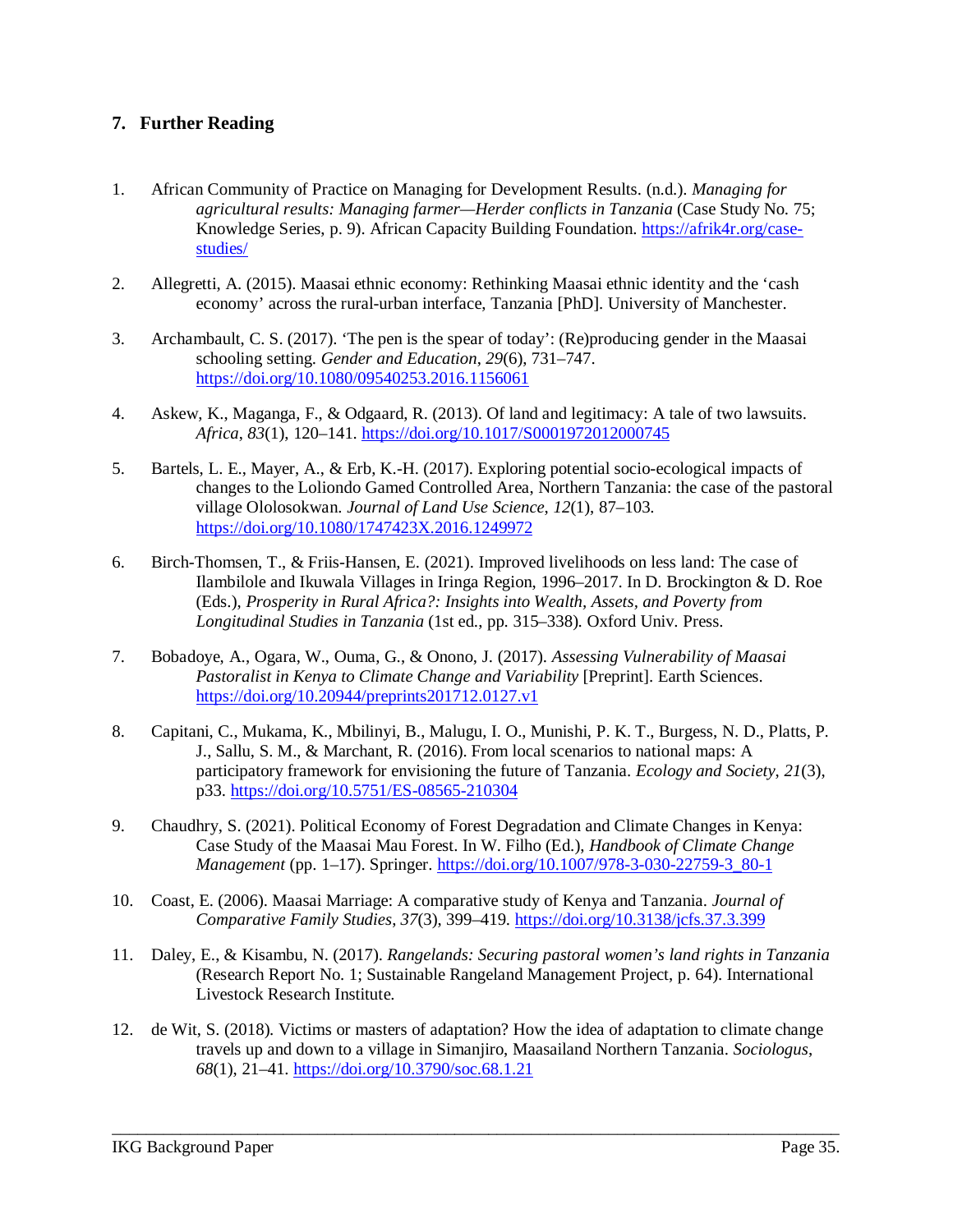- 13. Dou, Y., Deadman, P. J., Berbés-Blázquez, M., Vogt, N. D., & Almeida, O. (2020). Pathways out of poverty through the lens of development resilience: An agent-based simulation. *Ecology and Society*, *25*(4), art3. https://doi.org/10.5751/ES-11842-250403
- 14. Dutt, A., Grabe, S., & Castro, M. (2016). Exploring links between women's business ownership and empowerment among Maasai women in Tanzania. *Analyses of Social Issues and Public Policy*, *16*(1), 363–386. https://doi.org/10.1111/asap.12091
- 15. Eustace, A., & Tarimo, D. B. (2018). Maasai and lion killings in the Tarangire-Manyara ecosystem. *African Journal of Ecology*. https://doi.org/10.1111/aje.12561
- 16. Fox, D. N., Baird, T. D., Stern, M. J., & Prisley, S. (2019). Where mobile groups settle: Spatial patterns and correlates of Maasai pastoralist sedentarization in Northern Tanzania. *Applied Geography*, *112*, 102086. https://doi.org/10.1016/j.apgeog.2019.102086
- 17. Fraser, B. P., Brown, W. J., Wright, C., & Kiruswa, S. L. (2012). Facilitating dialog about development through digital photography: Seeing through the eyes of Maasai women. *Journal of International and Intercultural Communication*, *5*(1), 20–42. https://doi.org/10.1080/17513057.2011.619667
- 18. Gafura, A. G. (2017). Land Grabbing, Agrarian Change and Gendered Power Relations: The case of rural Maasai women of Lepurko village, Northern Tanzania [MA]. International Institute of Social Studies.
- 19. Galaty, J. (2021). Pastoralism in Eastern Africa. In J. Galaty, *Oxford Research Encyclopedia of African History*. Oxford University Press. https://doi.org/10.1093/acrefore/9780190277734.013.1046
- 20. Galaty, John. 2011. "The Modern Motility of Pastoral Land Rights: Tenure Transitions and Land-Grabbing In East Africa." In *International Conference on The Future of Pastoralism in Africa*, 29. Addis Ababa: Land Deal Politics Initiative.
- 21. German, L., Ayele, S., & Admassu, Z. (2008). Managing Linkages Between Communal Rangelands and Private Cropland in the Highlands of Eastern Africa: Contributions to Participatory Integrated Watershed Management. *Society & Natural Resources*, *21*(2), 134–151. https://doi.org/10.1080/08941920701681573
- 22. Gimbo, R., Mujawamariya, N., & Saunders, S. (2015). Why Maasai parents enroll their children in primary school: The case of Makuyuni in northern Tanzania. *Interdisciplinary Journal of Best Practices in Global Development*, *1*(1), 23.
- 23. Goldman, M. (2011). Strangers in their own land: Maasai and wildlife conservation in Northern Tanzania. *Conservation and Society*, *9*(1), 65. https://doi.org/10.4103/0972-4923.79194
- 24. Goldman, M., & Milliary, S. (2014). From critique to engagement: Re-evaluating the participatory model with Maasai in Northern Tanzania. *Journal of Political Ecology*, *21*(1). https://doi.org/10.2458/v21i1.21143

25. them as women, as indigenous people and as Maasai. This is a thoughtful and comprehensive analysis.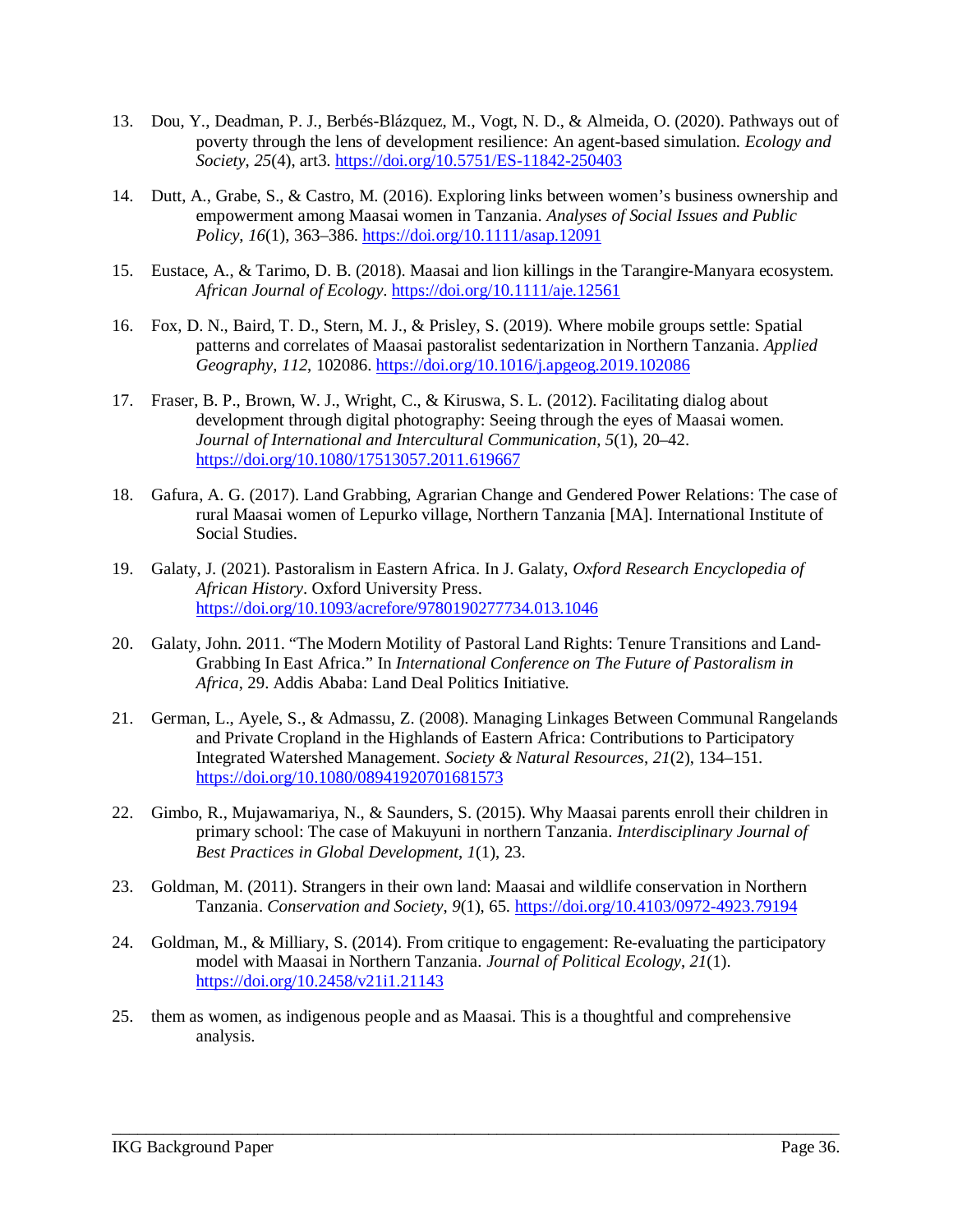- 26. Grabe, S. (2015). Participation: Structural and relational power and Maasai women's political subjectivity in Tanzania. *Feminism & Psychology*, *25*(4), 528–548. https://doi.org/10.1177/0959353515591369
- 27. Greiner, C., Alvarez, M., & Becker, M. (2013). From cattle to corn: Attributes of emerging farming systems of former pastoral nomads in East Pokot, Kenya. *Society & Natural Resources*, *26*(12), 1478–1490. https://doi.org/10.1080/08941920.2013.791901
- 28. Hahn, A. H. (2016). Live from the pastures: Maasai YouTube protest videos. *Media, Culture & Society*, *38*(8), 1236–1246. https://doi.org/10.1177/0163443716671493
- 29. Hatala, A. R., Njeze, C., Morton, D., Pearl, T., & Bird-Naytowhow, K. (2020). Land and nature as sources of health and resilience among Indigenous youth in an urban Canadian context: A photovoice exploration. *BMC Public Health*, *20*(1), 538. https://doi.org/10.1186/s12889-020- 08647-z
- 30. Henry, G. M., Milline, J. M., & Faustin, P. M. (2019). Innovative pathways for enhancing climate change and variability resilience among agro-pastoral communities in semi-arid areas of Kiteto and Kilindi Districts, Tanzania. *African Journal of Environmental Science and Technology*, *13*(5), 201–219. https://doi.org/10.5897/AJEST2019.2650
- 31. Higgins, M. (2014). Rebraiding photovoice: Methodological métissage at the cultural interface. *The Australian Journal of Indigenous Education*, *43*(2), 208–217. https://doi.org/10.1017/jie.2014.18
- 32. Homewood, K., Kristjanson, P., & Trench, P. C. (Eds.). (2009). *Staying Maasai?* (Vol. 5). Springer New York. https://doi.org/10.1007/978-0-387-87492-0
- 33. Hooli, L. (2018). From warrior to beach-boy: Resilience of Maasai in Zanzibar tourism business. In J. Cheer & A. Lew (Eds.), *Tourism, Resilience, and Sustainability: Adapting to Social, Political and Economic Change* (pp. 103–116). Routledge.
- 34. Hyandye, C., J. Safari, and O. Mzirai. 2018. "Unlocking the Potential of Traditional Pastoralism System for Industrialization of Tanzanian Economy." In *Towards Industrialisation in the Global South: Making Rural Regions Inclusive*, 25. Dodoma: Institute of Rural Development Planning.
- 35. Jandreau, C. (2016). Continuity and change within the social-ecological and political landscape of the Maasai Mara, Kenya. *Policy and Practice*, 15.
- 36. Jones, L., Samman, E., & Vinck, P. (2018). Subjective measures of household resilience to climate variability and change: Insights from a nationally representative survey of Tanzania. *Ecology and Society*, *23*(1), art9. https://doi.org/10.5751/ES-09840-230109
- 37. Jowell, A., Wulfovich, S., Kuyan, S., & Heaney, C. (2018). Ethnic identity, resilience, and wellbeing: A study of female Maasai migrants. *International Journal of Public Health*, *63*(6), 703–711. https://doi.org/10.1007/s00038-018-1124-4
- 38. Kaoga, J., Ouma, G., Olago, D., & Ouma, G. (2018). The shrinking grazing fields of the Maasai land under the changing climate system in Kajiado County, Kenya. *Journal of Economics and Sustainable Development*, *9*(14), 6.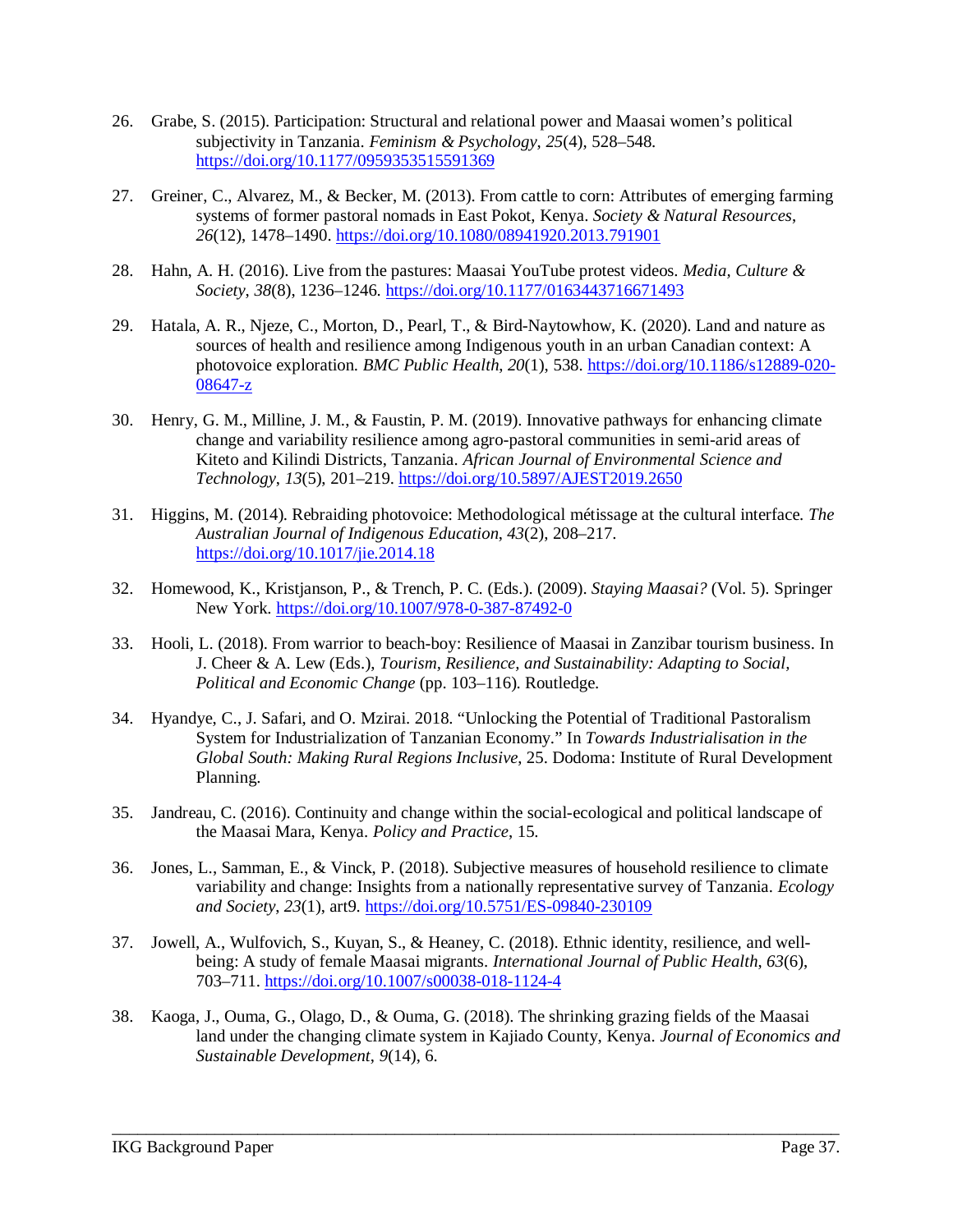- 39. Kaye-Zwiebel, E., & King, E. (2014). Kenyan pastoralist societies in transition: Varying perceptions of the value of ecosystem services. *Ecology and Society*, *19*(3), 19. https://doi.org/10.5751/ES-06753-190317
- 40. Keane, A., Gurd, H., Kaelo, D., Said, M. Y., de Leeuw, J., Rowcliffe, J. M., & Homewood, K. (2016). Gender differentiated preferences for a community-based conservation initiative. *PLOS ONE*, *11*(3), 15. https://doi.org/10.1371/journal.pone.0152432
- 41. Kiffner, C., Nagar, S., Kollmar, C., & Kioko, J. (2016). Wildlife species richness and densities in wildlife corridors of Northern Tanzania. *Journal for Nature Conservation*, *31*, 29–37. https://doi.org/10.1016/j.jnc.2016.02.006
- 42. Kong'Ani, L. N. S., Mutune, J. M., & Thenya, T. (2018). *Analysis of climate change knowledge and its implications on livelihood options in Naituyupaki Location, Maasai Mau Forest, Narok County, Kenya*. 5.
- 43. Korir, J. C., & Ngenoh, E. (2019). Factors influencing the adaptation decisions to impacts of climate change among the Maasai pastoral community in Narok County, Kenya. *Agricultural Sciences*, *10*(05), 689–705. https://doi.org/10.4236/as.2019.105054
- 44. Lawson, D. W., Borgerhoff Mulder, M., Ghiselli, M. E., Ngadaya, E., Ngowi, B., Mfinanga, S. G. M., Hartwig, K., & James, S. (2014). Ethnicity and Child Health in Northern Tanzania: Maasai Pastoralists Are Disadvantaged Compared to Neighbouring Ethnic Groups. *PLoS ONE*, *9*(10), 17. https://doi.org/10.1371/journal.pone.0110447
- 45. Leleto, N. L. (2019). Maasai resistance to cultural appropriation in tourism. *The Indigenous Peoples' Journal of Law, Culture & Resistance*, *5*(1). https://doi.org/10.5070/P651043046
- 46. Leweri, C. M., Msuha, M. J., & Treydte, A. C. (2021). Rainfall variability and socio-economic constraints on livestock production in the Ngorongoro Conservation Area, Tanzania. *SN Applied Sciences*, *3*(1), 123. https://doi.org/10.1007/s42452-020-04111-0
- 47. Lichtenfeld, L. L., Trout, C., & Kisimir, E. L. (2015). Evidence-based conservation: Predator-proof bomas protect livestock and lions. *Biodiversity and Conservation*, *24*(3), 483–491. https://doi.org/10.1007/s10531-014-0828-x
- 48. Lightner, A. D., & Hagen, E. H. (2021). Acculturation and market integration are associated with greater trust among Tanzanian Maasai pastoralists. *Evolutionary Human Sciences*, *3*, e15. https://doi.org/10.1017/ehs.2021.10
- 49. Looloitai, L. J. (2014). *Land Policy and the Maasai in Tanzania: The Demise of Pastoralism?* [Masters Thesis]. International Institute of Social Studies.
- 50. Luizza, M. W., Wakie, T., Evangelista, P. H., & Jarnevich, C. S. (2016). Integrating local pastoral knowledge, participatory mapping, and species distribution modeling for risk assessment of invasive rubber vine (Cryptostegia grandiflora) in Ethiopia's Afar region. *Ecology and Society*, *21*(1), 22. https://doi.org/10.5751/ES-07988-210122
- 51. Massoi, L. W. (2018). *Women in pastoral societies and the church in Kilosa, Tanzania* (No. 56; African Study Monographs, pp. 77–86). The Research Committee for African Area Studies, Kyoto University. https://doi.org/10.14989/230175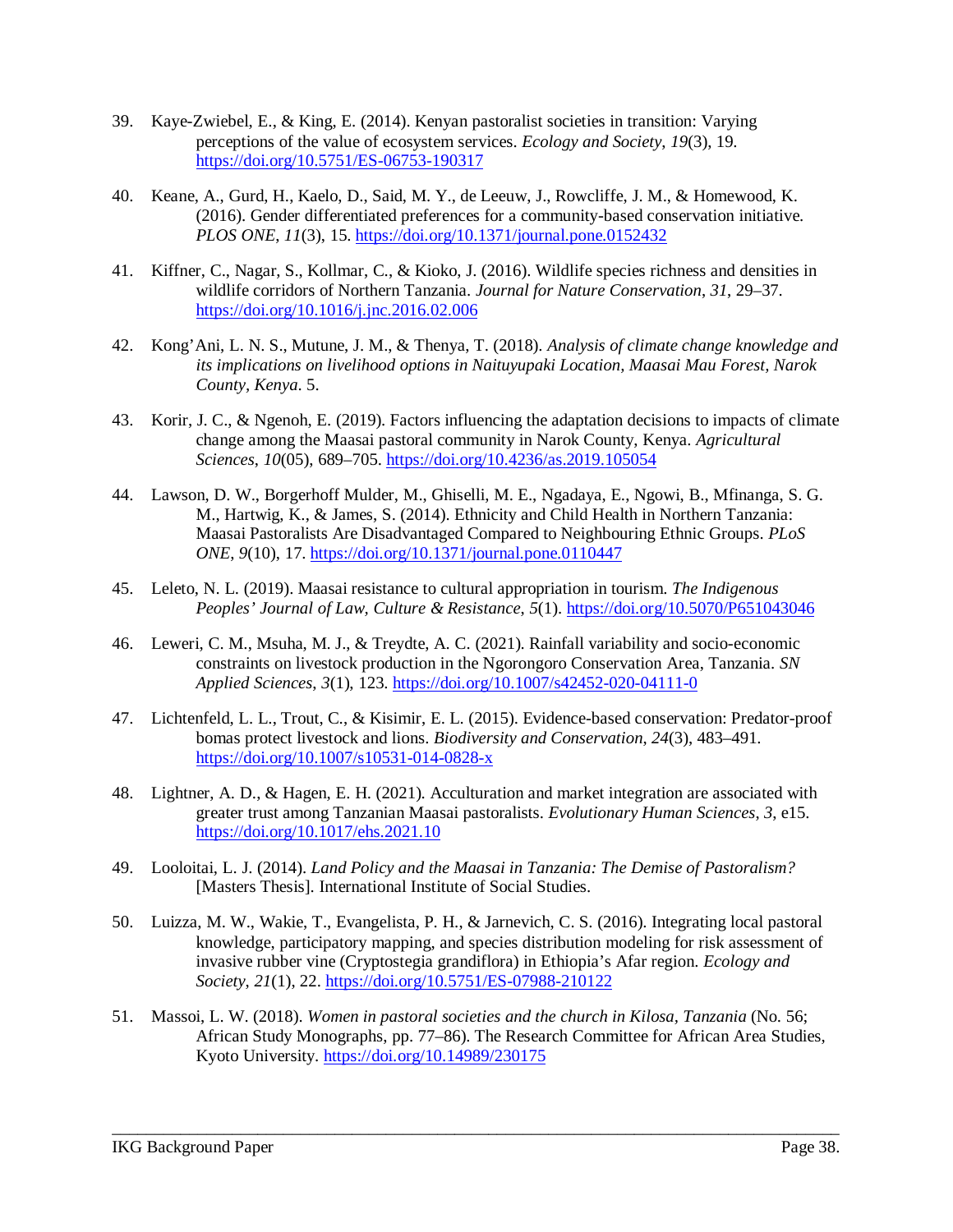- 52. Massoi, L. W. (2015). Land conflicts and the livelihood of Pastoral Maasai Women in Kilosa district of Morogoro, Tanzania1. *Afrika Focus*, *28*(2), 107–120.
- 53. McCabe, J. T. (2003). Sustainability and livelihood diversification among the Maasai of northern Tanzania. *Human Organization*, *62*(2), 100–111.
- 54. McCabe, J. T., Perkin, S., & Schofield, C. (1992). Can conservation and development be coupled among pastoral people? An examination of the Maasai of the Ngorongoro Conservation Area, Tanzania. *Human Organization*, *51*(4), 353–366.
- 55. McCarthy, D. (2013). *Tribal elder modernizing the Maasai to avoid extinction* [News]. CNN. http://edition.cnn.com/2013/07/26/world/africa/tribal-elder-modernizing-themaasai/index.html?hpt=iaf\_t5
- 56. Meguro, T. (2019). *The Unchanged and Unrepresented Culture of Respect in Maasai Society*. The Center for African Area Studies, Kyoto University. https://doi.org/10.14989/244852
- 57. Melita, A. W., & Box, P. O. (2014). The relationship between tourism and socio-economic aspects of the Maasai in Ngorongoro Conservation, Tanzania. *Business and Management Horizons*, *2*(1), 20.
- 58. Melubo, K. (2020). Why are wildlife on the Maasai doorsteps? Insights from the Maasai of Tanzania. *AlterNative: An International Journal of Indigenous Peoples*, *16*(3), 180–192. https://doi.org/10.1177/1177180120947823
- 59. Miller, B. W., Leslie, P. W., & McCabe, J. T. (2014). Coping with natural hazards in a conservation context: Resource-use decisions of Maasai households during recent and historical droughts. *Human Ecology*, *42*(5), 753–768.
- 60. Mittal, A., & Fraser, E. (2018). *Losing the Serengeti: The Maasai land that was to run forever* (p. 46) [Research Report]. The Oakland Institute.
- 61. Mojo, D., Oduor, A. M. O., Fu, C., Bai, Y., Long, H., Wang, G., & Zhang, L. (2020). Effects of protected areas on welfare of local households: The case of Maasai Mara National Reserve in Kenya. *People and Nature*, *2*(3), 856–867. https://doi.org/10.1002/pan3.10123
- 62. Morompi, J., Mary, W., Aloys, O., Godrick, B., & Chaka, B. (2020). Impacts of neglecting African Traditional Environmental Conservation Practices and education on the environment: A Case of the Maasai People of Narok County, Kenya. *International Journal of Innovative Research in Science, Engineering and Technology*, *9*(5), 10.
- 63. Mpamba, M. B. (2015). *Livelihood challenges (vulnerability) among the Datoga pastoralists in Basutu and Basodesh Ward (Tanzania)* [Masters Thesis]. Norwegian University of Life Sciences.
- 64. Mpondo, F. T., Ndakidemi, P. A., & Treydte, A. C. (2021). Balancing bees and livestock: Pastoralist knowledge, perceptions and implications for pollinator conservation in rangelands, northern Tanzania. *Tropical Conservation Science*, *14*, 194008292110281. https://doi.org/10.1177/19400829211028127

65. Msigwa, G. B. (2014). *Changing livelihoods and adaptive capacity of agro-pastoralists evicted from Ihefu in Tanzania* [PhD]. Sokoine University Agriculutre.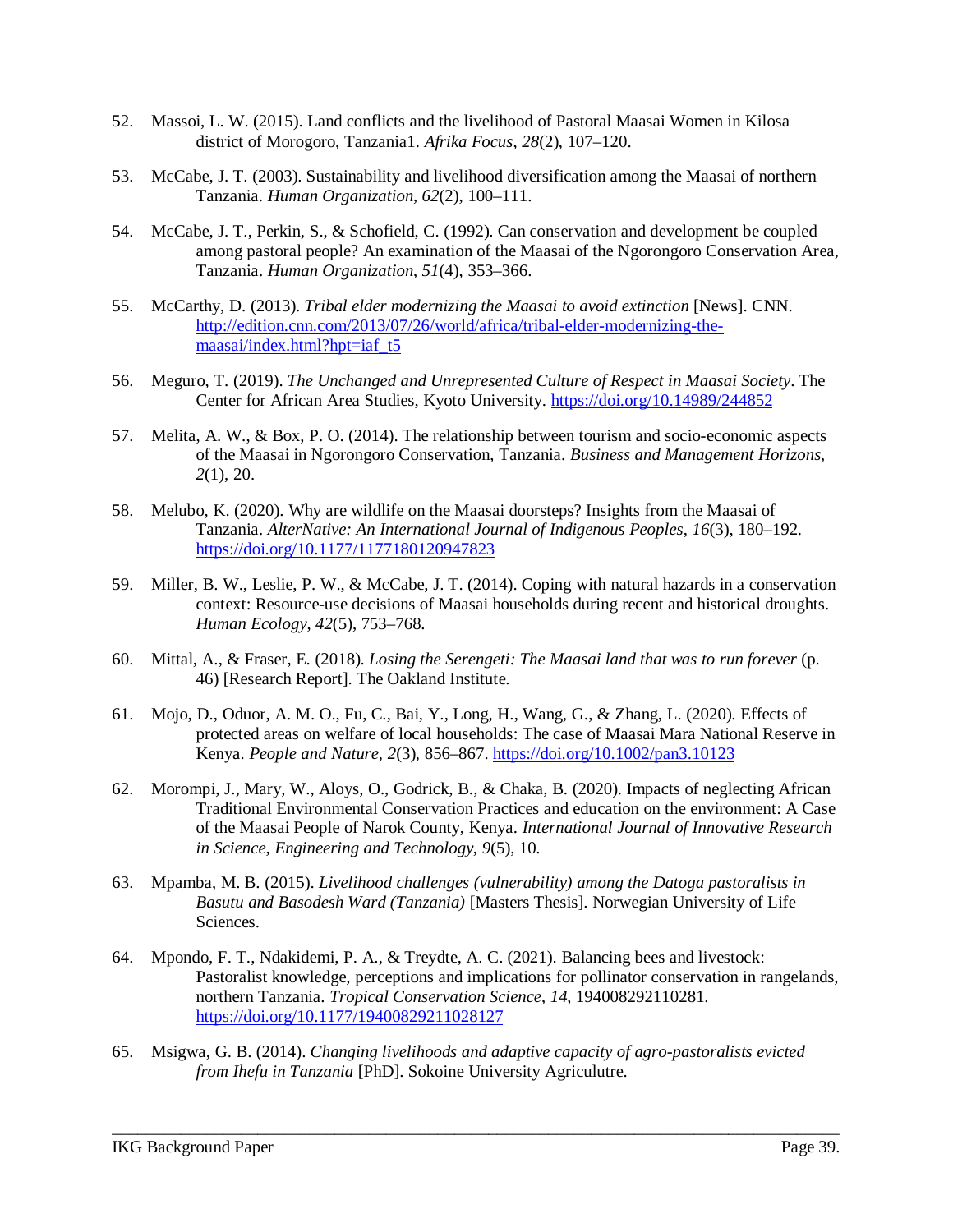- 66. Msoffe, F. U., Kifugo, S. C., Said, M. Y., Neselle, M. O., Gardingen, P. V., Reid, R. S., Ogutu, J. O., Herero, M., & de Leeuw, J. (2011). Drivers and impacts of land-use change in the Maasai Steppe of northern Tanzania: An ecological, social and political analysis. *Journal of Land Use Science*, *6*(4), 261–281.
- 67. Munishi, D. E. J., Road, B. T. M., & Box, P. O. (2016). Exploitation in urban labour markets and resilience factors among the Maasai migrant workers in Dar es Salaam, Tanzania. *Business Education Journal*, *1*(2), 1–25.
- 68. Murungweni, C., van Wijk, M. T., Andersson, J. A., Smaling, E. M. A., & Giller, K. E. (2011). Application of fuzzy cognitive mapping in livelihood vulnerability analysis. *Ecology and Society*, *16*(4), art8. https://doi.org/10.5751/ES-04393-160408
- 69. Nankaya, Gichuki, Lukhoba, & Balslev. (2019). Sustainability of the Loita Maasai childrens' ethnomedicinal knowledge. *Sustainability*, *11*(19), 5530. https://doi.org/10.3390/su11195530
- 70. National Bureau of Statistics. (2002). *Tanzania census 2002: Analytical report* (Vol. X; p. 211). Government of Tanzania.
- 71. Nelson, F. (2000). Sustainable development and wildlife conservation in Tanzanian Maasailand. *Environment, Development and Sustainability*, *2*(2), 107–117.
- 72. Nelson, F. (2012). Natural conservationists? Evaluating the impact of pastoralist land use practices on Tanzania's wildlife economy. *Pastoralism: Research, Policy and Practice*, *2*(1), 15. https://doi.org/10.1186/2041-7136-2-15
- 73. Nelson, F., & Agrawal, A. (2008). Patronage or participation? community-based natural resource management reform in Sub-Saharan Africa. *Development and Change*, *39*(4), 557–585.
- 74. Ng'ang'a, T. W., & Crane, T. A. (2020). Social differentiation in climate change adaptation: One community, multiple pathways in transitioning Kenyan pastoralism. *Environmental Science & Policy*, *114*, 478–485. https://doi.org/10.1016/j.envsci.2020.08.010
- 75. Nilsson, J., & Salazar, N. B. (2017). Embedded and re-purposed technologies: Human mobility practices in Maasailand. *Mobilities*, *12*(3), 445–461. https://doi.org/10.1080/17450101.2015.1099831
- 76. Nkedianye, D., de Leeuw, J., Ogutu, J. O., Said, M. Y., Saidimu, T. L., Kifugo, S. C., Kaelo, D. S., & Reid, R. S. (2011). Mobility and livestock mortality in communally used pastoral areas: The impact of the 2005-2006 drought on livestock mortality in Maasailand. *Pastoralism: Research, Policy and Practice*, *1*(1), 17. https://doi.org/10.1186/2041-7136-1-17
- 77. Nyumba, T. O., Emenye, O. E., & Leader-Williams, N. (2020). Assessing impacts of humanelephant conflict on human wellbeing: An empirical analysis of communities living with elephants around Maasai Mara National Reserve in Kenya. *PLOS ONE*, *15*(9), 14. https://doi.org/10.1371/journal.pone.0239545
- 78. Nzogela, M. L. (2014). *Land conflicts between pastoralists and farmers in Tanzania: Approaches for amicable enforcement*. Ardhi University.
- 79. Ojalammi, S. (2006). Contested lands: Land disputes in semi-arid parts of northern Tanzania : case studies of the Loliondo and Sale divisions in the Ngorongoro district [PhD]. University of Helsinki.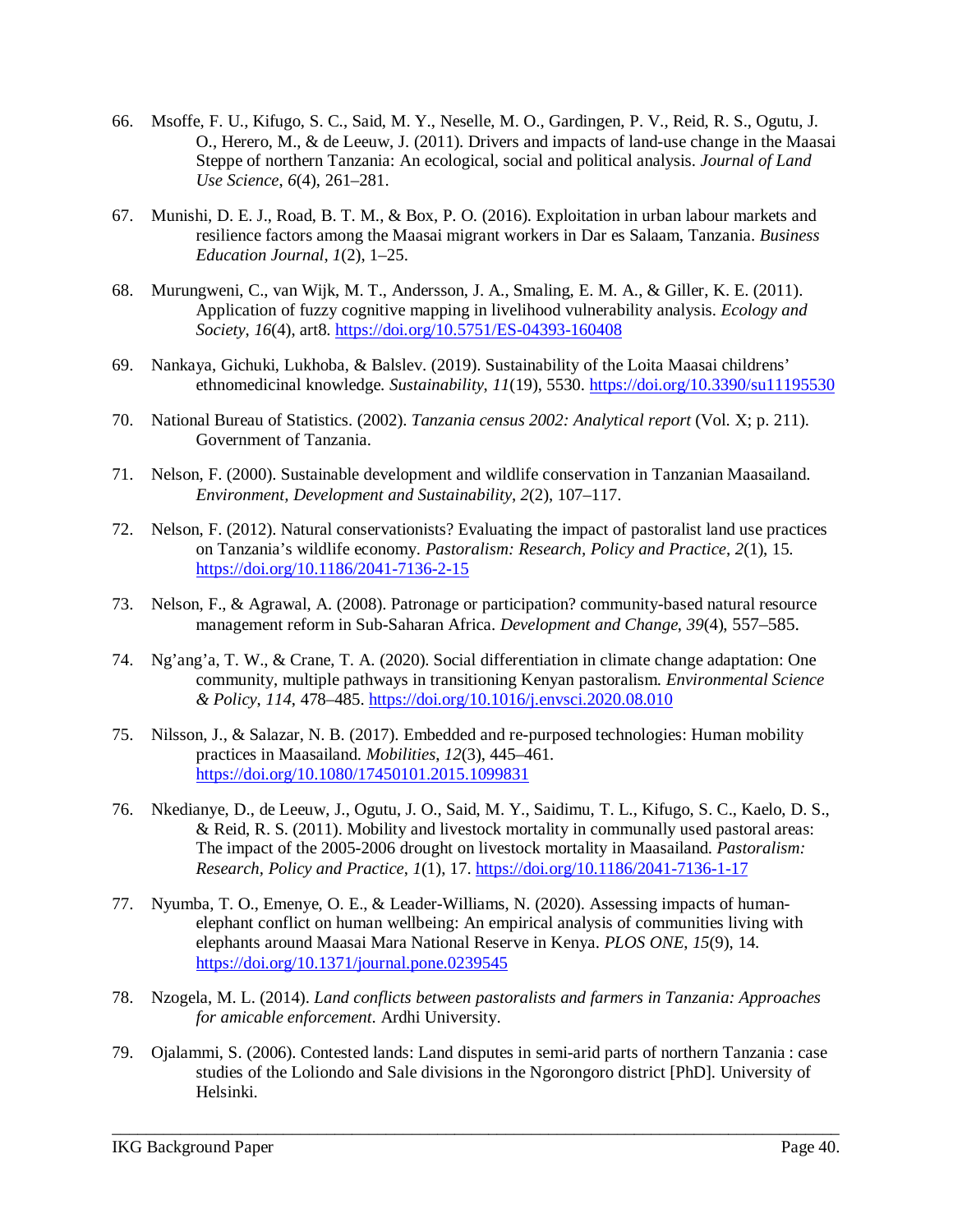- 80. Okiya, D. O. (2016). The centrality of marriage in African religio-culture with reference to the Maasai of Kajiado County, Kenya [PhD]. Kenyatta University.
- 81. Olekao, S. K. (2017). The role of traditional ecological knowledge in management of dryland ecosystems among the Maasai pastoralists in Kiteto District, Tanzania [MSc.]. Sokoine University Agriculutre.
- 82. Oluoko-Odingo, A. A., & Irandu, E. M. (2021). Imperatives for pastoral livelihood sustainability in the Mara ecosystem, Kenya. *Journal of Sustainability, Environment and Peace*, *4*(1), 1–9. https://doi.org/10.53537/jsep.2021.05.001
- 83. Quandt, A., Neufeldt, H., & McCabe, J. T. (n.d.). The role of agroforestry in building livelihood resilience to floods and drought in semiarid Kenya. *Ecology and Society*, 12.
- 84. Rabinovich, A., Kelly, C., Wilson, G., Nasseri, M., Ngondya, I., Patrick, A., Blake, W. H., Mtei, K., Munishi, L., & Ndakidemi, P. (2019). "We will change whether we want it or not": Soil erosion in Maasai land as a social dilemma and a challenge to community resilience. *Journal of Environmental Psychology*, *66*, 101365. https://doi.org/10.1016/j.jenvp.2019.101365
- 85. Raup, P. (2014). Defending Pastoralism: Livelihood Diversification and Competing Currencies in Northern Tanzanian Maasailand (p. 25) [IPE Summer Research Fellowship Report]. University of Puget Sound.
- 86. Reed, G., Brunet, N. D., Longboat, S., & Natcher, D. C. (2021). Indigenous guardians as an emerging approach to indigenous environmental governance. *Conservation Biology*, *35*(1), 179–189. https://doi.org/10.1111/cobi.13532
- 87. Ringo, W. (2013). *Legitimizing ispossession: The Tanzanian High Court's decision on the eviction of Maasai pastoralists from Mkomazi Game Reserve*. Cultural Survival Quarterly Magazine. http://www.culturalsurvival.org/publications/cultural-survivalquarterly/tanzania/legitimizing-dispossession-tanzanian-high-courts-d
- 88. Rivera Lopez, F., Wickson, F., & Hausner, V. (2018). Finding creative voice: Applying arts-based research in the context of biodiversity conservation. *Sustainability*, *10*(6), 1778. https://doi.org/10.3390/su10061778
- 89. Robinson, L. W., Eba, B., Flintan, F., Frija, A., Nganga, I. N., Ontiri, E. M., Sghaier, M., Abdu, N. H., & Moiko, S. S. (2021). The challenges of community-based natural resource management in pastoral rangelands. *Society & Natural Resources*, *34*(9), 1213–1231. https://doi.org/10.1080/08941920.2021.1946629
- 90. Sachedina, H., & Nelson, F. (2010). Protected areas and community incentives in savannah ecosystems: A case study of Tanzania's Maasai Steppe. *Oryx*, *44*(3), 390–398.
- 91. Saitabau, H. (2014). Impacts of climate change on the livelihoods of Loita Maasai pastoral community and related indigenous knowledge on adaptation (p. 35). National Museums of Kenya.
- 92. Salazar, N. B. (2018). The Maasai as paradoxical icons of tourism (im)mobility. In A. C. Bunten & N. Graburn (Eds.), *Indigenous Tourism Movements* (pp. 56–72).
- 93. Singh, P. P. (2008). Exploring biodiversity and climate change benefits of community-based forest management. *Global Environmental Change*, *18*(3), 468–478.